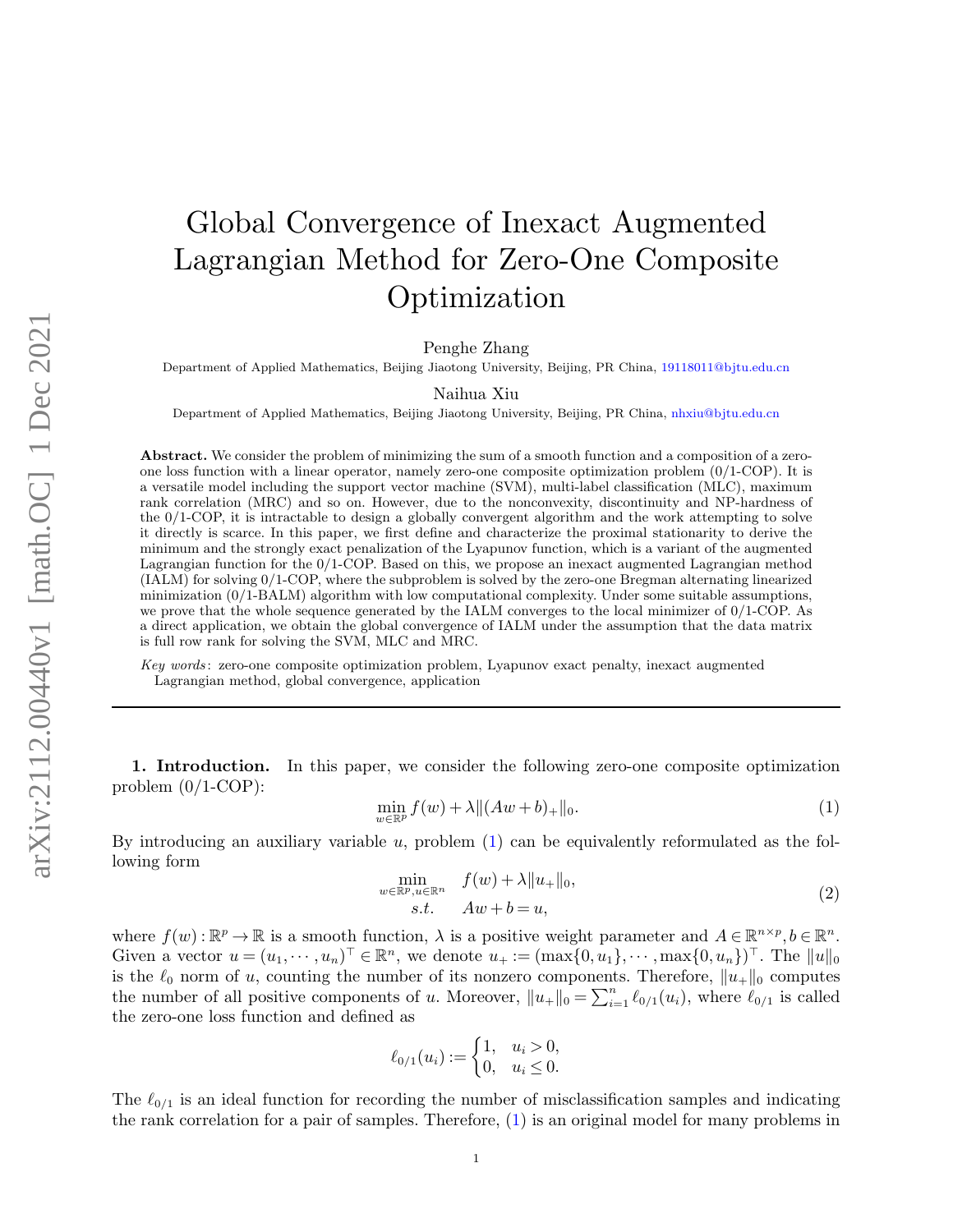machine learning and statistics, including support vector machine (SVM), multi-label classification (MLC) and maximum rank correlation (MRC). Particularly, we give some examples in Section [7](#page-25-0) to exhibit the versatility of problem [\(1\)](#page-0-0). However, problem [\(1\)](#page-0-0) is nonconvex, discrete and NP-hard due to the  $\|(\cdot)_+\|_0$  term. Therefore, there are few studies on solving [\(1\)](#page-0-0) directly.

The augmented Lagrangian method (ALM) and its variants are well-known for solving constrained optimization problem. The ALM was first proposed independently by Hestenes [\[17\]](#page-28-0) and Powell [\[31\]](#page-29-0) and was originally known as the method of multipliers. Since then, voluminous of theoretical and numerical developments have been witnessed over the past half-century, including the exact penalty property of augmented Lagrangian function (e.g. Nocedal and Wright [\[30\]](#page-29-1), Bertsekas [\[2\]](#page-28-1)) and the convergence properties of the ALM for solving convex problems (e.g. Rockafellar [\[32\]](#page-29-2)). The algorithm has also been implemented in some efficient solvers for large-scale convex programming (see e.g. Li et al.  $[26]$ , Chen et al.  $[9]$ , Yang et al.  $[41]$ ). However, in the nonconvex and discontinuous setting, the exact penalty theory for augmented Lagrangian function is scarce and the global convergence properties of ALM is not well studied.

Chen et al. [\[10\]](#page-28-3) considered a nonconvex non-Lipschitz constrained optimization problem and designed an inexact ALM with a non-monotone proximal gradient (NPG) method solving its subproblem. They showed that any accumulation point of the iteration sequence is a feasible point of original problem, namely the proposed algorithm has subsequence convergence property. Moreover, if the relaxed constant positive linear dependence (RCPLD) condition and the basic qualification (BQ) holds at such accumulation point, then it is a KKT point. Song et al. [\[36\]](#page-29-5) proposed an inexact ALM with the similar framework to Chen et al. [\[10\]](#page-28-3) for solving the sum of a convex and twice continuously differentiable f, and a composite term  $||Aw||_0$ . Especially, they adopted an alternative scheme to solve the subproblem. They proved that each accumulation point of the iteration sequence is a KKT point under the sequence boundedness assumption. Furthermore, an accumulation point is a local minimizer of the original problem if  $A$  is an orthogonal matrix. Teng et al. [\[37\]](#page-29-6) designed an augmented Lagrangian proximal alternating (ALPA) method for solving a sparse discrete constrained problem where the objective function is the sum of a smooth term, a nonsmooth term and a  $\ell_0$  term. Specifically, the ALPA is an inexact ALM similar to that of Chen et al. [\[10\]](#page-28-3) with a proximal alternating minimization method (PALM) to solve the subproblem. Moreover, Teng et al. [\[37\]](#page-29-6) proved the subsequence convergence property of ALPA under the assumptions of Mangasarian-Fromovitz constraint qualification (MFCQ) and basic qualification (BQ). There are also some papers (e.g. Cordova et al. [\[11\]](#page-28-4), Jia et al. [\[20\]](#page-28-5), Kanzow et al. [\[23\]](#page-29-7)) designing ALM with subsequence convergence property when solving optimization problems with disjunctive constraints, like cardinality or rank constraints.

The alternating direction method of multipliers (ADMM) is an important variant of ALM and has been widely applied in machine learning, data analysis and signal processing. The studies of ADMM in the convex setting is comprehensive and clear, see, for instance, Shefi and Teboulle [\[35\]](#page-29-8), Han et al. [\[16\]](#page-28-6), Boyd et al. [\[8\]](#page-28-7). In recent years, there are some works addressing the convergence of ADMM in nonconvex setting. In Li and Pong [\[25\]](#page-29-9), a proximal ADMM (P-ADMM) is proposed for minimizing the sum of a smooth function and the composition of a lower semi-continuous (l.s.c.) function with a linear operator. The algorithm is convergent under the assumption that A is full row rank and the objective function is semialgebraic and its smooth term has a bounded Hessian. For the same problem as that of Li and Pong  $[25]$ , Bot and Nguyen  $[6]$  establish the global convergence of a P-ADMM under the assumption that  $A$  is full row rank and the objective function is semialgebric. Bot et al.  $[5]$  considered a more general model than that of Li and Pong  $[25]$ , Bot and Nguyen [\[6\]](#page-28-8), where the objective function has an additional l.s.c. term and the smooth term has two variables. In Bot et al. [\[5\]](#page-28-9), a proximal linearized ADMM (PL-ADMM) is proposed and the global convergence is established under the assumption that  $A$  is full row rank, the objective function is semialgebraic. Some papers focus on solving the nonconvex composition problem with two variables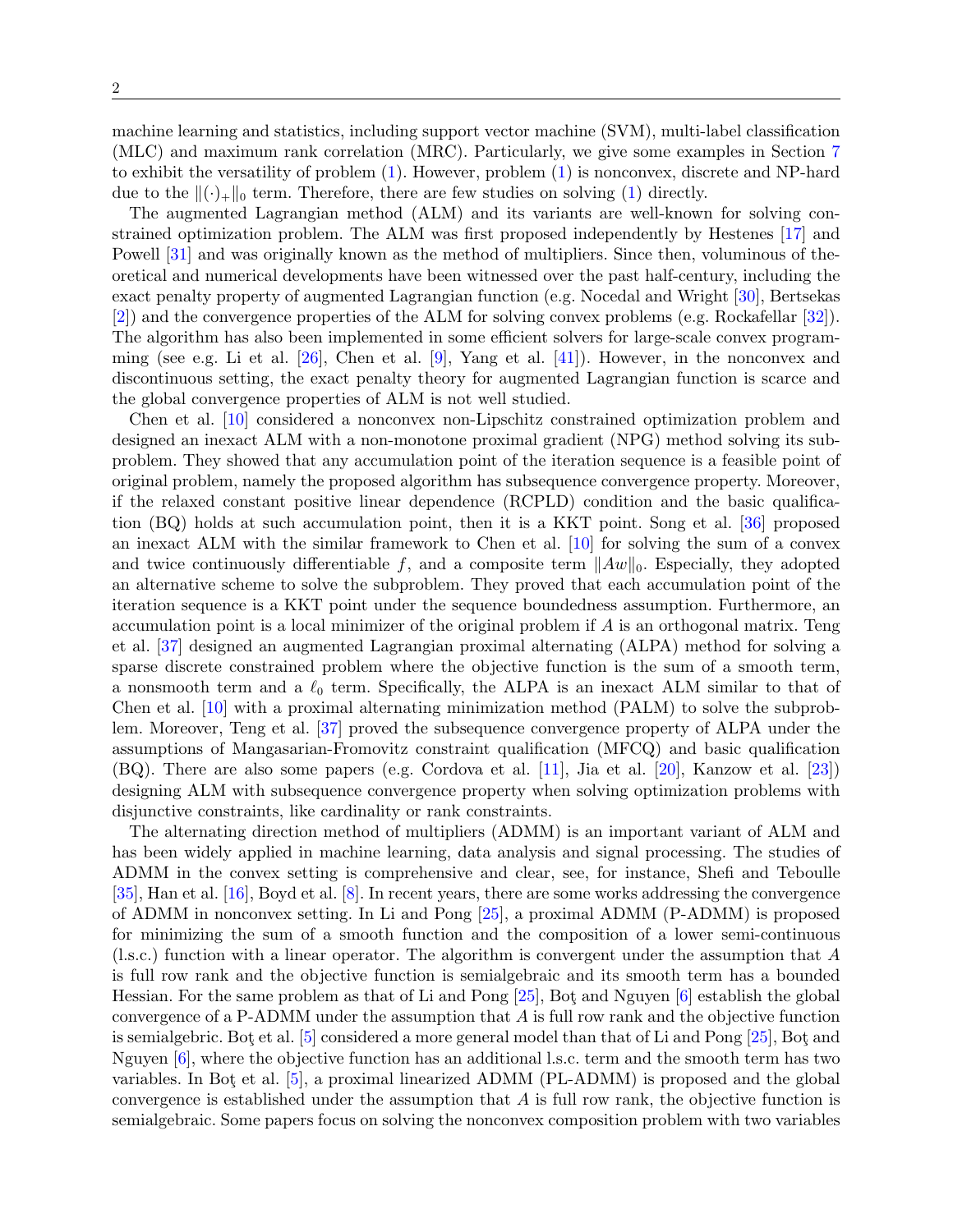and linear constraints which are general model including [\(1\)](#page-0-0). Most of these works established the convergence of ADMM-type algorithms under the assumption that the objective function satisfies Kurdyka-Lojasiewicz (KL) property. Furthermore, when it comes to the the global convergence analysis of the special case [\(1\)](#page-0-0), Yashtini [\[42\]](#page-29-10), Jia et al. [\[21\]](#page-28-10) requires that A is nonsingular. The convergence analysis for multi-block ADMM in nonconvex setting can refer to Wang et al. [\[40\]](#page-29-11), Gao et al. [\[14\]](#page-28-11), Wang et al. [\[38\]](#page-29-12).

Recently, Bolte et al. [\[4\]](#page-28-12) proposed a novel generic algorithm framework named adaptive Lagrangian-based multiplier method (ALBUM), which includes an exact ALM and a P-ADMM, for minimizing the sum of a smooth function and a composition of a l.s.c. function with a general continuously differentiable operator  $\mathcal{A}(w)$ . The global convergence of ALBUM is constructed under the assumptions that the iteration sequence is bounded,  $\mathcal{A}(w)$  is uniformly regular and the objective function is semialgebraic. Moreover, in the case that  $\mathcal{A}(w)$  is linear, i.e.  $\mathcal{A}(w) = Aw$  for all  $w \in \mathbb{R}^p$ , Bolte et al. [\[4\]](#page-28-12) gave a PL-ADMM with full splitting form and low computational complexity. The similar algorithm also appears in Bot¸ and Nguyen [\[6\]](#page-28-8) and is derived by appropriate choices of proximal term. If the boundedness of the generated sequence and the semialgebraic property of objective function are satisfied, the global convergence for this kind of algorithm further requires that A is nonsigular and the condition number of  $A^{\top}A$  is less than 2.

It is noteworthy that Bolte et al. [\[4\]](#page-28-12) defined a Lyapunov function which is an augmented Lagrangain function with a proximal term, and gave the relationship of the critical points between the Lyapunov function and the original problem. The ALBUM proposed in Bolte et al. [\[4\]](#page-28-12) performs minimization on the Lyapunov function with respect to the primal variables, and the generated sequence ensures the sufficient decreasing of the Lyapunov function values, which facilitates the whole sequence convergence analysis. This brilliant technique also appears in Wang et al. [\[38\]](#page-29-12), Li and Pong [\[25\]](#page-29-9), Hong et al. [\[18\]](#page-28-13). The above facts lead us to consider the question: Is the Lyapunov function is an exact penalty function for 0/1-COP? To answer this question, we first define a proximal-type stationary point, which differs with the commonly used critical point or KKT point, to characterize the minimizer of the Lyapunov function with fixed Lagrange multiplier. The proximal-type stationary point is beneficial to algorithm design and the proximal behavior (see Rockafellar [\[32,](#page-29-2) Theorem 1.25]) of proximal operator facilitates our convergence analysis. Then we show that a solution (proximal-type stationary point or minimizer) of  $0/1$ -COP is also a solution of the Lyapunov function with fixed Lagrange multiplier if the penalty parameters are sufficiently large, namely the Lyapunov function is an exact penalty function for 0/1-COP. This result can be seen as an extension of the classical result for the smooth nonlinear programming (see e.g. Nocedal and Wright [\[30,](#page-29-1) Theorem 17.5]). Moreover, we prove that a proximal-type stationary point of Lyapunov function with an appropriately selected Lagrange multiplier yields a proximal-type stationary point of  $0/1$ -COP, which means that Lyapunov function is a strongly exact penalty function for 0/1-COP.

Based on the (strongly) exact penalty property of the Lyapunov function and the technique for convergence analysis in Bolte et al. [\[4\]](#page-28-12), we propose a novel inexact ALM (IALM) with global convergence for solving  $0/1$ -COP. Under the assumption that A is full row rank and f is coercive, we show that the sequence generated by IALM is bounded and each of its accumulation point is a local minimizer of  $0/1$ -COP. Additionally, if f is strongly convex, the whole sequence converges to a local minimizer of 0/1-COP. The IALM algorithm generates a sequence of subproblems, the objective function of which is the sum of a smooth function with two primal variables and a l.s.c.  $\|\cdot\|_{\text{L}}\|$  term. This subproblem can be solved by the proximal alternating linearized minimization (PALM) method proposed by Bolte et al. [\[3\]](#page-28-14). To further pursue a simple and explicit iteration formula, we utilize a Bregman distance function (see e.g. Wang et al. [\[38\]](#page-29-12)) and propose a 0/1-BALM algorithm with global convergence property and low computational complexity. Precisely speaking, 0/1-BALM is a variant of PALM focusing on the subproblems generated by IALM and has the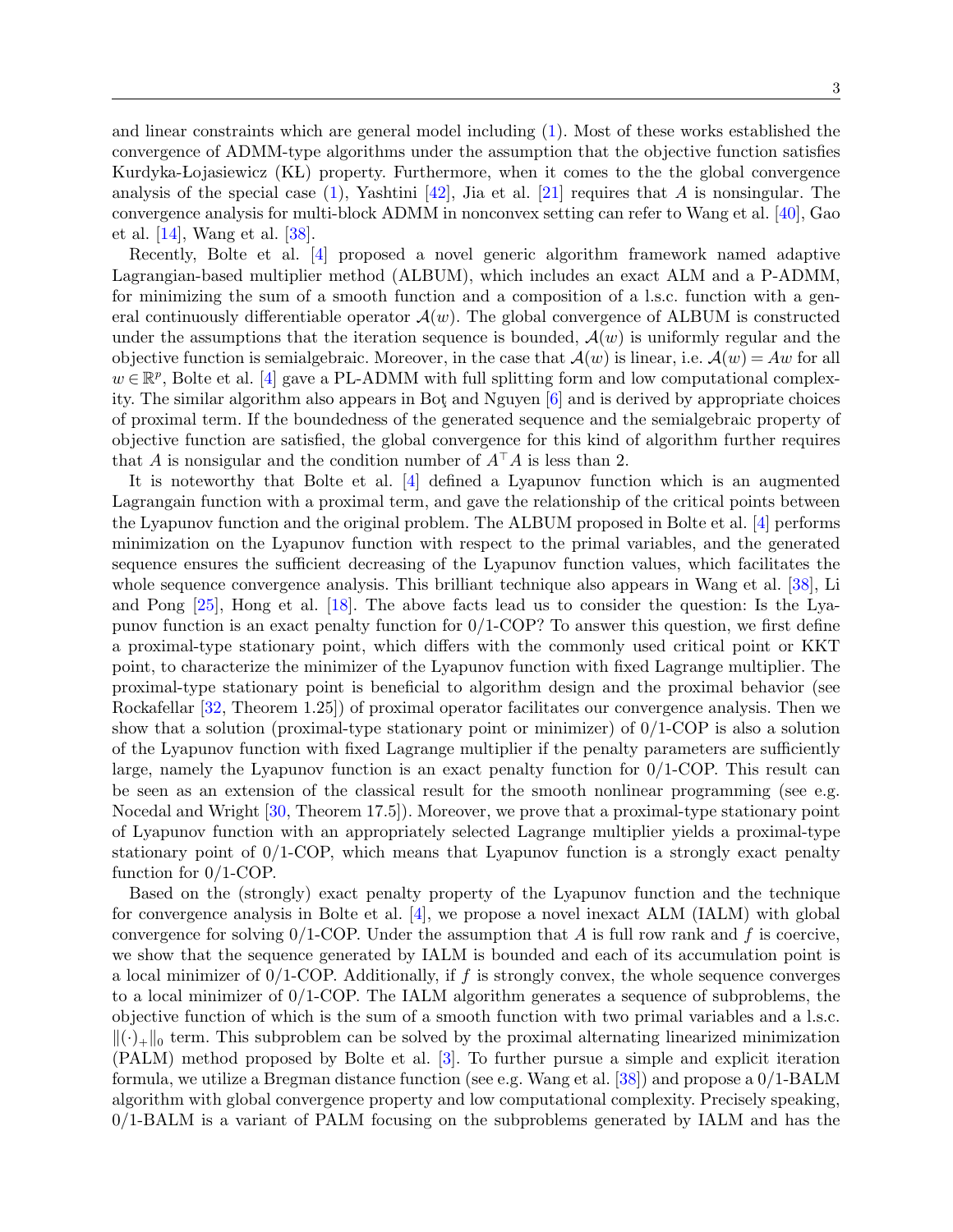similar computational complexity to the PL-ADMM in Bolte et al.  $[4]$ , Bot and Nguyen  $[6]$ , and  $0/1$ -ADMM in Wang et al. [\[39\]](#page-29-13) when the parameters are properly selected, meanwhile its whole sequence convergence only requires that  $A$  is full row rank. Overall, PL-ADMM and  $0/1$ -ADMM could be seen as degenerate cases of our IALM equipped with 0/1-BALM which performs one step when solving the subproblems.

The main contributions of this paper are summarized as follows.

• We define a proximal stationarity to derive the minimum and the (strongly) exact penalty properties of Lyapunov function for [\(1\)](#page-0-0). Precisely speaking, we first define a proximal stationary point to characterize the minimizer of Lyapunov function with a fixed Lagrange multiplier. Then for the Lyapunov exact penalty properties, we show that a solution (proximal-type stationary point or minimizer) of 0/1-COP is also a solution of the Lyapunov function with a fixed Lagrange multiplier if the penalty parameters are sufficiently large. For the Lyapunov strongly exact penalty properties, we prove that a proximal-type stationary point of Lyapunov function with an appropriately selected Lagrange multiplier yields a proximal-type stationary point of 0/1-COP.

• We propose an inexact ALM (IALM) with the global convergence property for solving [\(1\)](#page-0-0) under specific assumptions. If f is coercive and A is full row rank, then the sequence generated by IALM is bounded and each of its accumulation point is a local minimizer of 0/1-COP. If we further assume that f is strongly convex, the whole sequence converges to a local minimizer of  $0/1$ -COP.

• We design a zero-one Bregman alternating linearized minimization  $(0/1-BALM)$  algorithm for solving the subproblems generated by IALM with low computational complexity and weak assumption on A ensuring global convergence. Moreover, our IALM equipped with 0/1-BALM performing one iteration degenerates into the PL-ADMM proposed by Bolte et al. [\[4\]](#page-28-12), Bot¸ and Nguyen [\[6\]](#page-28-8), and 0/1-ADMM proposed by Wang et al. [\[39\]](#page-29-13) under specific parameter setting.

• We present the specific forms of [\(1\)](#page-0-0) in the applications to SVM, MLC and MRC problems and obtain the global convergence of IALM under the assumption that A is full row rank for these cases.

The rest of this paper is organized as follows. We study the minimization of Lyapunov function with a fixed Lagrange multiplier in Section [3.](#page-4-0) The (strongly) exact penalty properties of the Lyapunov function are presented in Section [4.](#page-10-0) We give the framework of IALM and 0/1-BALM in Section [5.](#page-12-0) Global convergence of the IALM is analyzed in Section [6.](#page-20-0) Some examples and algorithmic analysis of [\(1\)](#page-0-0) are presented in Section [7.](#page-25-0)

2. Notations and Preliminaries. For convenience, we define some notation employed throughout this paper. Given a subset  $S \subseteq [n] := \{1, 2, \dots, n\}$ , its complementary set and cardinality are  $S^c$  and  $|S|$  respectively. Given vector  $u \in \mathbb{R}^n$  (resp.  $A \in \mathbb{R}^{n \times p}$ ), its subvector (resp. submatrix) composed of entries (resp. rows) indexed on S is denoted by  $u<sub>S</sub>$  (resp.  $A<sub>S</sub>$ ). The neighborhood of  $w^* \in \mathbb{R}^p$  with radius  $\delta > 0$  is denoted by  $\mathcal{N}(w^*; \delta) := \{w \in \mathbb{R}^p : ||w - w^*|| < \delta\}$ . The combination of two vectors is denoted by  $(w;u) = (w^{\top}u^{\top})^{\top}$ . Let  $\mathbf{1}_n \in \mathbb{R}^n$  be a vector with all entries being one.  $\mathbb{N}$  ( $\mathbb{N}^+$ ) denotes the set including all (positive) natural numbers. The symbol  $\odot$  represents the Hadamard product. Given a symmetric matrix  $Q \in \mathbb{R}^{n \times n}$ ,  $Q \succ (\succeq)0$  represents that Q is positive definite (semidefinite). Given a set  $\Theta \subseteq \mathbb{R}^n$ , the distance function associated with  $\Theta$  is defined by  $dist(u; \Theta) := \inf_{\theta \in \Theta} ||u - \theta||.$ 

Recall from Rockafellar and Wets [\[33,](#page-29-14) Definition 8.3] that for a proper, lower semi-continuous (l.s.c.) function  $g : \mathbb{R}^n \to (-\infty, \infty]$  and a point u with finite  $g(u)$ , the limiting subdifferential is defined as

<span id="page-3-0"></span>
$$
\partial g(u) := \{v : \exists u^t \to u, v^t \to v \text{ with } \liminf_{z \to u^t} \frac{g(z) - g(u^t) - \langle v^t, z - u^t \rangle}{\|z - u^t\|} \ge 0 \text{ for each } t\}.
$$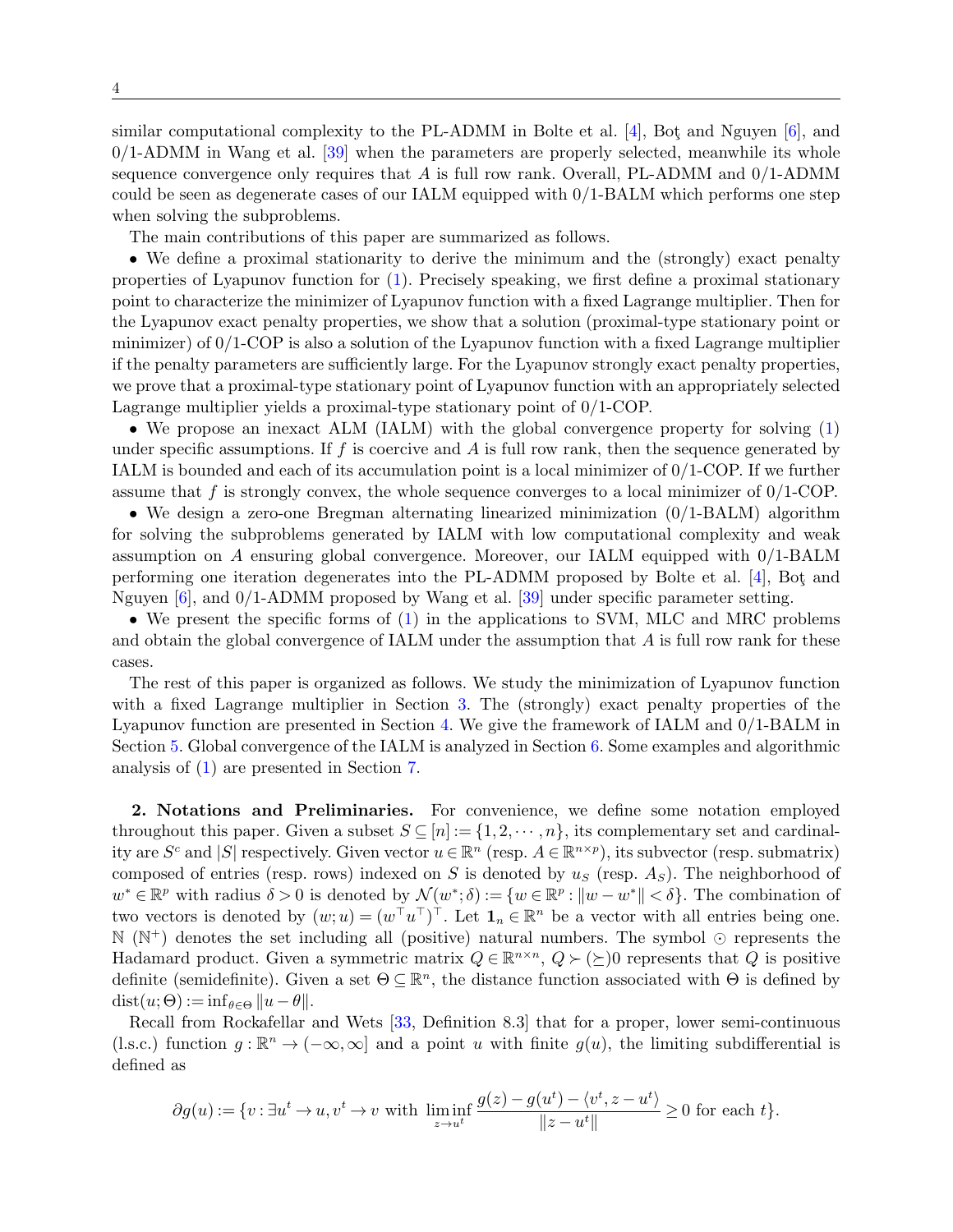Recall from Rockafellar and Wets [\[33,](#page-29-14) Definition 1.22] that for a proper, l.s.c. function  $g : \mathbb{R}^n \to$  $(-\infty,\infty]$  and constant  $\alpha > 0$ , the proximal operator of function g with constant  $\alpha > 0$  is defined by

$$
\operatorname{Prox}_{\alpha g}(z):=\mathop{\operatorname{arg~min}}\limits_{u\in\mathbb{R}^n}~g(u)+\frac{1}{2\alpha}\|u-z\|^2.
$$

Particularly,  $\|\cdot\|_0$  is proper and l.s.c., and  $(\cdot)_+$  is proper and continuous. Hence, the composition  $\|(\cdot)_{+}\|_{0}$  is proper and l.s.c. function. The computing formula for the limiting subdifferential and proximal operator of  $\|(\cdot)_+\|_0$  are given in Wang et al. [\[39\]](#page-29-13), Zhou et al. [\[44\]](#page-29-15).

**Property** 1 (Wang et al. [\[39\]](#page-29-13), Zhou et al. [\[44\]](#page-29-15)). Some properties of  $\|(\cdot)_+\|_0$  are summarized as follows.

(i) Given a vector  $u \in \mathbb{R}^n$ , the limiting subdifferential of  $\|\langle \cdot \rangle_{+}\|_{0}$  can be represented as

$$
\partial \|u_{+}\|_{0} = \left\{ z \in \mathbb{R}^{n} : z_{i} \left\{ \begin{array}{c} = 0, & \text{if } u_{i} \neq 0, \\ \geq 0, & \text{otherwise,} \end{array} i \in [n] \right\}. \tag{3}
$$

(ii) Given a vector  $z \in \mathbb{R}^n$  and constant  $\alpha > 0$ , the proximal operator of  $\lambda \|(\cdot)_{+}\|_{0}$  with parameter α can be represented as

<span id="page-4-6"></span>
$$
\left[\text{Prox}_{\alpha\lambda\parallel(\cdot)+\parallel_{0}}(z)\right]_{i} = \text{Prox}_{\alpha\lambda\parallel(\cdot)+\parallel_{0}}(z_{i}) = \begin{cases} 0, & z_{i} \in (0,\sqrt{2\lambda\alpha}), \\ \{0,z_{i}\}, & z_{i} \in \{0,\sqrt{2\lambda\alpha}\}, \\ z_{i}, & z_{i} \in (-\infty,0) \cup (\sqrt{2\lambda\alpha},\infty), \end{cases} i \in [n]. \tag{4}
$$

Suppose that g is a  $l_g$ -smooth function, namely for any  $u, \overline{u} \in \mathbb{R}^n$ ,

<span id="page-4-7"></span><span id="page-4-1"></span>
$$
\|\nabla g(u) - \nabla g(\overline{u})\| \le l_g \|u - \overline{u}\|,
$$

then the following descent lemma holds (see e.g. Beck [\[1,](#page-28-15) Lemma 5.7]).

**Lemma** 1 (Descent Lemma (Beck [\[1\]](#page-28-15))). Let  $g : \mathbb{R}^n \to (-\infty, \infty]$  be a  $l_g$ -smooth function. Then for any u and  $\overline{u} \in \mathbb{R}^n$ ,

$$
g(u) \le g(\overline{u}) + \langle \nabla g(\overline{u}), u - \overline{u} \rangle + \frac{l_g}{2} ||u - \overline{u}||^2.
$$

The augmented Lagrangian and Lyapunov function of  $(2)$  can be written as  $(5)$  and  $(6)$  respectively:

$$
\mathcal{L}_{\rho}(w, u, z) := f(w) + \lambda \|u_{+}\|_{0} + \langle z, Aw + b - u \rangle + \frac{\rho}{2} \|Aw + b - u\|^{2},
$$
\n(5)

$$
\mathcal{V}_{\rho,\mu}(w,u,z,v) := \mathcal{L}_{\rho}(w,u,z) + \frac{\mu}{2} ||w - v||^2,
$$
\n(6)

where  $\rho > 0$  and  $\mu > 0$  are penalty parameters. Moreover, we define  $(w; u)$ , z and v as primal variable, Lagrange multiplier and Lyapunov variable respectively.

<span id="page-4-0"></span>**3. Lyapunov Function Minimum.** In this section, we will conduct optimality analysis on the following problem

<span id="page-4-3"></span><span id="page-4-2"></span>
$$
\min_{(w,u,v)\in\mathbb{R}^p\times\mathbb{R}^n\times\mathbb{R}^p} \mathcal{V}_{\rho,\mu}(w,u,\widetilde{z},v),\tag{7}
$$

where  $\widetilde{z} \in \mathbb{R}^n$  is a fixed vector. Problem [\(7\)](#page-4-3) is important for establishing the exact penalty theory<br>and the algorithm design. Let us define a continuously differentiable function and the algorithm design. Let us define a continuously differentiable function

<span id="page-4-4"></span>
$$
\widetilde{h}(w, u, v) := f(w) + \frac{\mu}{2} ||w - v||^2 + \langle \widetilde{z}, Aw + b - u \rangle + \frac{\rho}{2} ||Aw + b - u||^2.
$$

Then the objective function in [\(7\)](#page-4-3) can be represented as

<span id="page-4-5"></span>
$$
\mathcal{V}_{\rho,\mu}(w,u,\widetilde{z},v) = h(w,u,v) + \lambda \|u_+\|_0.
$$

We first show some properties of function  $h$ .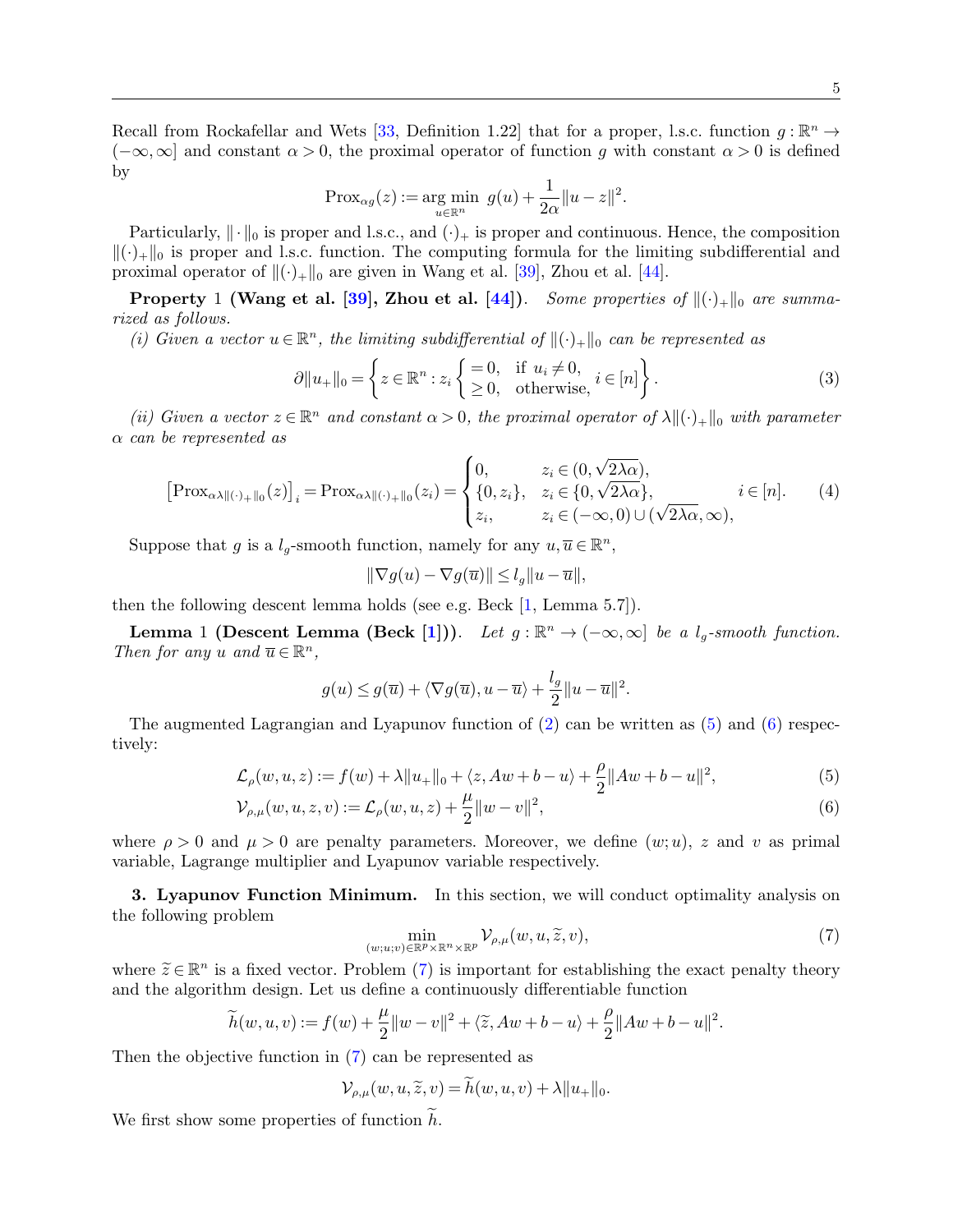**Property** 2. The function  $\widetilde{h}$  has the following properties:

(i) The gradient of  $\tilde{h}$  can be represented as

$$
\nabla \widetilde{h}(w, u, v) = \begin{pmatrix} \nabla_w \widetilde{h}(w, u, v) \\ \nabla_u \widetilde{h}(w, u, v) \\ \nabla_v \widetilde{h}(w, u, v) \end{pmatrix} = \begin{pmatrix} \nabla f(w) + \mu(w - v) + \rho A^\top (A w + b - u + \widetilde{z}/\rho) \\ \rho(u - A w - b - \widetilde{z}/\rho) \\ \mu(v - w) \end{pmatrix}.
$$
 (8)

(ii) If f is convex, then  $\widetilde{h}$  is convex. Moreover, if f is  $\sigma_f$ -strongly convex, then  $\widetilde{h}$  is  $\sigma$ -strongly convex, which means that for any  $(w; u; v)$  and  $(\overline{w}; \overline{u}; \overline{v}) \in \mathbb{R}^p \times \mathbb{R}^n \times \mathbb{R}^p$ , it holds that

$$
\widetilde{h}(w, u, v) - \widetilde{h}(\overline{w}, \overline{u}, \overline{v}) \ge \langle \nabla_{w} \widetilde{h}(\overline{w}, \overline{u}, \overline{v}), w - \overline{w} \rangle + \langle \nabla_{u} \widetilde{h}(\overline{w}, \overline{u}, \overline{v}), u - \overline{u} \rangle + \langle \nabla_{v} \widetilde{h}(\overline{w}, \overline{u}, \overline{v}), v - \overline{v} \rangle + \frac{\sigma}{2} (\|w - \overline{w}\|^{2} + \|u - \overline{u}\|^{2} + \|v - \overline{v}\|^{2}),
$$
\n(9)

where  $\sigma := \frac{\sigma_f \rho \mu}{(\sigma_f(\mu + \rho) + \rho \mu ||A||^2 + 2\rho \mu)}$ .

*Proof.* Since (i) is easy to be verify, we only prove (ii). First, suppose that  $f$  is convex, let us prove that  $h$  is convex. We define

<span id="page-5-0"></span>
$$
\widetilde{\phi}(w,u,v):=\frac{\mu}{2}\|w-v\|^2+\langle\widetilde{z},Aw+b-u\rangle+\frac{\rho}{2}\|Aw+b-u\|^2.
$$

 $\widetilde{\phi}$  is a quadratic function with Hessian

$$
\nabla^2 \widetilde{\phi}(w, u, v) = \begin{bmatrix} \mu I + \rho A^\top A & -\rho A^\top - \mu I \\ -\rho A & \rho I & 0 \\ -\mu I & 0 & \mu I \end{bmatrix} = R_1 \Lambda_1 R_1^\top,
$$
(10)

where

<span id="page-5-2"></span><span id="page-5-1"></span>
$$
R_1 = \begin{bmatrix} I & -A^{\top} & -I \\ 0 & I & 0 \\ 0 & 0 & I \end{bmatrix}, \ \Lambda_1 = \begin{bmatrix} 0 & 0 & 0 \\ 0 & \rho I & 0 \\ 0 & 0 & \mu I \end{bmatrix}.
$$

Since  $R_1$  is nonsingular and  $\Lambda_1$  is positive semidefinite, we know that  $\nabla^2 \widetilde{\phi}(w, u, v)$  is positive semidefinite. It follows from  $h = f + \phi$  and the convexity of f that h is convex.

Next, if f is  $\sigma_f$ -strongly convex, let us prove that h is  $\sigma$ -strongly convex. It follows from [\(10\)](#page-5-0) that

$$
\nabla^2 (\widetilde{\phi}(w, u, v) + \frac{\sigma_f}{2} ||w||^2) - \nabla^2 \frac{\sigma}{2} (||w||^2 + ||u||^2 + ||v||^2)
$$
  
= 
$$
\begin{bmatrix} \mu I + \rho A^\top A + (\sigma_f - \sigma)I & -\rho A^\top & -\mu I \\ -\rho A & (\rho - \sigma)I & 0 \\ -\mu I & 0 & (\mu - \sigma)I \end{bmatrix} = R_2 \Lambda_2 R_2^\top,
$$

where

$$
R_2 = \begin{bmatrix} I & -\frac{\rho}{\rho - \sigma} A^\top & -\frac{\mu}{\mu - \sigma} I \\ 0 & I & 0 \\ 0 & 0 & I \end{bmatrix}, \ \Lambda_2 = \begin{bmatrix} (\rho - \frac{\rho^2}{\rho - \sigma}) A^\top A + (\sigma_f + \mu - \sigma - \frac{\mu^2}{\mu - \sigma}) I & 0 & 0 \\ 0 & (\rho - \sigma) I & 0 \\ 0 & 0 & (\mu - \sigma) I \end{bmatrix}.
$$

By the definition of  $\sigma$  and direct computation, we can obtain

$$
(\rho - \frac{\rho^2}{\rho - \sigma}) ||A||^2 + \sigma_f + \mu - \sigma - \frac{\mu^2}{\mu - \sigma} > 0, \ \rho - \sigma > 0, \ \mu - \sigma > 0,
$$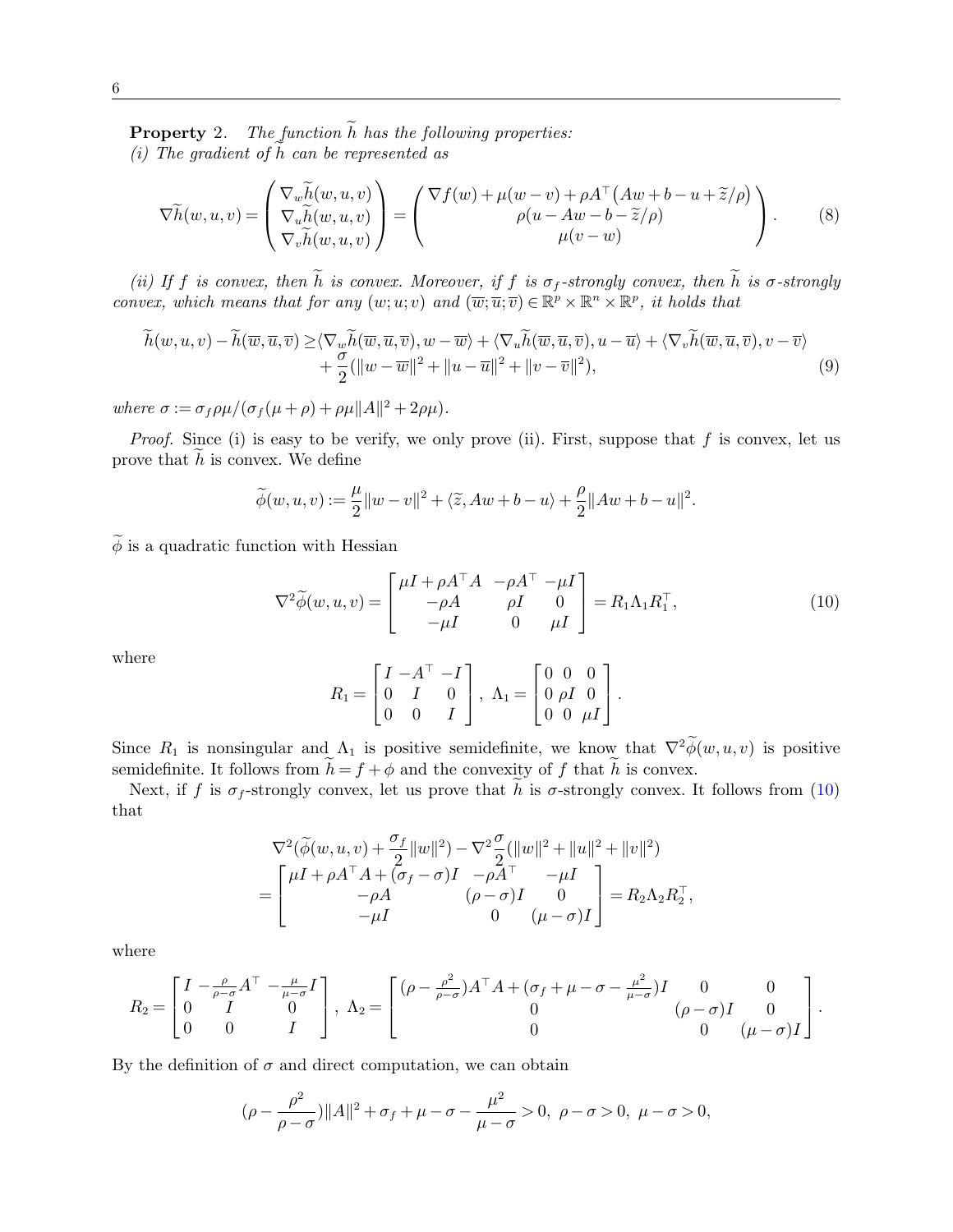which means that  $\Lambda_2$  is positive definite and hence  $\nabla^2 \phi(w, u, v) + (\sigma_f/2) \|w\|^2 - \nabla^2 (\sigma/2) (\|w\|^2 +$  $||u||^2 + ||v||^2$ ) is positive definite. This implies that  $\phi(w, u, v) + (\sigma_f/2)||w||^2$  is  $\sigma$ -strongly convex. Then for any  $(w;u;v)$  and  $(\overline{w};\overline{u};\overline{v}) \in \mathbb{R}^p \times \mathbb{R}^n \times \mathbb{R}^p$ , it holds that

$$
\widetilde{\phi}(w, u, v) - \widetilde{\phi}(\overline{w}, \overline{u}, \overline{v}) \ge \langle \nabla_w \widetilde{\phi}(\overline{w}, \overline{u}, \overline{v}), w - \overline{w} \rangle + \langle \nabla_u \widetilde{\phi}(\overline{w}, \overline{u}, \overline{v}), u - \overline{u} \rangle + \langle \nabla_v \widetilde{\phi}(\overline{w}, \overline{u}, \overline{v}), v - \overline{v} \rangle + \frac{\sigma - \sigma_f}{2} ||w - \overline{w}||^2 + \frac{\sigma}{2} (||u - \overline{u}||^2 + ||v - \overline{v}||^2).
$$
\n(11)

Moreover, the  $\sigma_f$ -strong convexity of f yields that

<span id="page-6-0"></span>
$$
f(w) - f(\overline{w}) \ge \langle \nabla f(\overline{w}), w - \overline{w} \rangle + \frac{\sigma_f}{2} ||w - \overline{w}||^2.
$$
 (12)

Adding [\(11\)](#page-5-1) and [\(12\)](#page-6-0), we can obtain the  $\sigma$ -strong convexity of  $\tilde{h}$ .

Next lemma gives a sufficient condition ensuring the existence of solution for [\(7\)](#page-4-3).

**Lemma** 2 (Existence of the Solution). The problem [\(7\)](#page-4-3) exists a global minimizer if f is coercive, which means that  $\lim_{\|w\| \to \infty} f(w) = \infty$ .

*Proof.* Let us first prove the coercivity of  $\mathcal{V}_{\rho,\mu}(w, u, \tilde{z}, v)$ . From the definition of  $\tilde{\phi}$ , we have

$$
\widetilde{\phi}(w,u,v)=\frac{\mu}{2}\|w-v\|^2+\frac{\rho}{2}\|Aw+b-u+\widetilde{z}/\rho\|^2-\frac{1}{2\rho}\|\widetilde{z}\|^2.
$$

This implies that  $\widetilde{\phi}$  is bounded below. Moreover, from the definition of Lyapunov function, we have

$$
\mathcal{V}_{\rho,\mu}(w,u,\widetilde{z},v) = \widetilde{\phi}(w,u,v) + f(w) + \lambda \|u_+\|_0.
$$

Then  $\mathcal{V}_{\rho,\mu}(w, u, \tilde{\chi}, v)$  is the sum of a coercive function and two bounded below functions and hence it is coercive.

Fixing  $(\overline{w}; \overline{u}; \overline{v}) \in \mathbb{R}^p \times \mathbb{R}^n \times \mathbb{R}^p$  and taking  $M = \mathcal{V}_{\rho,\mu}(\overline{w}, \overline{u}, \widetilde{z}, \overline{v})$ , then the level set  $\Omega_M := \{(w; u; v) :$ <br> $(w, u, \widetilde{z}, v) \leq M\}$  is nonempty. Moreover, we claim that  $\Omega_{\gamma,\nu}$  is ho  $\mathcal{V}_{\rho,\mu}(w,u,\widetilde{z},v) \leq M$  is nonempty. Moreover, we claim that  $\Omega_M$  is bounded. Indeed, if  $\Omega_M$  is unbounded, then there exists a sequence  $\{(w^k; u^k; v^k)\}_{k\in\mathbb{N}} \subseteq \Omega_M$  satisfying  $\lim_{k\to\infty} \|(w^k; u^k; v^k)\|$  $\infty$ . Hence, the coercivity of  $\mathcal{V}_{\rho,\mu}(w, u, \tilde{z}, v)$  implies that  $\mathcal{V}_{\rho,\mu}(w^k, u^k, \tilde{z}, v^k) > M$  holds for sufficiently large k, which is a contradiction due to  $(w^k; u^k; v^k) \in \Omega_M$ . Therefore,  $\Omega_M$  is a nonempty and bounded set. Then it follows from [\[29,](#page-29-16) Theorem 4.10 (ii)] that [\(7\)](#page-4-3) exists a global minimizer.

Generally speaking, the critical point is a nice stationary point for optimality analysis. Particularly, if  $(\hat{w}; \hat{u}; \hat{v})$  is a critical point of [\(7\)](#page-4-3), then there exists a Lagrange multiplier  $\hat{z}$  such that

<span id="page-6-1"></span>
$$
\begin{cases} \nabla f(\widehat{w}) + \mu(\widehat{w} - \widehat{v}) + A^{\top}\widehat{z} = 0, \\ \n\widehat{z} \in \partial \|\widehat{u}_{+}\|_{0}, \\ \n\widehat{z} = \widetilde{z} + \rho(A\widehat{w} + b - \widehat{u}), \\ \n\widehat{v} = \widehat{w}. \n\end{cases} \tag{13}
$$

Comparing to the critical point, the proximal-type stationary point satisfies a fixed point equation which is a more desirable form for algorithm design. Therefore, we define the following proximaltype stationary point for the optimality analysis of [\(7\)](#page-4-3).

**Definition** 1. A vector  $(\widehat{w}; \widehat{u}; \widehat{v}) \in \mathbb{R}^p \times \mathbb{R}^n \times \mathbb{R}^p$  is called a  $\widetilde{P}$ -stationary point of ([7\)](#page-4-3) if there is a vector  $\widehat{\kappa} \subset \mathbb{R}^n$  and a constant  $\alpha > 0$  such that exist a vector  $\hat{z} \in \mathbb{R}^n$  and a constant  $\alpha > 0$  such that

<span id="page-6-2"></span>
$$
\begin{cases} \nabla f(\widehat{w}) + \mu(\widehat{w} - \widehat{v}) + A^{\top}\widehat{z} = 0, \\ \n\widehat{u} \in \text{Prox}_{\alpha\lambda \|(\cdot) + \|_0}(\widehat{u} + \alpha \widehat{z}), \\ \n\widehat{z} = \widetilde{z} + \rho(A\widehat{w} + b - \widehat{u}), \\ \n\widehat{v} = \widehat{w}. \n\end{cases} \tag{14}
$$

Moreover, we say  $\hat{z}$  is a  $\tilde{P}$ -stationary multiplier of problem ([7\)](#page-4-3).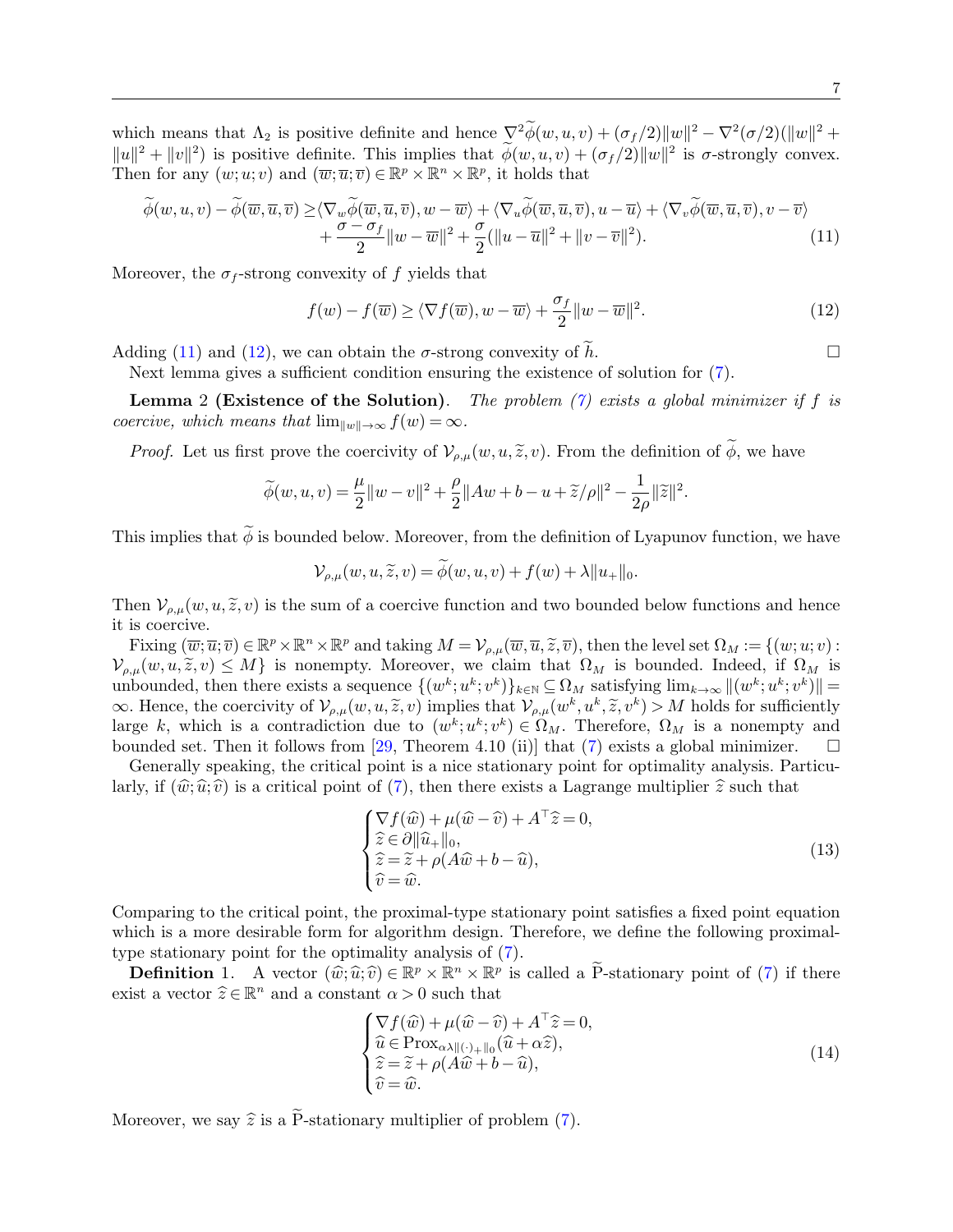Obviously, the difference between  $(13)$  and  $(14)$  is the second formula. Actually, the P-stationary point utilizes a positive parameter  $\alpha$  to restrict the range of  $\hat{u}$  and  $\hat{z}$ . To further clarify the relationship and difference between the critical point and P-stationary point, we give the following property.

<span id="page-7-2"></span>**Property** 3. Given  $\alpha > 0$ , if  $\hat{u}$  and  $\hat{z}$  satisfy  $\hat{u} \in Prox_{\alpha\lambda \|(\cdot)}_{\pm \|0}(\hat{u} + \alpha \hat{z})$ , then  $\hat{z} \in \partial \|\hat{u}_+\|_0$  holds, while the converse is not true. Therefore, for problem [\(7\)](#page-4-3), a P-stationarity with  $\alpha > 0$  is strictly stronger than a critical stationarity.

*Proof.* Let us consider  $\hat{u} \in \text{Prox}_{\alpha\lambda \|(\cdot) + \|_0}(\hat{u} + \alpha \hat{z})$  with a fixed  $\alpha > 0$  from the following three cases.<br>Case L If  $\hat{v} + \alpha \hat{z} \in (0, \sqrt{2\lambda \alpha})$  then  $\hat{v}$ . Proxes  $(\hat{v} + \alpha \hat{z}) = 0$  and hence  $\hat{v} \in (0,$ Case I: If  $\hat{u}_i + \alpha \hat{z}_i \in (0, \sqrt{2\lambda\alpha})$ , then  $\hat{u}_i = \text{Prox}_{\alpha\lambda \|(\cdot)_{+}\|_0}(\hat{u}_i + \alpha \hat{z}_i) = 0$  and hence  $\hat{z}_i \in (0, \sqrt{2\lambda/\alpha})$ . Case II: If  $\hat{u}_i + \alpha \hat{z}_i \in \{0, \sqrt{2\lambda \alpha}\}\$ , then  $\hat{u}_i \in \text{Prox}_{\alpha \lambda \|(\cdot) + \|_0}(\hat{u}_i + \alpha \hat{z}_i) = \{0, \hat{u}_i + \alpha \hat{z}_i\}$ . Therefore,

 $\hat{u}_i = 0, \hat{z}_i = 0$  or  $\hat{u}_i = 0, \hat{z}_i = \sqrt{2\lambda/\alpha}$  or  $\hat{u}_i = \sqrt{2\lambda\alpha}, \hat{z}_i = 0$ .<br>Case III, If  $\hat{v}_i + \alpha \hat{z}_j \in (-\infty, 0)$ ,  $(\sqrt{2\lambda\alpha}, \infty)$ , then  $\hat{v}_i = 1$ . Case III: If  $\hat{u}_i + \alpha \hat{z}_i \in (-\infty, 0) \cup (\sqrt{2\lambda}\alpha, \infty)$ , then  $\hat{u}_i = \text{Prox}_{\alpha\lambda \|(\cdot) + \|0}(\hat{u}_i + \alpha \hat{z}_i) = \hat{u}_i + \alpha \hat{z}_i$  and hence  $\widehat{z}_i = 0, \widehat{u}_i \in (-\infty, 0) \cup (\sqrt{2\lambda}\alpha, \infty).$ <br>The above three cases imply the

The above three cases imply that  $\hat{u}$  and  $\hat{z}$  satisfy

<span id="page-7-0"></span>
$$
\begin{cases} \hat{z}_i = 0, & \hat{u}_i \in (-\infty, 0] \cup [\sqrt{2\lambda\alpha}, \infty), \\ \hat{u}_i = 0, & \hat{z}_i \in [0, \sqrt{2\lambda/\alpha}], \end{cases}
$$
 (15)

From [\(3\)](#page-3-0),  $\hat{z} \in \partial ||\hat{u}_+||_0$  means that  $\hat{u}$  and  $\hat{z}$  satisfy

<span id="page-7-1"></span>
$$
\begin{cases} \hat{z}_i = 0, & \hat{u}_i \neq 0, \\ \hat{u}_i = 0, & \hat{z}_i \ge 0, \end{cases} \forall i \in [n].
$$
\n(16)

It is obvious that [\(15\)](#page-7-0) yields [\(16\)](#page-7-1), but the converse does not hold. Taking [\(13\)](#page-6-1) and [\(14\)](#page-6-2) into account, we know that a P-stationarity with  $\alpha > 0$  is strictly stronger than a critical stationarity for problem (7). for problem [\(7\)](#page-4-3).

Now let us conduct optimality analysis on problem [\(7\)](#page-4-3).

<span id="page-7-3"></span>**Theorem** 1. The following assertions for the first-order optimality condition of problem  $(7)$ hold.

(i) Given a vector  $(\widehat{w}; \widehat{u}; \widehat{v}) \in \mathbb{R}^p \times \mathbb{R}^n \times \mathbb{R}^p$ , if  $(\widehat{w}; \widehat{u}; \widehat{v})$  is a local minimizer, then  $(\widehat{w}; \widehat{u}; \widehat{v})$  is a deterministic parameter with a  $\widetilde{P}$  etation are multiplier  $\widehat{\hat{z}}$ P-stationary point with a P-stationary multiplier  $\hat{z}$  for any  $0 < \alpha < \hat{\alpha}$ , where  $\hat{\alpha} = \min{\{\hat{\alpha}_u, \hat{\alpha}_z\}}$ ,

$$
\widehat{\alpha}_u = \begin{cases}\n+\infty, & \widehat{u} \le 0, \\
\min_{i:\widehat{u}_i>0} \frac{\widehat{u}_i^2}{2\lambda}, & \text{otherwise},\n\end{cases}\n\widehat{\alpha}_z = \begin{cases}\n+\infty, & \widehat{z} \le 0, \\
\min_{i:\widehat{z}_i>0} \frac{2\lambda}{\widehat{z}_i^2}, & \text{otherwise}.\n\end{cases}
$$

(ii) If f is convex, then a  $\tilde{P}$ -stationary point with  $\alpha > 0$  is a local minimizer.

(iii) If f is  $\sigma_f$ -strongly convex, then a P-stationary point with  $\alpha > 1/\sigma$  is the unique global minimizer, where  $\sigma$  is defined in [\(9\)](#page-5-2).

*Proof.* (i) Since  $(\hat{w}; \hat{u}; \hat{v})$  is a local minimizer of [\(7\)](#page-4-3), from Rockafellar and Wets [\[33,](#page-29-14) Theorem 10.1, Exercise 10.10], we have

$$
0 \in \nabla \widetilde{h}(\widehat{w}, \widehat{u}, \widehat{v}) + \begin{pmatrix} 0 \\ \partial \|\widehat{u}_{+}\|_{0} \\ 0 \end{pmatrix} = \begin{pmatrix} \nabla_{w}\widetilde{h}(\widehat{w}, \widehat{u}, \widehat{v}) \\ \nabla_{u}\widetilde{h}(\widehat{w}, \widehat{u}, \widehat{v}) + \partial \|\widehat{u}_{+}\|_{0} \\ \nabla_{v}\widetilde{h}(\widehat{w}, \widehat{u}, \widehat{v}) \end{pmatrix}.
$$
 (17)

Taking  $\hat{z} = -\nabla_u h(\hat{w}, \hat{u}, \hat{v}) = \tilde{z} + \rho(A\hat{w} + b - \hat{u})$ , then from [\(8\)](#page-4-4), we know that [\(13\)](#page-6-1) holds. To prove<br>that a vector  $(\hat{w}, \hat{w}, \hat{z})$  satisfying (13) violds (14) with the  $0 < \alpha < \hat{z}$  it suffices to show that ve that a vector  $(\hat{w}; \hat{u}; \hat{z})$  satisfying [\(13\)](#page-6-1) yields [\(14\)](#page-6-2) with the  $0 < \alpha < \hat{\alpha}$ , it suffices to show that vectors  $\hat{u}$  and  $\hat{z}$  satisfying  $\hat{z} \in \partial \|\hat{u}_+\|_0$  yield  $\hat{u} \in \text{Prox}_{\alpha\lambda \|(\cdot)_+\|_0}(\hat{u} + \alpha \hat{z})$  with  $0 < \alpha < \hat{\alpha}$ .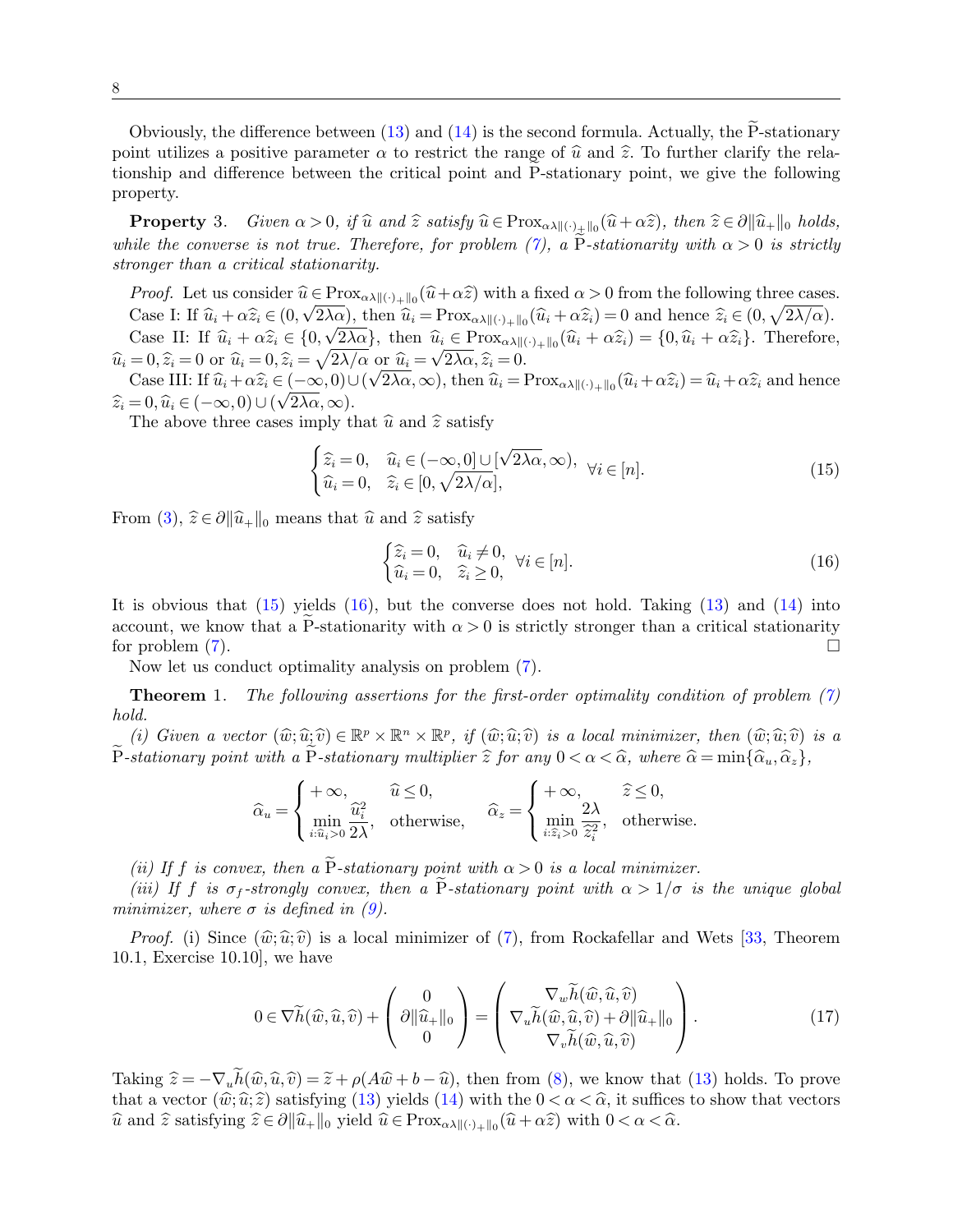For the vector  $\hat{u}$ , if there exists  $i_0 \in [n]$  with  $\hat{u}_{i_0} > 0$ , then from  $0 < \alpha < \hat{\alpha}$ , we have the following estimation

$$
\alpha < \widehat{\alpha} \le \widehat{\alpha}_u = \min_{i:\widehat{u}_i > 0} \frac{\widehat{u}_i^2}{2\lambda} \le \frac{\widehat{u}_{i_0}^2}{2\lambda},
$$

which implies  $\widehat{u}_{i_0} >$ √  $2\lambda\alpha$ . Similarly, if there exists  $i_0 \in [n]$  with  $\widehat{z}_{i_0} > 0$ , then from  $0 < \alpha < \widehat{\alpha}$ , we have the following estimation

$$
\alpha < \widehat{\alpha} \le \widehat{\alpha}_z = \min_{i: \widehat{z}_i > 0} \frac{2\lambda}{\widehat{z}_i^2} \le \frac{2\lambda}{\widehat{z}_{i_0}^2},
$$

which implies  $\widehat{z}_{i_0} < \sqrt{2\lambda/\alpha}$ . Then  $\widehat{z} \in \partial ||\widehat{u}_+||_0$  yields that for any  $0 < \alpha < \widehat{\alpha}$ ,

<span id="page-8-1"></span>
$$
\begin{cases} \widehat{z}_i = 0, & \widehat{u}_i \in (-\infty, 0] \cup (\sqrt{2\lambda\alpha}, \infty), \\ \widehat{u}_i = 0, & \widehat{z}_i \in [0, \sqrt{2\lambda/\alpha}). \end{cases}
$$

Now let us consider the following three cases.

Case I:  $\hat{z}_i = 0$ ,  $\hat{u}_i \in (-\infty, 0) \cup (\sqrt{2\lambda\alpha}, \infty)$ . Then by direct calculation, we have  $\hat{u}_i + \alpha \hat{z}_i \in (-\infty, 0) \cup (\sqrt{2\lambda\alpha}, \infty)$  and hones  $\hat{u}_i - \hat{u}_i + \alpha \hat{z}_i = [\text{Prov}, \dots, \hat{u}_i + \alpha \hat{z}_i]$ ( √  $2\lambda\alpha,\infty$  and hence  $\hat{u}_i = \hat{u}_i + \alpha \hat{z}_i = [\text{Prox}_{\alpha\lambda}||(\cdot)_{+}||_0(\hat{u} + \alpha \hat{z})]_i.$ 

Case II:  $\hat{z}_i = 0$ ,  $\hat{u}_i = 0$ . Then  $\hat{u}_i + \alpha \hat{z}_i = 0 \in \{0, \sqrt{2\lambda\alpha}\}\;$ ; therefore,  $\hat{u}_i = 0 \in [\text{Prox}_{\alpha\lambda}||(\cdot)_{+}||_0(\hat{u} + \alpha \hat{z})]_i$ . Case III:  $\hat{z}_i \in (0, \sqrt{2\lambda/\alpha}), \hat{u}_i = 0$ . By direct computation, we have  $\hat{u}_i + \alpha \hat{z}_i \in (0, \sqrt{2\lambda\alpha})$  and hence  $\hat{u}_i = 0 = [\text{Prox}_{\alpha\lambda \| (\cdot)_+ \|_0} (\hat{u} + \alpha \hat{z})]_i.$ <br>Cycrall, the above three cases

Overall, the above three cases imply the conclusion of (i).

(ii) Since  $(\hat{w}; \hat{u}; \hat{v})$  is a P-stationary point of ([7\)](#page-4-3) with  $\alpha > 0$ , it follows from [\(14\)](#page-6-2) and [\(8\)](#page-4-4) that

<span id="page-8-3"></span><span id="page-8-2"></span>
$$
\begin{cases}\n\nabla_w h(\widehat{w}, \widehat{u}, \widehat{v}) = 0, \\
\widehat{u} \in \text{Prox}_{\alpha \lambda \|(\cdot) + \|_0}(\widehat{u} + \alpha \widehat{z}), \\
\widehat{z} = -\nabla_u \widehat{h}(\widehat{w}, \widehat{u}, \widehat{v}), \\
\nabla_v \widehat{h}(\widehat{w}, \widehat{u}, \widehat{v}) = 0.\n\end{cases}
$$
\n(18)

From Property [3,](#page-7-2)  $\hat{u} \in \text{Prox}_{\alpha\lambda\|\cdot\|_0}(\hat{u} + \alpha \hat{z})$  with  $\alpha > 0$  yields [\(15\)](#page-7-0). Denote  $S_0 := \{i \in [n]: \hat{u}_i = 0\}$ and its complementary set  $\hat{S}_0^c := \{i \in [n] : \hat{u}_i \neq 0\}$ , then [\(15\)](#page-7-0) yields that

$$
\widehat{z}_i \widehat{u}_i = 0, \ \forall i \in [n].
$$
\n
$$
0 \le \widehat{z}_i \le \sqrt{2\lambda_i} \quad \forall i \in \widehat{C} \quad \text{and} \ \widehat{z}_i \ge 0, \ \forall i \in \widehat{C}^c \tag{20}
$$

$$
0 \le \widehat{z}_i \le \sqrt{2\lambda/\alpha}, \ \forall i \in \widehat{S}_0, \ \text{and} \ \widehat{z}_i = 0, \ \forall i \in \widehat{S}_0^c. \tag{20}
$$

Let us define radius  $\hat{\delta}:= \min{\{\hat{\delta}_1,\hat{\delta}_2\}}$ , where

<span id="page-8-0"></span>
$$
\widehat{\delta}_1 := \begin{cases}\n+\infty, & \text{if } \widehat{z}_{\widehat{S}_0} = 0, \\
\sqrt{\frac{\lambda \alpha}{2n}}, & \text{otherwise},\n\end{cases}\n\widehat{\delta}_2 := \begin{cases}\n+\infty, & \text{if } \widehat{u} \le 0, \\
\sqrt{2\lambda \alpha}, & \text{otherwise}.\n\end{cases}
$$
\n(21)

Then for any  $u \in \mathcal{N}(\widehat{u}, \delta)$ , if  $\widehat{u}_i > 0$ , we have  $\widehat{u}_i >$ √  $2\lambda\alpha$  and

<span id="page-8-4"></span>
$$
u_i = \widehat{u}_i - (\widehat{u}_i - u_i) > \widehat{u}_i - \widehat{\delta}_2 \stackrel{(21)}{\geq} \sqrt{2\lambda\alpha} - \sqrt{2\lambda\alpha} = 0,
$$

which implies that

$$
\{i \in [n] : \hat{u}_i > 0\} \subseteq \{i \in [n] : u_i > 0\}.
$$
\n(22)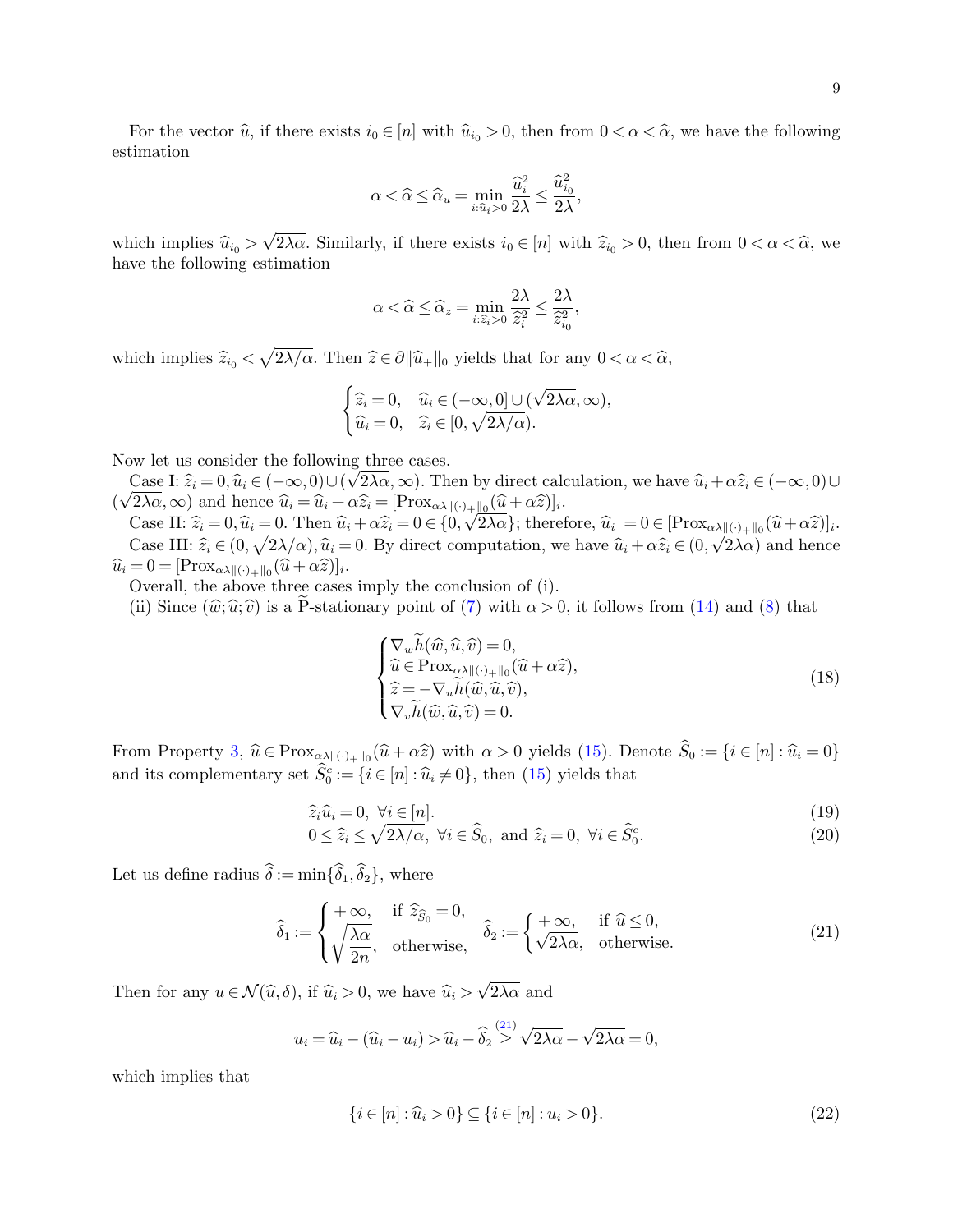10

Since f is convex, Property [2](#page-4-5) (ii) implies that  $\tilde{h}$  is a convex function. Then for any  $(w;u;v) \in$  $\mathbb{R}^p \times \mathbb{R}^n \times \mathbb{R}^p$ , we have

$$
\tilde{h}(w, u, v) + \lambda \|u_{+}\|_{0} - \tilde{h}(\hat{w}, \hat{u}, \hat{v}) - \lambda \|\hat{u}_{+}\|_{0}
$$
\n
$$
\geq \langle \nabla_{w}\tilde{h}(\hat{w}, \hat{u}, \hat{v}), w - \hat{w} \rangle + \langle \nabla_{u}\tilde{h}(\hat{w}, \hat{u}, \hat{v}), u - \hat{u} \rangle + \langle \nabla_{v}\tilde{h}(\hat{w}, \hat{u}, \hat{v}), v - \hat{v} \rangle + \lambda \|u_{+}\|_{0} - \lambda \|\hat{u}_{+}\|_{0}
$$
\n
$$
\stackrel{(18)}{=} \langle -\hat{z}, u - \hat{u} \rangle + \lambda \|u_{+}\|_{0} - \lambda \|\hat{u}_{+}\|_{0}
$$
\n
$$
\stackrel{(20)}{=} \langle -\hat{z}_{\hat{S}_{0}}, u_{\hat{S}_{0}} - \hat{u}_{\hat{S}_{0}} \rangle + \lambda \|u_{+}\|_{0} - \lambda \|\hat{u}_{+}\|_{0}
$$
\n
$$
\stackrel{(19)}{=} \langle -\hat{z}_{\hat{S}_{0}}, u_{\hat{S}_{0}} \rangle + \lambda \|u_{+}\|_{0} - \lambda \|\hat{u}_{+}\|_{0}.
$$
\n(24)

We first consider a trivial case  $\hat{z}_{\hat{S}_0} = 0$ . For any  $(w;u; v) \in \mathcal{N}((\hat{w}; \hat{u}; \hat{v}), \delta)$ , note that  $(22)$  implies  $||u_+||_0 \ge ||\widehat{u}_+||_0$ , then [\(24\)](#page-9-0) directly yields  $h(w, u, v) + \lambda ||u_+||_0 \ge h(\widehat{w}, \widehat{u}, \widehat{v}) + \lambda ||\widehat{u}_+||_0$ . For  $\widehat{z}_{\widehat{S}_0} \neq 0$ , let us consider the following two cases.

Case I:  $||u_+||_0 = ||\hat{u}_+||_0$ . Notice that [\(22\)](#page-8-4) holds, then for any  $\hat{u}_i \leq 0$ , we have  $u_i \leq 0$ , otherwise  $||u_+||_0 \ge ||\widehat{u}_+||_0 + 1$ . This implies that  $u_{\widehat{S}_0} \leq 0$ . Together with [\(20\)](#page-8-2), we have

<span id="page-9-2"></span><span id="page-9-1"></span><span id="page-9-0"></span>
$$
\langle -\hat{z}_{\hat{S}_0}, u_{\hat{S}_0} \rangle \ge 0. \tag{25}
$$

Combining  $(25)$  with  $(24)$ , we can obtain

<span id="page-9-3"></span>
$$
h(w, u, v) + \lambda ||u_+||_0 - h(\widehat{w}, \widehat{u}, \widehat{v}) - \lambda ||\widehat{u}_+||_0 \ge 0.
$$

Case II:  $||u_+||_0 \neq ||\hat{u}_+||_0$ . Taking [\(22\)](#page-8-4) into account, we have  $||u_+||_0 \geq ||\hat{u}_+||_0 + 1$ . It follows from [\(23\)](#page-9-2) that

$$
\widetilde{h}(w, u, v) + \lambda \|u_+\|_0 - (\widetilde{h}(\widehat{w}, \widehat{u}, \widehat{v}) + \lambda \|\widehat{u}_+\|_0) \ge \lambda - \|\widehat{z}_{\widehat{S}_0}\| \|\|u - \widehat{u}\| \stackrel{(20)}{>} \lambda - \widehat{\delta} \sqrt{2n\lambda/\alpha} \stackrel{(21)}{\ge} 0.
$$

In conclusion, the above two cases show that  $(\hat{w}; \hat{u}; \hat{v})$  is a local minimizer of [\(7\)](#page-4-3).

(iii) Since  $(\widehat{w}; \widehat{u}; \widehat{v})$  is a P-stationary point of ([7\)](#page-4-3) with  $\alpha > 0$ , then [\(18\)](#page-8-1) holds. By the definition of  $Prox_{\alpha\lambda\|\langle \cdot\rangle_{+}\|_{0}}(\cdot)$ , for any u and  $z \in \mathbb{R}^{n}$ , we have

$$
\frac{1}{2\alpha} \|\widehat{u} - (\widehat{u} + \alpha \widehat{z})\|^2 + \lambda \|\widehat{u}_+\|_0 \le \frac{1}{2\alpha} \|u - (\widehat{u} + \alpha \widehat{z})\|^2 + \lambda \|u_+\|_0.
$$

After some simple algebraic manipulation, we can obtain

$$
\lambda \|u_{+}\|_{0} - \lambda \|\widehat{u}_{+}\|_{0} \ge \langle \widehat{z}, u - \widehat{u}\rangle - \frac{1}{2\alpha} \|u - \widehat{u}\|^{2}.
$$
 (26)

From the  $\sigma_f$ -strongly convexity of f and Property [2](#page-4-5) (ii), we know that h is  $\sigma$ -strongly convex. For any  $(w; u; v) \in \mathbb{R}^p \times \mathbb{R}^n \times \mathbb{R}^p$  and  $(w; u; v) \neq (\hat{w}; \hat{u}; \hat{v})$ , we have the following estimate

$$
\tilde{h}(w, u, v) + \lambda ||u_+||_0 - \tilde{h}(\widehat{w}, \widehat{u}, \widehat{v}) - \lambda ||\widehat{u}_+||_0 \n\geq \langle \nabla_w \widetilde{h}(\widehat{w}, \widehat{u}, \widehat{v}), w - \widehat{w} \rangle + \langle \nabla_u \widetilde{h}(\widehat{w}, \widehat{u}, \widehat{v}), u - \widehat{u} \rangle + \langle \nabla_v \widetilde{h}(\widehat{w}, \widehat{u}, \widehat{v}), v - \widehat{v} \rangle \n+ \frac{\sigma}{2} (||w - \widehat{w}||^2 + ||u - \widehat{u}||^2 + ||v - \widehat{v}||^2) + \lambda ||u_+||_0 - \lambda ||\widehat{u}_+||_0 \n\stackrel{(18)}{=} -\langle \widehat{z}, u - \widehat{u} \rangle + \frac{\sigma}{2} (||w - \widehat{w}||^2 + ||u - \widehat{u}||^2 + ||v - \widehat{v}||^2) + \lambda ||u_+||_0 - \lambda ||\widehat{u}_+||_0 \n\geq \frac{\gamma}{2} \frac{\sigma}{2} ||w - \widehat{w}||^2 + \frac{1}{2} (\sigma - \frac{1}{\alpha}) ||u - \widehat{u}||^2 + \frac{\sigma}{2} ||v - \widehat{v}||^2 > 0.
$$

The last inequality follows from  $\alpha > 1/\sigma$  and  $(w;u;v) \neq (\hat{w}; \hat{u}; \hat{v})$ . This shows that  $(\hat{w}; \hat{u}; \hat{v})$  is the unique global minimizer of (7). unique global minimizer of [\(7\)](#page-4-3).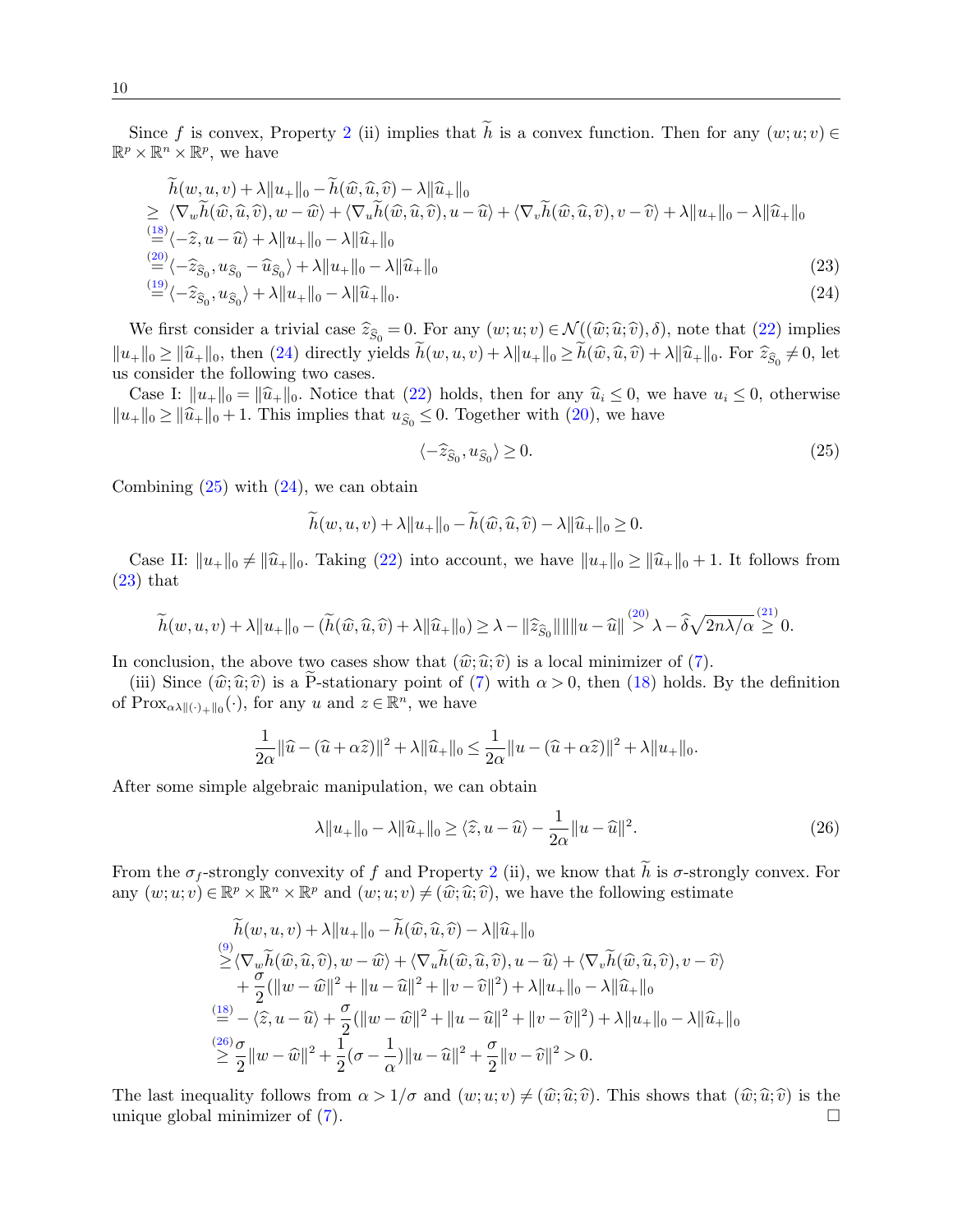<span id="page-10-0"></span>4. Lyapunov (Strongly) Exact Penalty. In this section, we will show the (strongly) exact penalty properties of Lyapunov function for 0/1-COP. The Lyapunov exact penalty means that a solution (minimizer or proximal-type stationary point) of [\(2\)](#page-0-1) yields a solution of the Lyapunov function with an appropriately selected Lagrange multiplier when  $\rho$  and  $\mu$  are sufficiently large, meanwhile the Lyapunov strongly exact penalty means that the converse inclusion holds, which is a more difficult but desirable result. Let us begin this section with the optimality condition of [\(2\)](#page-0-1). Zhou et al. [\[44\]](#page-29-15) introduced the concept of P-stationary point for establishing the first-order optimality condition of [\(2\)](#page-0-1).

**Definition** 2. A vector  $(w^*; u^*) \in \mathbb{R}^p \times \mathbb{R}^n$  is called a P-stationary point of [\(2\)](#page-0-1) if there exist a vector  $z^* \in \mathbb{R}^n$  and a constant  $\alpha > 0$  such that

<span id="page-10-3"></span>
$$
\begin{cases} \nabla f(w^*) + A^\top z^* = 0, \\ u^* \in \text{Prox}_{\alpha \lambda \| (\cdot)_{+} \|_{0}} (u^* + \alpha z^*), \\ Aw^* + b - u^* = 0. \end{cases} \tag{27}
$$

Moreover, we say  $z^*$  is a P-stationary multiplier and  $(w^*; u^*; z^*)$  is a P-stationary triplet of  $(2)$ .

Given a feasible couple  $(w^*; u^*)$  of [\(2\)](#page-0-1), we define  $S_0^* := \{i \in [n] : u_i^* = 0\}$ . The following theorem proposed in Zhou et al. [\[44\]](#page-29-15) shows the relationship between a P-stationary point and a local (global) minimizer of  $(2)$ .

<span id="page-10-1"></span>**Lemma** 3. (Zhou et al.  $\begin{bmatrix} 44 \\ 44 \end{bmatrix}$  Theorem 3.3.) The following assertions for the first-order optimality condition for problem [\(2\)](#page-0-1) hold.

(i) Given a vector  $(w^*; u^*) \in \mathbb{R}^p \times \mathbb{R}^n$ , if  $A_{S_0^*}$  is full row rank and  $(w^*, u^*)$  is a local minimizer, then  $(w^*, u^*)$  is a P-stationary point and with a P-stationary multiplier  $z^*$  for any  $0 < \alpha < \alpha^*$ , where  $\alpha^* := \min\{\alpha_u^*, \alpha_z^*\},\$ 

<span id="page-10-2"></span>
$$
\alpha_u^*:=\left\{\begin{aligned}&+\infty,&&u^*\leq 0,\\&\min\{\frac{u_i^{*2}}{2\lambda}:u_i^*>0\},\quad\text{otherwise},\end{aligned}\right.,\ \alpha_z^*=\left\{\begin{aligned}&+\infty,&&z^*\leq 0,\\&\min\{\frac{2\lambda}{z_i^{*2}}:z_i^*>0\},\quad\text{otherwise}.\end{aligned}\right.
$$

(ii) If f is a convex function, then a P-stationary point with  $\alpha > 0$  is a local minimizer.

(iii) If f is a  $\sigma_f$ -strongly convex function, then a P-stationary point with  $\alpha > ||A||^2/\sigma_f$  is the unique global minimizer.

We stress that Lemma [3](#page-10-1) (iii) is slightly different with the Theorem 3.3 (iii) in Zhou et al. [\[44\]](#page-29-15). Under the assumption that  $f$  is strongly convex, Zhou et al. proved that a P-stationary point with  $\alpha \geq ||A||^2/\sigma_f$  is a global minimizer of [\(2\)](#page-0-1). Actually, taking the similar procedure to the proof of Theorem 3.3 (iii) in Zhou et al. [\[44\]](#page-29-15), we can obtain that a P-stationary point with  $\alpha > ||A||^2/\sigma_f$  is the unique global minimizer of [\(2\)](#page-0-1).

Given a solution  $(w^*; u^*)$  of  $(2)$ , Lemma [3](#page-10-1) shows that there exists a P-stationary multiplier  $z^*$ . We take  $\tilde{z} = z^*$  and reformulate [\(7\)](#page-4-3) in the following problem

$$
\min_{(w;u;v)\in\mathbb{R}^p\times\mathbb{R}^n\times\mathbb{R}^p} \mathcal{V}_{\rho,\mu}(w,u,z^*,v).
$$
\n(28)

Similarly, we can define a P<sup>\*</sup>-stationary point and a P<sup>\*</sup>-stationary multiplier for problem  $(28)$ . Therefore, [\(28\)](#page-10-2) has the same optmality condition as [\(14\)](#page-6-2).

In the subsequent theorem, we will show that a solution of [\(2\)](#page-0-1) yields a solution of [\(28\)](#page-10-2) under some conditions, namely  $\mathcal{V}_{\rho,\mu}(w,u,z^*,v)$  is an exact penalty function of 0/1-COP.

<span id="page-10-4"></span>Theorem 2 (Exact Penalty Theorem). The following assertions hold for problems [\(2\)](#page-0-1) and [\(28\)](#page-10-2).

(i) Given a P-stationary point  $(w^*; u^*)$  of [\(2\)](#page-0-1) with  $\alpha > 0$  and P-stationary multiplier  $z^*$ , then  $(w^*; u^*; w^*)$  is a P<sup>\*</sup>-stationary point with  $\alpha > 0$  of [\(28\)](#page-10-2) for any  $\mu > 0$  and  $\rho > 0$ .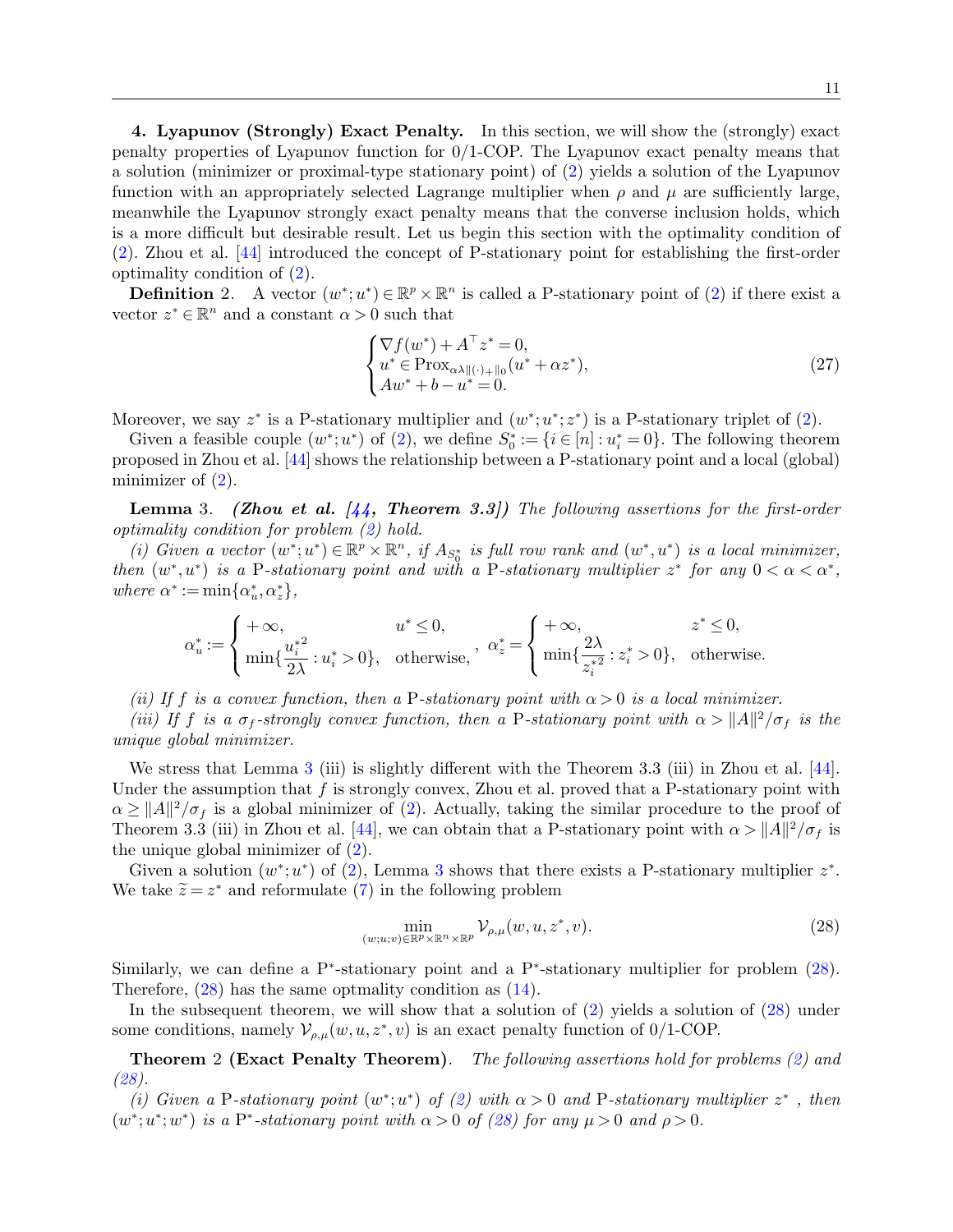(ii) Given a local minimizer  $(w^*;u^*)$  of [\(2\)](#page-0-1), if  $A_{S_0^*}$  is full row rank and f is convex, then there exists a P-stationary multiplier  $z^*$  of [\(2\)](#page-0-1) such that  $(w^*; u^*; w^*)$  is a local minimizer of [\(28\)](#page-10-2) for any  $\mu > 0$  and  $\rho > 0$ .

(iii) Given a P-stationary point (w<sup>\*</sup>; u<sup>\*</sup>) of [\(2\)](#page-0-1) with  $\alpha > (\Vert A \Vert^2 + 2)/\sigma_f$  and P-stationary multiplier  $z^*$ , if f is  $\sigma_f$ -strongly convex and the parameters  $\mu$  and  $\rho$  are set as

<span id="page-11-0"></span>
$$
\mu > \frac{\sigma_f}{\alpha \sigma_f - \|A\|^2 - 2}, \ \rho > \frac{\mu \sigma_f}{\mu(\alpha \sigma_f - \|A\|^2 - 2) - \sigma_f},\tag{29}
$$

then  $(w^*; u^*; w^*)$  is the unique global minimizer of  $(28)$ .

*Proof.* (i) Since  $(w^*; u^*)$  is a P-stationary point of [\(2\)](#page-0-1) with P-stationary multiplier  $z^*$ , then from  $(27)$ , we have

$$
\begin{cases} \nabla f(w^*) + \mu(w^* - v^*) + A^\top z^* = 0, \\ u^* \in \text{Prox}_{\alpha \lambda \|(\cdot)_{+}\|_0} (u^* + \alpha z^*), \\ z^* = z^* + \rho(Aw^* + b - u^*), \\ v^* = w^*. \end{cases}
$$

This implies that  $(w^*; u^*; w^*)$  is a P<sup>\*</sup>-stationary point of [\(28\)](#page-10-2).

(ii) Since  $(w^*; u^*)$  is a local minimizer of [\(2\)](#page-0-1) and  $A_{S_0^*}$  is full row rank, it follows from Lemma [3](#page-10-1) (i) that there exists a P-stationary multiplier  $z^*$  such that [\(27\)](#page-10-3) holds with  $0 < \alpha < \hat{\alpha}$ . Then assertion<br>(i) yields that  $(w^*, w^*, w^*)$  is a P<sup>\*</sup> stationary point of (28) with  $0 < \alpha < \hat{\alpha}$ . Theorem 1 (ii) directly (i) yields that  $(w^*; u^*, w^*)$  is a P<sup>\*</sup>-stationary point of [\(28\)](#page-10-2) with  $0 < \alpha < \hat{\alpha}$ . Theorem [1](#page-7-3) (ii) directly implies that  $(w^*; u^*, w^*)$  is a local minimizer of (28) implies that  $(w^*; u^*; w^*)$  is a local minimizer of  $(28)$ .

(iii) Assertion (i) implies that  $(w^*; u^*; w^*)$  is a P<sup>\*</sup>-stationary point of  $(28)$  with a positive constant  $\alpha > (\Vert A \Vert^2 + 2)/\sigma_f$ . Since parameters  $\mu, \rho$  are chosen as [\(29\)](#page-11-0), direct computation implies that

$$
\alpha > \frac{\sigma_f(\mu+\rho)+\rho\mu||A||^2+2\rho\mu}{\sigma_f\rho\mu} = \frac{1}{\sigma}.
$$

Theorem [1](#page-7-3) (iii) directly yields that  $(w^*; u^*; w^*)$  is the unique global minimizer of [\(28\)](#page-10-2).

Theorem [2](#page-10-4) can be seen as an extension of the classical result for the smooth nonlinear programming (see e.g. Nocedal and Wright [\[30,](#page-29-1) Theorem 17.5]). In practice, the converse inclusions of Theorem [2](#page-10-4) is more desirable. Therefore, we give the following theorem.

<span id="page-11-1"></span>**Theorem 3 (Strongly Exact Penalty Theorem).** Given a P-stationary point  $(\widehat{w}; \widehat{u}; \widehat{v})$  of [\(7\)](#page-4-3) with P-stationary multiplier  $\hat{z}$  and constant  $\alpha > 0$ , then the following assertions hold.

(i)  $(\hat{w}, \hat{u})$  is a P-stationary point of [\(2\)](#page-0-1) with P-stationary multiplier  $\hat{z}$  and constant  $\alpha > 0$  if and only if  $\hat{z} = \tilde{z}$ .

(ii) If A is full row rank, then  $\hat{z} = -(A\overline{A})^{-1}A\nabla f(\hat{w})$ . Furthermore,  $(\hat{w};\hat{u})$  is a P-stationary<br>int of (2) with P stationary multiplier  $\hat{z}$  and  $\alpha > 0$  if and only if  $\hat{z} = -(A\overline{A})^{-1}A\nabla f(\hat{w}) - \tilde{z}$ point of [\(2\)](#page-0-1) with P-stationary multiplier  $\hat{z}$  and  $\alpha > 0$  if and only if  $\hat{z} = -(AA^{\top})^{-1}A\nabla f(\hat{w}) = \tilde{z}$ .

*Proof.* (i) "  $\Rightarrow$  " Since  $(\widehat{w}; \widehat{u}; \widehat{v})$  is a P-stationary point of ([7\)](#page-4-3) with P-stationary multiplier  $\widehat{z}$ , then  $\hat{z} - \tilde{z} = \rho(A\hat{w} + b - \hat{u})$  by [\(14\)](#page-6-2). Moreover,  $(\hat{w}, \hat{u})$  is a P-stationary point of [\(2\)](#page-0-1) implies that  $A\widehat{w} + b - \widehat{u} = 0$ . Hence,  $\widehat{z} = \widetilde{z}$  holds.

" $\Leftarrow$ " Since  $(\widehat{w}; \widehat{u}; \widehat{v})$  is a P-stationary point of ([7\)](#page-4-3) with P-stationary multiplier  $\widehat{z}$  and constant  $\alpha > 0$ , and  $\hat{z} = \tilde{z}$  holds, these facts imply that

$$
\begin{cases} \nabla f(\widehat{w}) + A^{\top}\widehat{z} = 0, \\ \n\widehat{u} \in \text{Prox}_{\alpha\lambda \|(\cdot) + \|_0} (\widehat{u} + \alpha \widehat{z}), \\ \nA\widehat{w} + b - \widehat{u} = 0, \n\end{cases} \tag{30}
$$

and the conclusion of assertion (i) holds.

(ii) Since  $(\hat{w}; \hat{u}; \hat{v})$  is a P-stationary point of ([7\)](#page-4-3) with P-stationary multiplier  $\hat{z}$ , then  $\nabla f(\hat{w}) +$  $A^{\top}\hat{z}=0$  holds by [\(14\)](#page-6-2). From the full row rank of A, we know that  $\hat{z}=-(AA^{\top})^{-1}A\nabla f(\hat{w})$ . Then<br>taking the similar procedure of assertion (i) we can arrive at the conclusion of assertion (ii) taking the similar procedure of assertion (i), we can arrive at the conclusion of assertion (ii).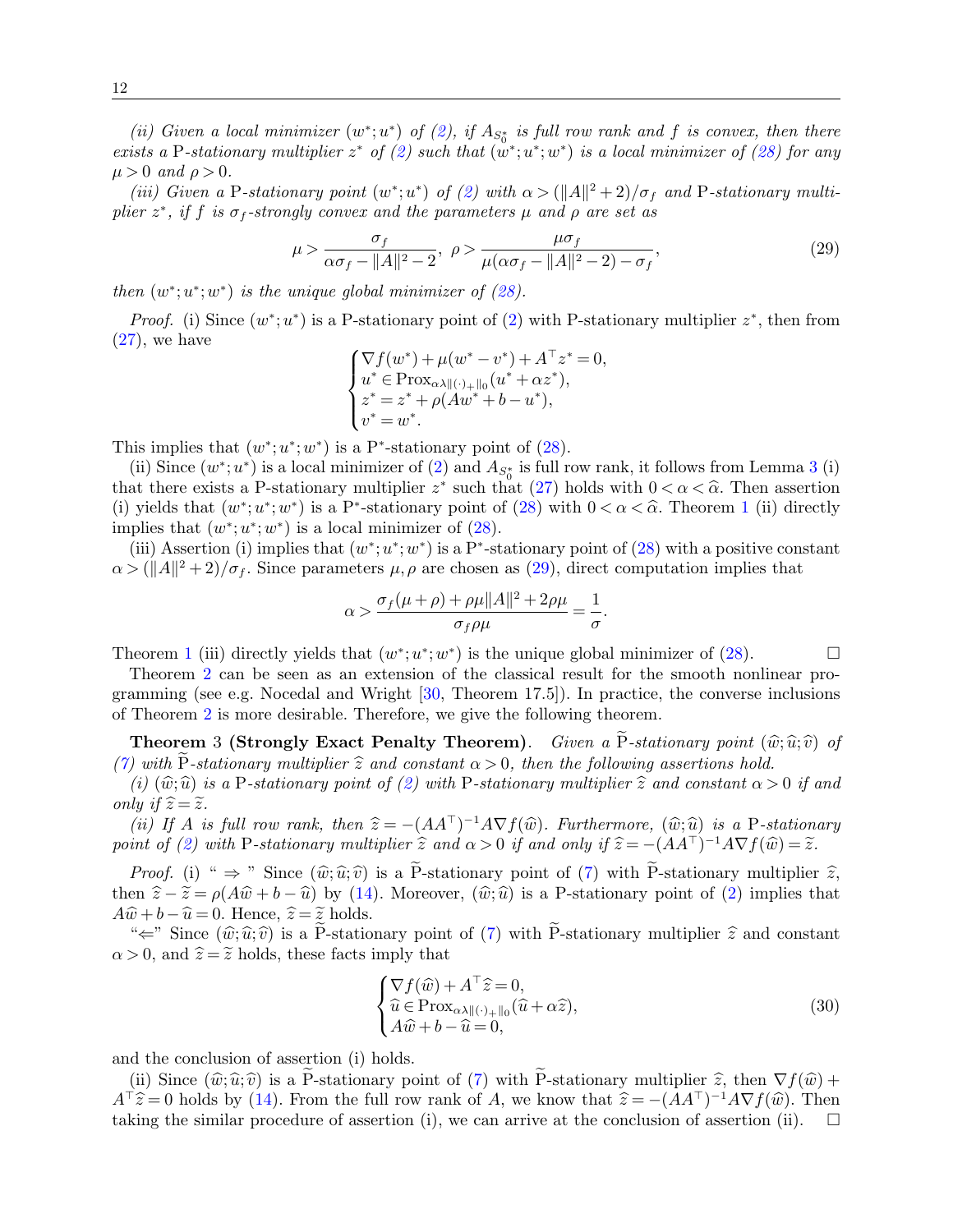<span id="page-12-0"></span>5. Inexact Augment Lagrangian Method for 0/1-COP. In this section, we focus on designing an inexact augmented Lagrangian method (IALM) for solving 0/1-COP. Denote  $(w^k; u^k; z^k; v^k)$  as the k<sup>th</sup> iteration point. Let us define function

<span id="page-12-3"></span>
$$
h_k(w,u):=f(w)+\frac{\mu}{2}\|w-v^k\|^2+\langle z^k,Aw+b-u\rangle+\frac{\rho}{2}\|Aw+b-u\|^2.
$$

The framework of IALM is as follows.

## Algorithm 1 IALM: an inexact augmented Lagrangian method

<span id="page-12-7"></span>Initialization: Given a positive sequence  $\{\epsilon_k\}_{k\in\mathbb{N}}$ , fix  $\mu > 0$ ,  $\rho > 0$ ,  $\alpha = 1/\rho$ , start with any  $(w^0; u^0; z^0; v^0) \in \mathbb{R}^p \times \mathbb{R}^n \times \mathbb{R}^n \times \mathbb{R}^p$ .

for  $k = 0, 1, \cdots$  do

multiplier of  $(2)$ .

**Primal step** Use  $0/1$ -BALM (see Algorithm [2\)](#page-14-0) to compute  $(w^{k+1}; u^{k+1})$  as an approximate solution of

$$
\min_{w \in \mathbb{R}^p, u \in \mathbb{R}^n} \mathcal{V}_{\rho,\mu}(w, u, z^k, v^k)
$$
\n(31)

satisfying

<span id="page-12-5"></span>
$$
\mathcal{V}_{\rho,\mu}(w^{k+1},u^{k+1},z^k,v^k) \le \mathcal{V}_{\rho,\mu}(w^k,u^k,z^k,v^k),\tag{32a}
$$

$$
\max\{\text{dist}(u^{k+1}, \text{Prox}_{\alpha\lambda\|\{\cdot\}+\|0}(u^{k+1} - \alpha \nabla_u h_k(w^{k+1}, u^{k+1}))), \|\nabla_w h_k(w^{k+1}, u^{k+1})\|\} \le \epsilon_k. \tag{32b}
$$

Multiplier step

<span id="page-12-8"></span>
$$
z^{k+1} = z^k + \rho(Aw^{k+1} + b - u^{k+1}).
$$
\n(33)

Lyapunov step

<span id="page-12-9"></span><span id="page-12-6"></span><span id="page-12-4"></span>
$$
v^{k+1} = w^{k+1}.
$$

end for

To proceed, we give the following assumption on  $f$ .

<span id="page-12-1"></span>**Assumption** 1. The function f is  $l_f$ -smooth.

Comparing to h, the function  $h_k$  with fixed Lagrange multiplier  $z^k$  and Lyapunov variable  $v^k$ has better properties, which are summarized as follows.

**Property** 4. The function  $h_k$  has the following properties: (i) The gradient of  $h_k$  can be represented as

<span id="page-12-2"></span>
$$
\nabla h_k(w, u) = \begin{pmatrix} \nabla_w h_k(w, u) \\ \nabla_u h_k(w, u) \end{pmatrix} = \begin{pmatrix} \nabla f(w) + \mu(w - v^k) + \rho A^\top (Aw + b - u + z^k/\rho) \\ \rho(u - Aw - b - z^k/\rho) \end{pmatrix}.
$$
 (34)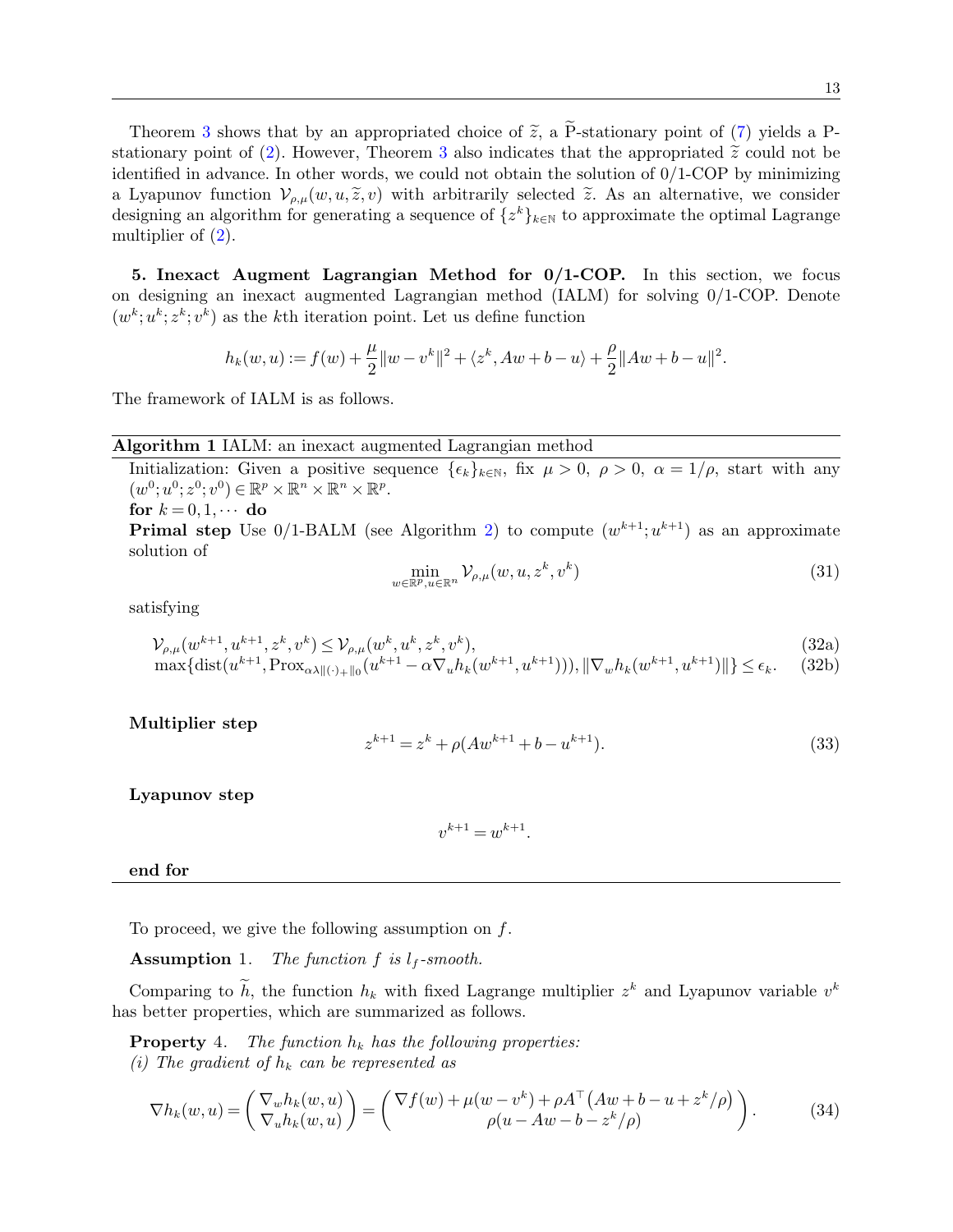(ii) If Assumption [1](#page-12-1) holds, then  $h_k(w, u)$  is  $l_h$ -smooth, where  $l_h := \sqrt{2} \max\{\mu + l_f + \rho ||A|| (\Vert A\Vert + \rho)$  $1), \rho(||A|| + 1)$ .

(iii) If f is convex, then  $h_k$  is strongly convex.

Proof. Since (i) is easy to be verified, we only prove (ii) and (iii).

(ii) For any  $(w; u)$  and  $(\overline{w}; \overline{u}) \in \mathbb{R}^p \times \mathbb{R}^n$ , we have the following estimation from [\(34\)](#page-12-2)

$$
\|\nabla h_k(w, u) - \nabla h_k(\overline{w}, \overline{u})\| = \left\| \begin{pmatrix} \nabla f(w) - \nabla f(\overline{w}) + \mu(w - \overline{w}) + \rho A^\top A(w - \overline{w}) - \rho A^\top (u - \overline{u}) \\ \rho(u - \overline{u}) - \rho A(w - \overline{w}) \end{pmatrix} \right\|
$$
  
\n
$$
\leq \|\nabla f(w) - \nabla f(\overline{w})\| + (\mu + \rho \|A\|^2 + \rho \|A\|) \|w - \overline{w}\| + (\rho + \rho \|A\|) \|u - \overline{u}\|
$$
  
\n
$$
\leq \max \{\mu + l_f + \rho \|A\| (\|A\| + 1), \rho (\|A\| + 1) \} (\|w - \overline{w}\| + \|u - \overline{u}\|)
$$
  
\n
$$
\leq l_h \| (w - \overline{w}; u - \overline{u}) \|,
$$

where the last inequality follows from  $t_1 + t_2 \leq \sqrt{2t_1^2 + 2t_2^2}$  for any real numbers  $t_1$  and  $t_2$ . (iii) First, let us define

<span id="page-13-1"></span>
$$
\phi_k(w, u) := \frac{\mu}{2} ||w - v^k||^2 + \langle z^k, Aw + b - u \rangle + \frac{\rho}{2} ||Aw + b - u||^2.
$$

Then we have

$$
\nabla^2 \phi_k(w, u) = \begin{bmatrix} \mu I + \rho A^\top A & -\rho A^\top \\ -\rho A & \rho I \end{bmatrix} = \begin{bmatrix} I & -A^\top \\ 0 & I \end{bmatrix} \begin{bmatrix} \mu I & 0 \\ 0 & \rho I \end{bmatrix} \begin{bmatrix} I & 0 \\ -A & I \end{bmatrix} \succ 0,
$$

which means that  $\phi_k$  is strongly convex. Since f is convex and  $h_k(w, u) = f(w) + \phi_k(w, u)$ , we can conclude that  $h_k$  is strongly convex.  $\Box$ 

The problem [\(31\)](#page-12-3) can be reformulated as

$$
\min_{w \in \mathbb{R}^p, u \in \mathbb{R}^n} \mathcal{V}_{\rho,\mu}(w, u, z^k, v^k) = h_k(w, u) + \lambda \|u_+\|_0.
$$

For this problem, similar to [\(14\)](#page-6-2), we can define a  $P^k$ -stationary point  $(\hat{w}; \hat{u})$  and a  $P^k$ -stationary<br>multiplier  $\hat{\epsilon}$  with  $\alpha > 0$  satisfying the following formula multiplier  $\hat{z}$  with  $\alpha > 0$  satisfying the following formula

$$
\begin{cases} \nabla f(\widehat{w}) + \mu(\widehat{w} - v^k) + A^\top \widehat{z} = 0, \\ \n\widehat{u} \in \text{Prox}_{\alpha \lambda \|(\cdot) + \|_0} (\widehat{u} + \alpha \widehat{z}), \\ \n\widehat{z} = z^k + \rho(A\widehat{w} + b - \widehat{u}). \n\end{cases} \tag{35}
$$

For solving the primal step, we design a zero-one Bregman alternating linearized minimization method (0/1-BALM). Particularly, in the  $(k + 1)$ th iteration of IALM, 0/1-BALM generates a sequence  $\{(w^{k,j};u^{k,j})\}_{j\in\mathbb{N}}$  with starting point  $(w^{k,0};u^{k,0}) := (w^k;u^k)$ . Moreover, we define function

$$
\varphi_{k,j}(w) := h_k(w, u^{k,j+1}) + \mathcal{D}_{\psi_{k,j}}(w, w^{k,j}),
$$

where  $\mathcal{D}_{\psi_{k,j}}$  is a Bregman distance with respect to function  $\psi_{k,j}$ , which means that

$$
\mathcal{D}_{\psi_{k,j}}(w, w^{k,j}) := \psi_{k,j}(w) - \psi_{k,j}(w^{k,j}) - \langle \nabla \psi_{k,j}(w^{k,j}), w - w^{k,j} \rangle.
$$

The function  $\psi_{k,j} : \mathbb{R}^p \to \mathbb{R}$  is defined as

<span id="page-13-0"></span>
$$
\psi_{k,j}(w) := \frac{1}{2} ||w||_{P_{k,j}}^2 - g(w),
$$

where  $P_{k,j} := tI - Q_{k,j}, t > 0, Q_{k,j} \geq 0$  and  $g : \mathbb{R}^p \to \mathbb{R}$  is a  $l_g$ -smooth function. Then the Bregman distance can be further simplified as

$$
\mathcal{D}_{\psi_{k,j}}(w, w^{k,j}) = \frac{1}{2} ||w - w^{k,j}||_{P_{k,j}}^2 - (g(w) - g(w^{k,j}) - \langle \nabla g(w^{k,j}), w - w^{k,j} \rangle).
$$
 (36)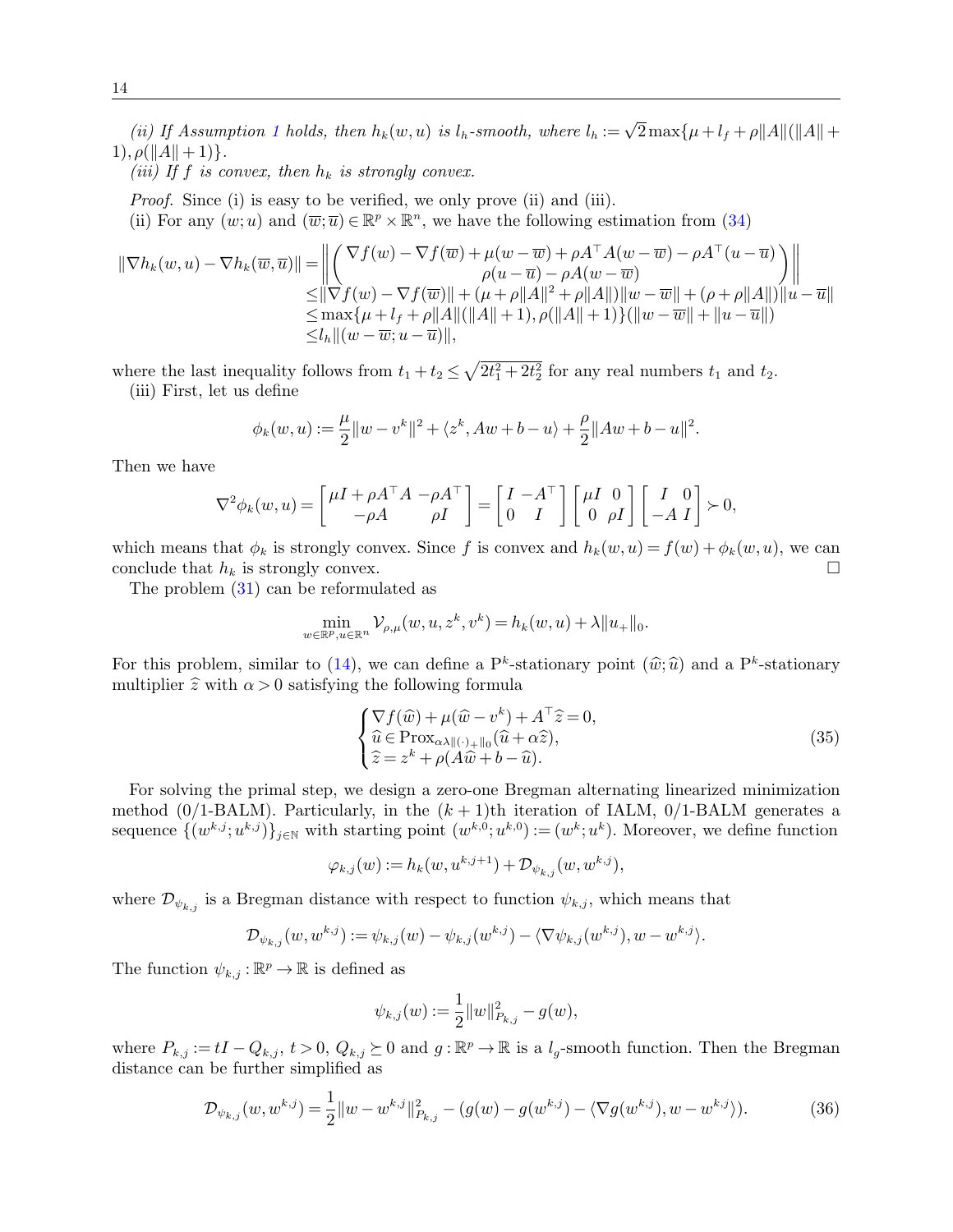The framework of  $0/1$ -BALM for solving the subproblem  $(31)$  is as follows.

Algorithm 2 0/1-BALM: zero-one Bregman alternating linearized minimization algorithm

<span id="page-14-0"></span>Initialization: Take  $\alpha = 1/\rho$  and start with  $(w^{k,0}; u^{k,0}) = (w^k; u^k)$ . for  $j = 0, 1, \cdots$  do u-step: Compute  $u^{k,j+1} \in \text{Prox}_{\alpha\lambda \|(\cdot)_{+}\|_{0}}(u^{k,j} - \alpha \nabla_{u} h_{k}(w^{k,j}, u^{k,j})).$  (37)

w-step: Solve the following problem

<span id="page-14-3"></span><span id="page-14-2"></span>
$$
w^{k,j+1} \in \underset{w \in \mathbb{R}^p}{\text{arg min}} \, \varphi_{k,j}(w). \tag{38}
$$

end for

<span id="page-14-1"></span>Remark 1. Some details of 0/1-BALM are given as follows.

(i) The iterative formulas [\(37\)](#page-14-2) and [\(38\)](#page-14-3) can be simplified further. For the u-step [\(37\)](#page-14-2), substituting  $\alpha = 1/\rho$  and  $\nabla_u h_k(w^{k,j}, u^{k,j}) = -z^k - \rho(Aw^{k,j} + b - u^{k,j})$  into [\(37\)](#page-14-2), we can obtain

<span id="page-14-6"></span><span id="page-14-5"></span><span id="page-14-4"></span>
$$
u^{k,j+1} \in \text{Prox}_{\alpha\lambda \|(\cdot) + \|0} (Aw^{k,j} + b + z^k/\rho). \tag{39}
$$

Denote  $T_{k,j} := \{i \in [n]: 0 < (Aw^{k,j} + b + z^k/\rho)_i <$ √  $2\lambda\alpha$ . Then by [\(4\)](#page-4-6) and [\(39\)](#page-14-4), we could take

<span id="page-14-7"></span>
$$
u^{k,j+1} = \begin{pmatrix} u^{k,j+1}_{T_{k,j}} \\ u^{k,j+1}_{T_{k,j}^c} \end{pmatrix} = \begin{pmatrix} 0 \\ (Aw^{k,j} + b + z^k/\rho)_{T_{k,j}^c} \end{pmatrix}.
$$
 (40)

For the w-step [\(38\)](#page-14-3), from the optimality condition, we can obtain

$$
0 = \nabla \varphi_{k,j}(w^{k,j+1})
$$
  
=  $\nabla f(w^{k,j+1}) + \mu(w^{k,j+1} - v^k) + \rho A^{\top} (A w^{k,j+1} + b - u^{k,j+1} + \frac{1}{\rho} z^k) + P_{k,j}(w^{k,j+1} - w^{k,j})$   
-  $(\nabla g(w^{k,j+1}) - \nabla g(w^{k,j})).$  (41)

Here we give two cases for choosing  $Q_{k,j}$  and g to simplify the computation of  $w^{k,j+1}$ .

Case I:  $Q_{k,j} = \rho A^\top A$  and  $g(w) = f(w)$ . Substituting [\(40\)](#page-14-5),  $Q_{k,j}$  and g into [\(41\)](#page-14-6), we can obtain

$$
w^{k,j+1} = \frac{\mu}{\mu + t} v^k + \frac{t}{t + \mu} w^{k,j} - \frac{1}{\mu + t} (\nabla f(w^{k,j}) + \rho A_{T_{k,j}}^\top (A w^{k,j} + b + \frac{1}{\rho} z^k)_{T_{k,j}}). \tag{42}
$$

In this case, the iterative formula of our  $0/1$ -BALM is similar to that of Bolte et al. [\[3,](#page-28-14) [4\]](#page-28-12), Bot and Nguyen [\[6\]](#page-28-8) and we will illustrate difference and relationship between 0/1-BALM and other methods in the subsequent (ii) and (iii).

Case II:  $Q_{k,j} = \rho A_{T_{k,j}}^{\top} A_{T_{k,j}}$  and  $g(w) = 0$ . It should be noted that this setting is particularly suitable for a quadratic function  $f$  with a nonsingular and simple Hessian. Without loss of generality, we consider  $f(w) = ||w||^2/2$ . Then, from [\(41\)](#page-14-6), we can obtain

$$
w^{k,j+1} = [(1+t+\mu)I + \rho A_{T_{k,j}}^\top A_{T_{k,j}}]^{-1}(\mu v^k + t w^{k,j} - \rho A_{T_{k,j}}^\top (b + \frac{1}{\rho} z^k)_{T_{k,j}}).
$$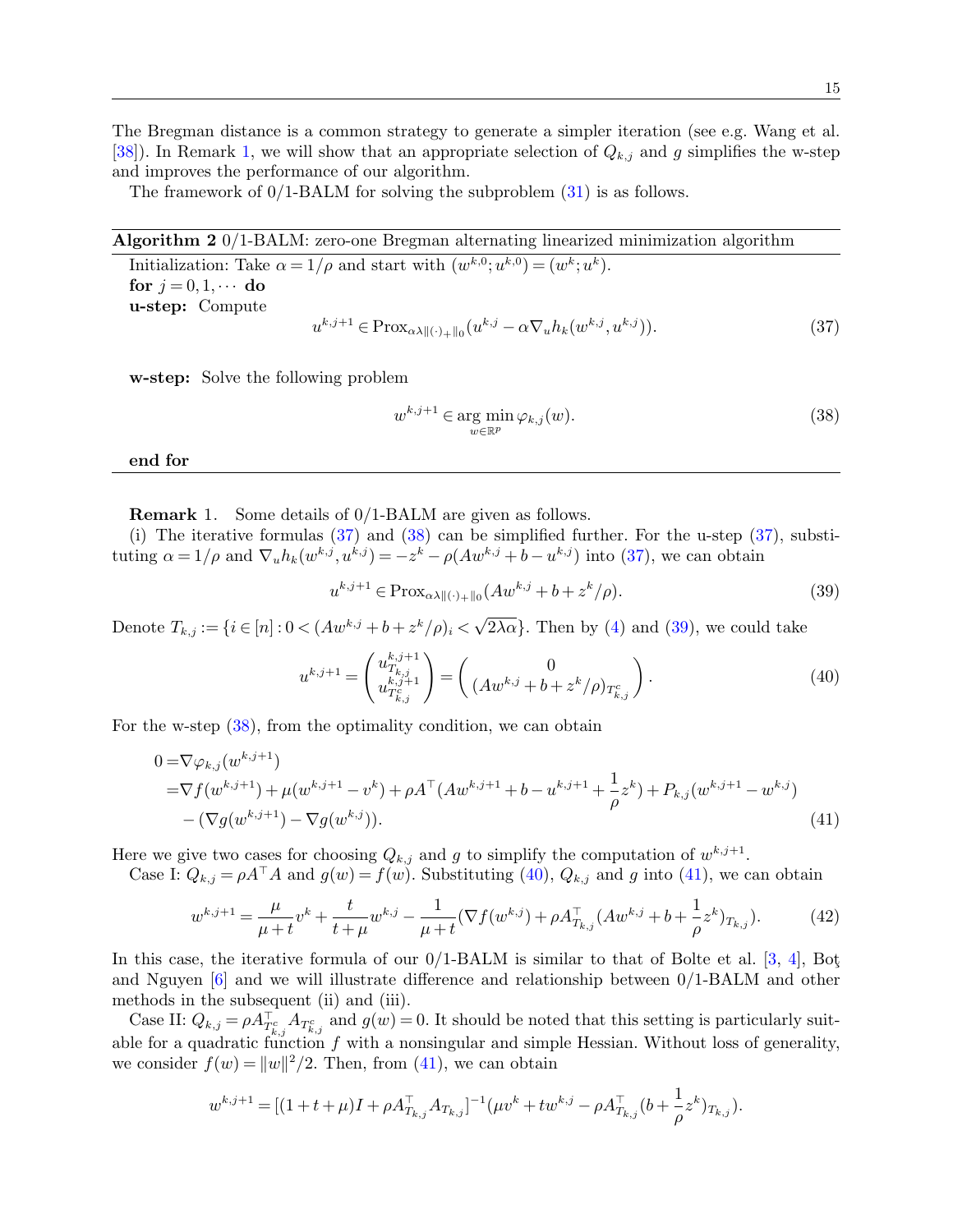Taking  $(w^{k,0}; u^{k,0}) = (w^k; u^k)$  into account, 0/1-ADMM proposed by Wang et al. [\[39\]](#page-29-13) can be seen as a degenerate case of our IALM equipped with 0/1-BALM performing only one iteration in the setting of  $\mu = t = 0$ . Although the numerical experiments demonstrate the superior of 0/1-ADMM on computational speed and accuracy for solving SVM, Wang et al. [\[39\]](#page-29-13) did not give a global convergence analysis. In Theorems [5,](#page-19-0) [6](#page-23-0) and [7,](#page-24-0) we will show that our IALM equipped with a 0/1-BALM could ensure the global convergence under suitable conditions.

(ii) Our 0/1-BALM has lower computational complexity compared with the PALM proposed by Bolte et al. [\[3\]](#page-28-14). Specifically, the PALM adopted  $\alpha < 1/\rho$  to ensure the sufficient descent of  $\mathcal{V}_{\rho,\mu}$  with respect to w and u, while we adopt  $\alpha = 1/\rho$  in each iteration, which will simplify the computation for w-step. Because the  $Aw^{k,j}+b+z^k/\rho$  term has been computed in the u-step, then for the w-step, the computational complexity of our 0/1-BALM is  $O(|T_{k,j}|p)$   $(|T_{k,j}| \leq n)$ , while the computational complexity of PALM is  $O(np)$ . This will significantly simplify the computation since a small-scale  $T_{k,j}$  could be selected in practice.

(iii) Our IALM equipped with 0/1-BALM degenerates into the PL-ADMM proposed in Bolte et al. [\[4\]](#page-28-12), Bot and Nguyen  $[6]$  under specific conditions and has a weaker assumption on A compared with the PL-ADMM. Let us recall the framework of PL-ADMM:

$$
u^{k+1} \in \operatorname{Prox}_{\alpha\lambda\|\langle \cdot \rangle + \|\cdot\|} (Aw^k + b + z^k/\rho),
$$
  
\n
$$
w^{k+1} = w^k - \frac{1}{\mu} (\nabla f(w^k) + \rho A^{\top} (Aw^k + b - u^{k+1} + z^k/\rho)),
$$
  
\n
$$
z^{k+1} = z^k + \rho (Aw^{k+1} + b - u^{k+1}).
$$

Denote  $T_k := \{ i \in [n] : 0 < (Aw^k + b + z^k/\rho)_i <$ √  $2\lambda\alpha$ . Similar to (ii), taking advantage of  $Prox_{\alpha\lambda\|\langle\cdot\rangle_{+}\|_{0}}$ , the above framework can be simplified as

$$
u^{k+1} \in \text{Prox}_{\alpha\lambda_{\parallel}(\cdot)_{+}\parallel_{0}}(Aw^k + b + z^k/\rho),\tag{43}
$$

<span id="page-15-1"></span><span id="page-15-0"></span>
$$
w^{k+1} = w^k - \frac{1}{\mu} (\nabla f(w^k) + \rho A_{T_k}^\top (A w^k + b - u^{k+1} + z^k / \rho)_{T_k}),
$$
  
\n
$$
z^{k+1} = z^k + \rho (A w^{k+1} + b - u^{k+1}).
$$
\n(44)

It is not hard to see that if we replace the  $w^{k,j}$ ,  $u^{k,j}$  and  $T_{k,j}$  in [\(39\)](#page-14-4) and [\(42\)](#page-14-7) with  $w^k$ ,  $u^k$  and  $T_k$ , then they are similar to [\(43\)](#page-15-0) and [\(44\)](#page-15-1) respectively. Moreover, note that for the kth iteration of our IALM, we take  $(w^{k,0};u^{k,0})=(w^k;u^k)$ . Therefore, PL-ADMM can be seen as a degenerate case of our IALM equipped with 0/1-BALM which only performs one step when solving subproblems in the setting of  $t = 0$ . However, the global convergence of PL-ADMM proposed in Bolte et al. [\[4\]](#page-28-12), Bot and Nguyen [\[6\]](#page-28-8) requires that A is nonsingular and the condition number of  $A^{\dagger}A$  is less than 2. In the subsequent Theorems [5,](#page-19-0) [6](#page-23-0) and [7,](#page-24-0) under a weaker assumption that A is full row rank, our IALM equipped with 0/1-BALM could ensure the global convergence.

To proceed, we give the following basic assumptions.

**Assumption** 2. Matrix A is full row rank with  $\gamma := \sqrt{\theta_{\min}(AA^{\top})} > 0$ .

<span id="page-15-3"></span>Assumption 3. The function f is bounded below.

Next let us show some convergence properties of 0/1-BALM.

<span id="page-15-5"></span>**Theorem 4 (Global Convergence of 0/1-BALM).** Suppose that Assumptions [1,](#page-12-1) [2](#page-15-2) and [3](#page-15-3) hold, and parameters  $\alpha$ ,  $\{Q_{k,j}\}_{j\in\mathbb{N}}$  and t satisfy

<span id="page-15-4"></span><span id="page-15-2"></span>
$$
\alpha = \frac{1}{\rho}, \ \ \sup_{j \in \mathbb{N}} \|Q_{k,j}\| \le q, \ \ t > q + l_g,
$$
\n(45)

where q is a positive constant. If  $\{(w^{k,j}, u^{k,j})\}_{j\in\mathbb{N}}$  is a sequence generated by  $0/1$ -BALM, then the following assertions are true: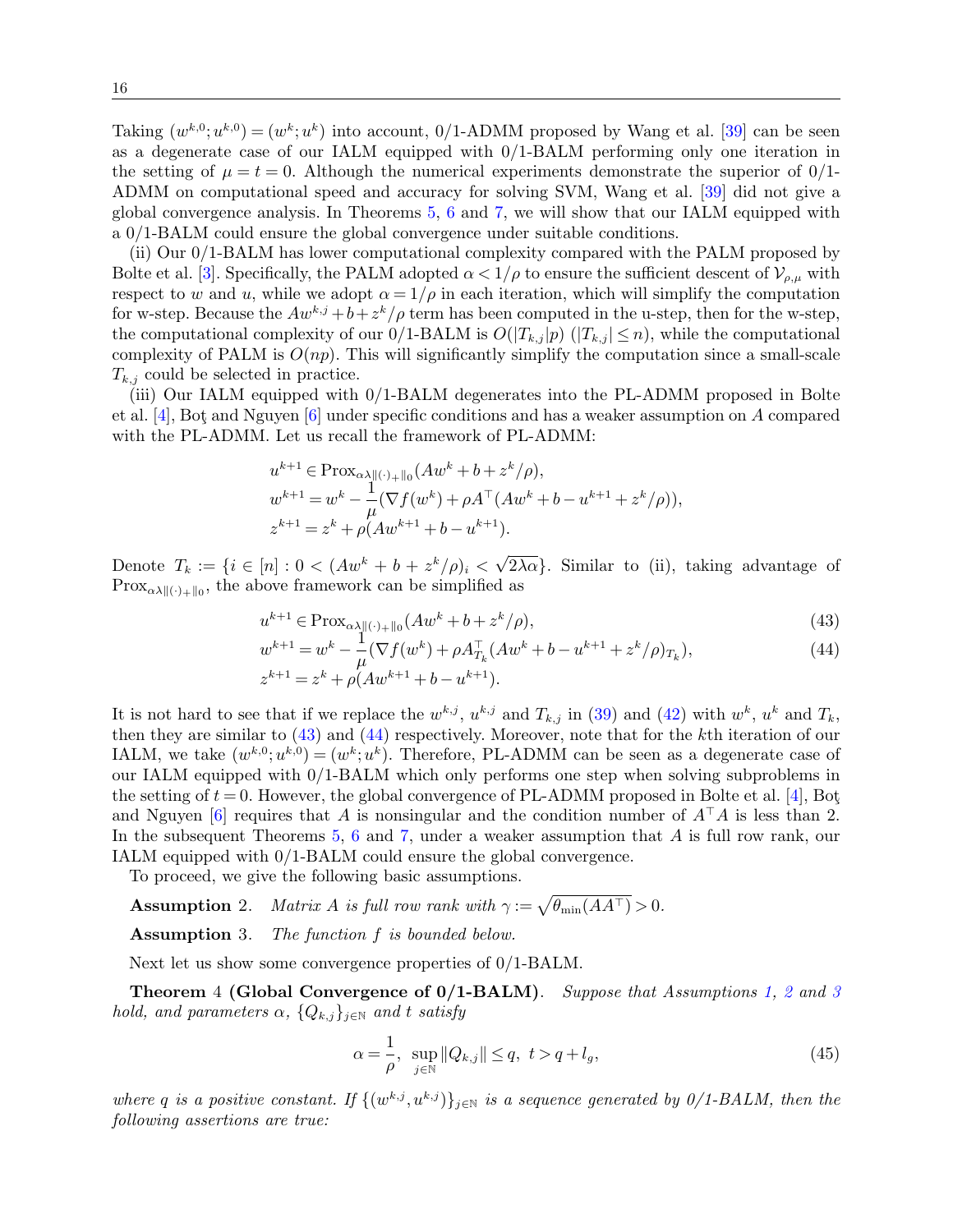(i) The objective function sequence satisfies the following descent property

<span id="page-16-2"></span>
$$
\mathcal{V}_{\rho,\mu}(w^{k,j},u^{k,j},z^k,v^k) - \mathcal{V}_{\rho,\mu}(w^{k,j+1},u^{k,j+1},z^k,v^k) \ge \frac{\zeta}{2} \|w^{k,j+1} - w^{k,j}\|^2, \forall j \in \mathbb{N},\tag{46}
$$

where  $\zeta := t - q - l_g > 0$ .

(ii) We have

<span id="page-16-4"></span>
$$
\lim_{j \to \infty} \|w^{k,j+1} - w^{k,j}\| = 0, \quad \lim_{j \to \infty} \|u^{k,j+1} - u^{k,j}\| = 0.
$$
\n(47)

(iii) The sequence  $\{(w^{k,j}, u^{k,j})\}_{j\in\mathbb{N}}$  is bounded.

(iv) Each accumulation point of sequence  $\{(w^{k,j}, u^{k,j})\}_{j\in\mathbb{N}}$  is a P<sup>k</sup>-stationary point. Moreover, we have

<span id="page-16-5"></span>
$$
\lim_{j \to \infty} \nabla_w h_k(w^{k,j}, u^{k,j}) = 0. \tag{48}
$$

(v) If f is a convex function, then the sequence  $\{(w^{k,j}, u^{k,j})\}_{j\in\mathbb{N}}$  converges to a P<sup>k</sup>-stationary point.

Proof. (i) It follows from [\(39\)](#page-14-4) and the definition of proximal operator, we have

<span id="page-16-1"></span>
$$
\frac{1}{2}||Aw^{k,j}+b-u^{k,j+1}+z^k/\rho||^2+(\lambda/\rho)||u^{k,j+1}_+||_0\leq \frac{1}{2}||Aw^{k,j}+b-u^{k,j}+z^k/\rho||^2+(\lambda/\rho)||u^{k,j}_+||_0.
$$

Multiplying  $\rho$  and adding  $f(w^{k,j}) + (\mu/2) \|w^{k,j} - v^k\|^2 - (1/2\rho) \|z^k\|^2$  on both side of above inequality, we can obtain

<span id="page-16-6"></span>
$$
\mathcal{V}_{\rho,\mu}(w^{k,j},u^{k,j},z^k,v^k) - \mathcal{V}_{\rho,\mu}(w^{k,j},u^{k,j+1},z^k,v^k) \ge 0.
$$
\n(49)

From the definition of  $\mathcal{V}_{\rho,\mu}$  and  $\varphi_{k,j}$ , the following equations hold for any  $j \in \mathbb{N}$ 

$$
\mathcal{V}_{\rho,\mu}(w, u^{k,j+1}, z^k, v^k)
$$
  
= $\varphi_{k,j}(w) - \mathcal{D}_{\psi_{k,j}}(w, w^{k,j}) + \lambda \|u^{k,j+1}\|_0$   

$$
\stackrel{(36)}{=} \varphi_{k,j}(w) + g(w) - \langle \nabla g(w^{k,j}), w - w^{k,j} \rangle - \frac{1}{2} \|w - w^{k,j}\|_{P_{k,j}}^2 + \lambda \|u^{k,j+1}\|_0 - g(w^{k,j}). \tag{50}
$$

This implies that

$$
\mathcal{V}_{\rho,\mu}(w^{k,j},u^{k,j+1},z^k,v^k) - \mathcal{V}_{\rho,\mu}(w^{k,j+1},u^{k,j+1},z^k,v^k)
$$
\n
$$
= \frac{1}{2} ||w^{k,j+1} - w^{k,j}||_{P_{k,j}}^2 - (g(w^{k,j+1}) - g(w^{k,j}) - \langle \nabla g(w^{k,j}),w^{k,j+1} - w^{k,j} \rangle) + \varphi_{k,j}(w^{k,j}) - \varphi_{k,j}(w^{k,j+1})
$$
\n(51)

$$
\sum_{i=1}^{(38)} \frac{1}{2} \|w^{k,j+1} - w^{k,j}\|_{P_{k,j}}^2 - (g(w^{k,j+1}) - g(w^{k,j}) - \langle \nabla g(w^{k,j}), w^{k,j+1} - w^{k,j} \rangle) \n\geq \frac{t - q - l_g}{2} \|w^{k,j+1} - w^{k,j}\|^2 = \frac{\zeta}{2} \|w^{k,j+1} - w^{k,j}\|^2,
$$
\n(52)

where the second inequality follows from Lemma [1](#page-4-7) and  $(45)$ . Then adding  $(52)$  and  $(49)$  yields that

<span id="page-16-3"></span><span id="page-16-0"></span>
$$
\mathcal{V}_{\rho,\mu}(w^{k,j},u^{k,j},z^k,v^k)-\mathcal{V}_{\rho,\mu}(w^{k,j+1},u^{k,j+1},z^k,v^k)\geq \frac{\zeta}{2}\|w^{k,j+1}-w^{k,j}\|^2.
$$

(ii) By the definition of Lyapunov function, we have

$$
\mathcal{V}_{\rho,\mu}(w,u,z^k,v^k) = f(w) + \lambda \|u_+\|_0 + \langle z^k, Aw + b - u \rangle + \frac{\rho}{2} \|Aw + b - u\|^2 + \frac{\mu}{2} \|w - v^k\|^2
$$
  
=  $f(w) + \lambda \|u_+\|_0 + \frac{\rho}{2} \|Aw + b - u + \frac{1}{\rho}z^k\|^2 - \frac{1}{2\rho} \|z^k\|^2 + \frac{\mu}{2} \|w - v^k\|^2.$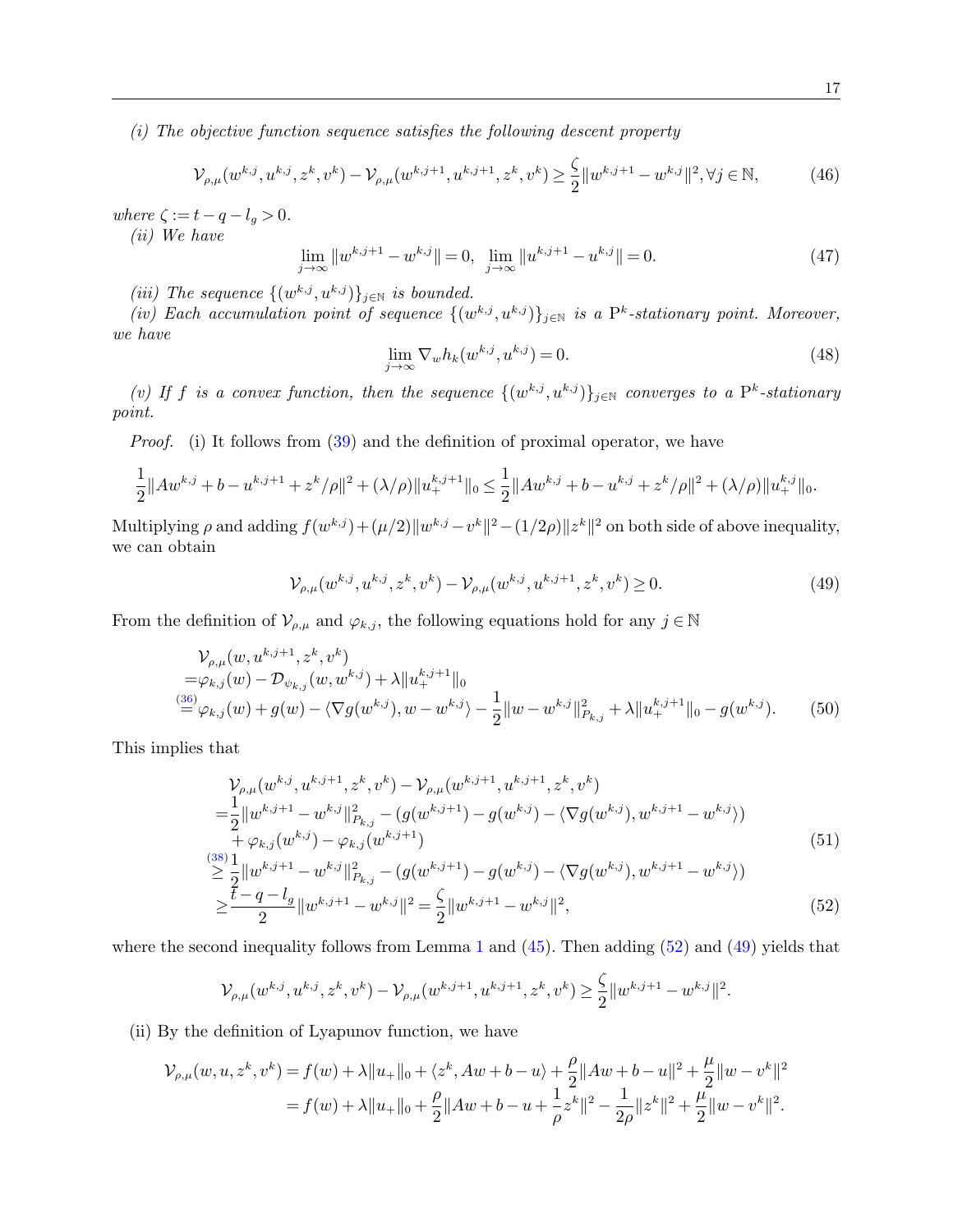Notice that  $f(w)$  is bounded below from Assumption [3.](#page-15-3) Then  $\mathcal{V}_{\rho,\mu}(w,u,z^k,v^k)$  is bounded below when  $z^k$  and  $v^k$  are fixed. Moreover, taking [\(46\)](#page-16-2) into account,  $\{\mathcal{V}_{\rho,\mu}(w^{k,j},u^{k,j},z^k,v^k)\}_{j\in\mathbb{N}}$  is a decreasing and bounded below sequence, which means that

$$
\lim_{j \to \infty} \mathcal{V}_{\rho,\mu}(w^{k,j}, u^{k,j}, z^k, v^k) = \widehat{\mathcal{V}},
$$

where  $\hat{V}$  is a finite real number. Then taking the limit in [\(46\)](#page-16-2) as  $j \to \infty$ , we can obtain

$$
\lim_{j \to \infty} \|w^{k,j+1} - w^{k,j}\| = 0.
$$
\n(53)

We can deduce from [\(41\)](#page-14-6) that

$$
\rho A^{\top}(u^{k,j+1}-u^{k,j}) = \nabla f(w^{k,j+1}) - \nabla f(w^{k,j}) + (\mu I + \rho A^{\top} A + P_{k,j})(w^{k,j+1}-w^{k,j}) -P_{k,j-1}(w^{k,j}-w^{k,j-1}) - (\nabla g(w^{k,j+1}) - \nabla g(w^{k,j})) + (\nabla g(w^{k,j}) - \nabla g(w^{k,j-1})).
$$

Then we have the following estimation

$$
\rho \gamma \|u^{k,j+1} - u^{k,j}\| \le \rho \|A^{\top} (u^{k,j+1} - u^{k,j})\| \le \|\nabla f(w^{k,j+1}) - \nabla f(w^{k,j})\| + (\mu + \rho \|A\|^2 + \|P_{k,j}\|) \|w^{k,j+1} - w^{k,j}\| + \|P_{k,j-1}\| \|w^{k,j} - w^{k,j-1}\| \n+ \|\nabla g(w^{k,j+1}) - \nabla g(w^{k,j})\| + \|\nabla g(w^{k,j}) - \nabla g(w^{k,j-1})\| \le (\mu + \rho \|A\|^2 + t + l_g + l_f) \|w^{k,j+1} - w^{k,j}\| + (t + l_g) \|w^{k,j} - w^{k,j-1}\|,
$$
\n(54)

where the first inequality follows from Assumption [2,](#page-15-2) the last inequality follows from  $||P_{k,j}|| \leq t$ , the  $l_f$ -smoothness of f and the  $l_g$ -smoothness of g. Since [\(53\)](#page-16-3) holds, taking limit as  $j \to \infty$  in [\(54\)](#page-17-0), we can obtain

<span id="page-17-0"></span>
$$
\lim_{j \to \infty} \|u^{k,j+1} - u^{k,j}\| = 0.
$$

We arrive at the desire assertion (ii).

(iii) By the decreasing property of  $\{\mathcal{V}_{\rho,\mu}(w^{k,j},u^{k,j},z^k,v^k)\}_{j\in\mathbb{N}}$ , we have

$$
\label{eq:Vrho} \begin{split} &\mathcal{V}_{\rho,\mu}(w^{k,0},u^{k,0},z^k,v^k)\\ \geq&\mathcal{V}_{\rho,\mu}(w^{k,j},u^{k,j},z^k,v^k)\\ =&f(w^{k,j})+\lambda\|u^{k,j}_+\|_0+\frac{\rho}{2}\|Aw^{k,j}+b-u^{k,j}+\frac{1}{\rho}z^k\|^2-\frac{1}{2\rho}\|z^k\|^2+\frac{\mu}{2}\|w^{k,j}-v^k\|^2\\ \geq&\inf_{w\in\mathbb{R}^p}f(w)+\lambda\|u^{k,j}_+\|_0+\frac{\rho}{2}\|Aw^{k,j}+b-u^{k,j}+\frac{1}{\rho}z^k\|^2-\frac{1}{2\rho}\|z^k\|^2+\frac{\mu}{2}\|w^{k,j}-v^k\|^2, \end{split}
$$

where the last inequality follows from the lower boundedness of  $f$ . We can further obtain

$$
\mathcal{V}_{\rho,\mu}(w^{k,0},u^{k,0},z^k,v^k) - \inf_{w \in \mathbb{R}^p} f(w) + \frac{1}{2\rho} \|z^k\|^2
$$
  
\n
$$
\geq \lambda \|u_+^{k,j}\|_0 + \frac{\rho}{2} \|Aw^{k,j} + b - u^{k,j} - \frac{1}{\rho}z^k\|^2 + \frac{\mu}{2} \|w^{k,j} - v^k\|^2.
$$

This implies that  $\{w^{k,j} - v^k\}_{j \in \mathbb{N}}$  and  $\{Aw^{k,j} + b - u^{k,j} - z^k/\rho\}_{j \in \mathbb{N}}$  is bounded. Then it follows from  $||w^{k,j}|| \le ||v^k|| + ||w^{k,j} - v^k||$  and  $||u^{k,j}|| \le ||Aw^{k,j} + b - u^{k,j} - z^k/\rho|| + ||A|| ||w^{k,j}|| + ||b|| + ||z^k||/\rho$  that  $\{w^{k,j}\}_{j\in\mathbb{N}}$  and  $\{u^{k,j}\}_{j\in\mathbb{N}}$  is bounded. We complete the proof of assertion (iii).

(iv) The assertion (iii) implies that  $\{(w^{k,j};u^{k,j})\}_{j\in\mathbb{N}}$  has an accumulation point. Suppose  $(\widehat{w}, \widehat{u})$ is an accumulation point of the sequence  $\{(w^{k,j}, u^{k,j})\}_{j\in\mathbb{N}}$ , which means that there exists an infinite set  $J \subseteq \mathbb{N}$  such that

$$
\lim_{\substack{j \to \infty \\ j \in J}} w^{k,j} = \widehat{w}, \lim_{\substack{j \to \infty \\ j \in J}} u^{k,j} = \widehat{u}.
$$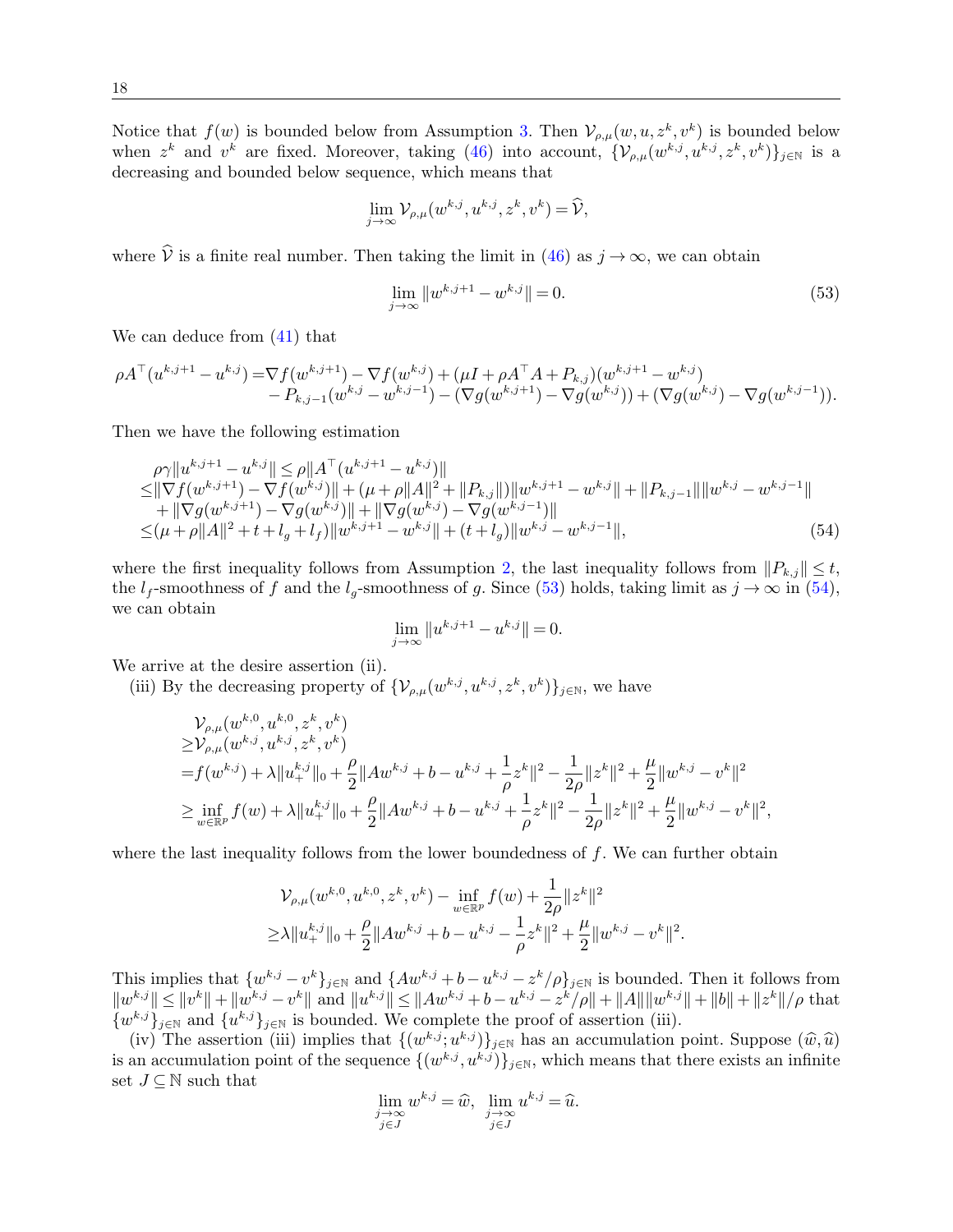Then from [\(47\)](#page-16-4), we have

$$
\lim_{\substack{j\to\infty\\j\in J}} u^{k,j+1} = \lim_{\substack{j\to\infty\\j\in J}} (u^{k,j+1} - u^{k,j} + u^{k,j}) = \widehat{u},
$$
  

$$
\lim_{\substack{j\to\infty\\j\to\infty}} (u^{k,j} - \alpha \nabla_u h_k(w^{k,j}, u^{k,j})) = \widehat{u} - \alpha \nabla_u h_k(\widehat{w}, \widehat{u}).
$$

Furthermore, taking [\(37\)](#page-14-2) into account, the proximal behavior (see e.g. Rockafellar and Wets [\[33,](#page-29-14) Theorem 1.25]) implies that

<span id="page-18-0"></span>
$$
\widehat{u} \in \text{Prox}_{\alpha\lambda \|(\cdot)_{+}\|_{0}}(\widehat{u} - \alpha \nabla_{u} h_{k}(\widehat{w}, \widehat{u})).
$$
\n
$$
(56)
$$

From  $(41)$ , we can obtain

$$
\nabla f(w^{k,j}) + \mu(w^{k,j} - v^k) + A^{\top}(z^k + \rho(Aw^{k,j} + b - u^{k,j})) + \nabla f(w^{k,j+1}) - \nabla f(w^{k,j}) + (\mu I + \rho A^{\top} A + P_{k,j})(w^{k,j+1} - w^{k,j}) - (\nabla g(w^{k,j+1}) - \nabla g(w^{k,j})) - \rho A^{\top}(u^{k,j+1} - u^{k,j}) = 0.
$$

Taking limit as  $j \to \infty$  for  $j \in J$  in above equality, it follows from [\(47\)](#page-16-4), and the Lipschitz continuity of  $f$  and  $g$  that

<span id="page-18-1"></span>
$$
\nabla f(\widehat{w}) + \mu(\widehat{w} - v^k) + A^\top (z^k + \rho(A\widehat{w} + b - \widehat{u})) = 0.
$$

Taking  $\hat{z} = -\nabla_u h_k(\hat{w}, \hat{u}) = z^k + \rho(A\hat{w} + b - \hat{u})$ , then the above equality and [\(56\)](#page-18-0) can be rewritten as

$$
\nabla f(\widehat{w}) + \mu(\widehat{w} - v^k) + A^\top \widehat{z} = 0,
$$
  
\n
$$
\widehat{u} \in \text{Prox}_{\alpha \lambda \|(\cdot) + \|_0}(\widehat{u} + \alpha \widehat{z}),
$$
\n(57)

which means that  $(\hat{w}; \hat{u})$  is a P<sup>k</sup>-stationary point.<br>Denote  $\Theta$  as the set including all the accumulat

Denote  $\Theta$  as the set including all the accumulation points of sequence  $\{(w^{k,j}; u^{k,j})\}_{j\in\mathbb{N}}$ . It follows from Bolte et al. [\[3,](#page-28-14) Lemma 5 (ii)] that

<span id="page-18-4"></span><span id="page-18-3"></span><span id="page-18-2"></span>
$$
\lim_{j \to \infty} \text{dist}((w^{k,j}; u^{k,j}); \Theta) = 0. \tag{58}
$$

Taking  $\forall (\hat{w}; \hat{u}) \in \Theta$ , then  $(\hat{w}; \hat{u})$  is a P<sup>k</sup>-stationary point and we can calculate

$$
\nabla_w h_k(\widehat{w}, \widehat{u}) = \nabla f(\widehat{w}) + \mu(\widehat{w} - v^k) + \rho A^\top (A\widehat{w} + b - \widehat{u} + \frac{1}{\rho} z^k)
$$
  
=  $\nabla f(\widehat{w}) + \mu(\widehat{w} - v^k) + A^\top \widehat{z}^{(\frac{5\tau}{\alpha})} 0.$  (59)

We have the following estimation

$$
\|\nabla_w h_k(w^{k,j}, u^{k,j})\| \stackrel{(59)}{=} \|\nabla_w h_k(w^{k,j}, u^{k,j}) - \nabla_w h_k(\widehat{w}, \widehat{u})\| \le l_h \|(w^{k,j} - \widehat{w}; u^{k,j} - \widehat{u})\|, \tag{60}
$$

where the last equality follows from Property [4](#page-12-4) (ii). Taking limit inferior for all  $(\hat{w};\hat{u}) \in \Theta$  in right side  $(60)$ , we can obtain

<span id="page-18-5"></span>
$$
\|\nabla_w h_k(w^{k,j}, u^{k,j})\| \le l_h \text{dist}((w^{k,j}; u^{k,j}); \Theta).
$$

Note that [\(58\)](#page-18-4) holds. Taking limit as  $j \to \infty$  in above inequality, we can obtain the desired inclusion.

(v) Let us first prove that there are only finite  $P^k$ -stationary points for  $(31)$ . Suppose that  $(\hat{w};\hat{u})$ <br>a  $P^k$  stationary point with constant  $\alpha > 0$  and  $\hat{\alpha}$  is the corresponding  $P^k$  stationary multiplier is a P<sup>k</sup>-stationary point with constant  $\alpha > 0$  and  $\hat{z}$  is the corresponding P<sup>k</sup>-stationary multiplier,<br>from (35) ( $\hat{w}, \hat{w}, \hat{z}$ ) satisfies from [\(35\)](#page-13-1),  $(\hat{w}; \hat{u}; \hat{z})$  satisfies

$$
\begin{cases} \nabla_w h_k(\widehat{w}, \widehat{u}) = 0, \\ \widehat{u} \in \text{Prox}_{\alpha \lambda \|(\cdot) + \|_0}(\widehat{u} + \alpha \widehat{z}), \\ \widehat{z} = -\nabla_u h_k(\widehat{w}, \widehat{u}). \end{cases} \tag{61}
$$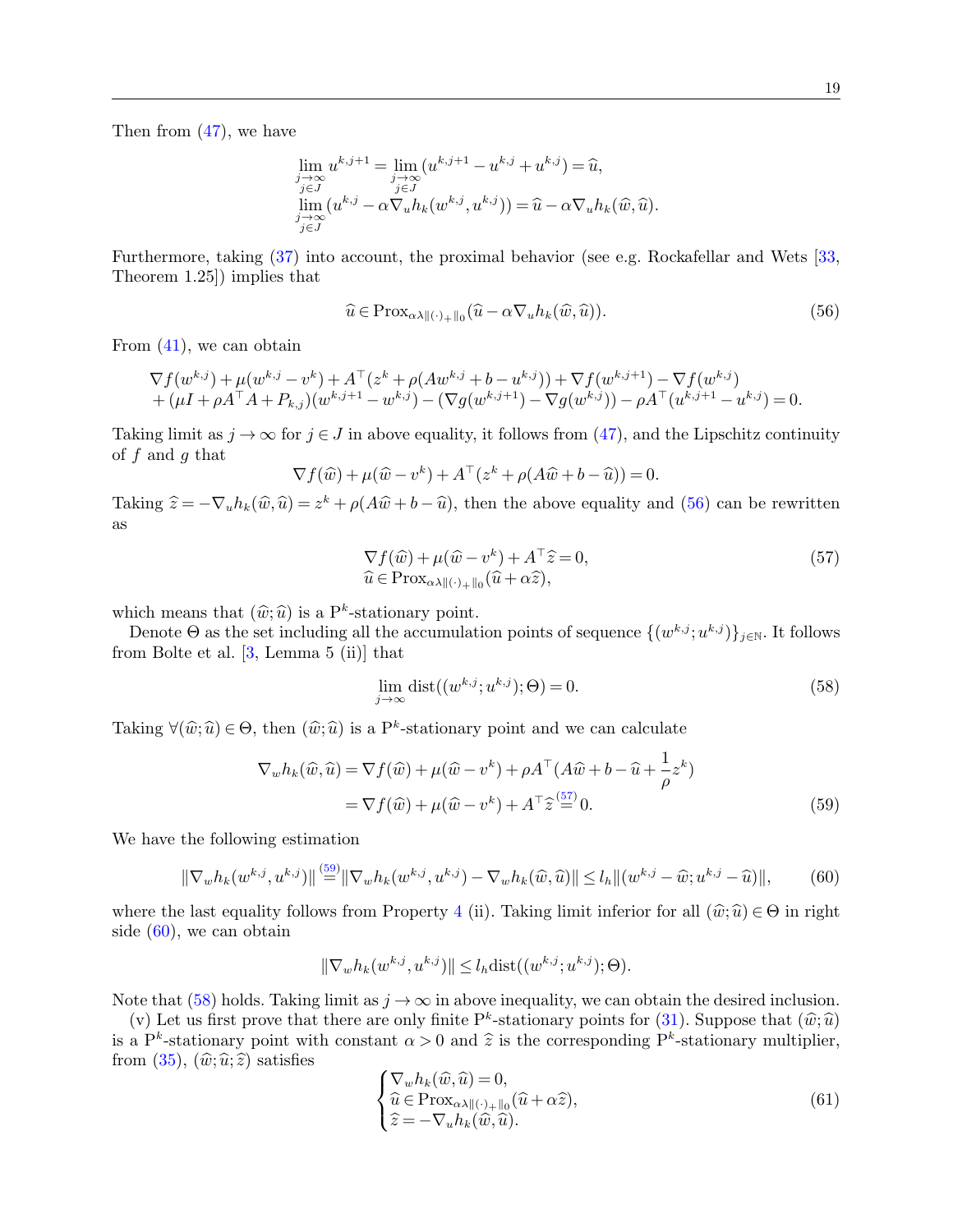Moreover, given the vectors  $\hat{u}$  and  $\hat{z}$  satisfying the second formula of [\(61\)](#page-18-5), taking the same procedure as Property [3,](#page-7-2) we know that [\(15\)](#page-7-0) holds. Denote  $\hat{S}_- := \{i \in [n] : \hat{u}_i \leq 0\}$ . Let us consider the following convex programming

<span id="page-19-1"></span>
$$
\min_{w \in \mathbb{R}^p, u \in \mathbb{R}^n} \quad h_k(w, u)
$$
  
s.t.  $u_{\widehat{S}_-} \leq 0.$  (62)

Since f is convex, Property [4](#page-12-4) (iii) implies that  $h_k(w, u)$  is a strongly convex function. Moreover, the constraints are linear inequalities. Therefore, [\(62\)](#page-19-1) has the unique global minimizer. The KKT condition of [\(62\)](#page-19-1) can be represented as

<span id="page-19-2"></span>
$$
\begin{cases} \nabla_w h_k(w, u) = 0, \ [\nabla_u h_k(w, u)]_{\widehat{S}^c_-} = 0, \\ z_{\widehat{S}_-} \ge 0, \ u_{\widehat{S}_-} \le 0, \ \langle z_{\widehat{S}_-}, u_{\widehat{S}_-} \rangle = 0, \\ z_{\widehat{S}_-} = -[\nabla_u h_k(w, u)]_{\widehat{S}_-}, \end{cases} \tag{63}
$$

where  $z_{\widehat{S}} \in \mathbb{R}^{|\widehat{S}-|}$  is the Lagrange multiplier. From [\(15\)](#page-7-0) and [\(61\)](#page-18-5), we know that  $(\widehat{w};\widehat{u})$  satisfies (62). Then by the property of convey programming we can conclude that  $(\widehat{w};\widehat{u})$  is the unique [\(63\)](#page-19-2). Then by the property of convex programming, we can conclude that  $(\hat{w};\hat{u})$  is the unique global minimizer of [\(62\)](#page-19-1). Notice that there are only a finite number of  $S_-\$  (no more than  $2^n$ ). Therefore, the number of  $P^k$ -stationary points for  $(31)$  is finite. Because we have proved that each accumulation point of  $\{(w^{k,j}, u^{k,j})\}_{j\in\mathbb{N}}$  is a P<sup>k</sup>-stationary point, the number of accumulation points is finite and hence each accumulation point of  $\{(w^{k,j}, u^{k,j})\}_{j\in\mathbb{N}}$  is isolated. Considering that  $(47)$ holds, it follows from Kanzow and Qi [\[22,](#page-28-16) Proposition 7] that the whole sequence  $\{(w^j, u^j)\}_{j \in \mathbb{N}}$ must converge to a P<sup>k</sup>-stationary point  $(\hat{w}; \hat{u})$ . ust converge to a  $P^k$ -stationary point  $(\hat{w};\hat{u})$ .  $\Box$ <br>Next we will show that the 0/1-BALM satisfies the stopping criteria [\(32\)](#page-12-5) within finite iterations.

Thus our IALM is well defined.

<span id="page-19-0"></span>**Theorem** 5. Suppose that Assumptions [1,](#page-12-1) [2](#page-15-2) and [3](#page-15-3) hold, and parameters  $\alpha$ ,  $\{Q_{k,j}\}_{j\in\mathbb{N}}$  and t satisfy [\(45\)](#page-15-4). If  $\{(w^{k,j}; u^{k,j})\}_{j\in\mathbb{N}}$  is a sequence generated by 0/1-BALM, then there exists  $\overline{j} \in \mathbb{N}$  such that  $(w^{k+1}; u^{k+1}) = (w^{k,j+1}; u^{k,j+1})$  satisfies the stopping criteria [\(32\)](#page-12-5).

*Proof.* Note that [\(46\)](#page-16-2) holds true. Therefore, for any  $j \in \mathbb{N}$ , taking  $(w^{k+1}; u^{k+1}) = (w^{k,j+1}; u^{k,j+1})$ leads to the stopping criteria [\(32a\)](#page-12-6). By [\(37\)](#page-14-2), we have the following estimation for all  $j \in \mathbb{N}$ 

dist
$$
(u^{k,j}, \text{Prox}_{\alpha\lambda\|(\cdot)_{+}\|_{0}}(u^{k,j} - \alpha \nabla_{u} h_{k}(w^{k,j}, u^{k,j}))) \leq ||u^{k,j} - u^{k,j+1}||.
$$

Note that [\(47\)](#page-16-4) holds true. Taking limit as  $j \to \infty$  in above inequality leads to

$$
\lim_{j \to \infty} \text{dist}(u^{k,j}, \text{Prox}_{\alpha \lambda \|(\cdot)_{+} \|_{0}}(u^{k,j} - \alpha \nabla_{u} h_{k}(w^{k,j}, u^{k,j}))) = 0.
$$

This and [\(48\)](#page-16-5) yield that for any  $\epsilon_k > 0$ , there exists  $\overline{j} \in \mathbb{N}$  such that the following inequality holds

$$
\max\{\|\nabla_w h_k(w^{k,\overline{j}+1}, u^{k,\overline{j}+1})\|, \text{dist}(u^{k,\overline{j}+1}, \text{Prox}_{\alpha\lambda\|\langle\cdot\rangle_+\|_0}(u^{k,\overline{j}+1}-\alpha\nabla_u h_k(w^{k,\overline{j}+1}, u^{k,\overline{j}+1})))\}\leq \epsilon_k.
$$

Overall, we obtain the desired conclusion.

At the end of this section, let us discuss the choice of parameter  $t$  for the two special cases in Remark [1.](#page-14-1)

Remark 2. For some special cases, we could give a more intuitive and larger range of t compared with the setting  $(45)$  in Theorems [4](#page-15-5) and [5.](#page-19-0) Actually, it suffices to choose parameter t satisfying the sufficient descent result in Theorem [4](#page-15-5) (i).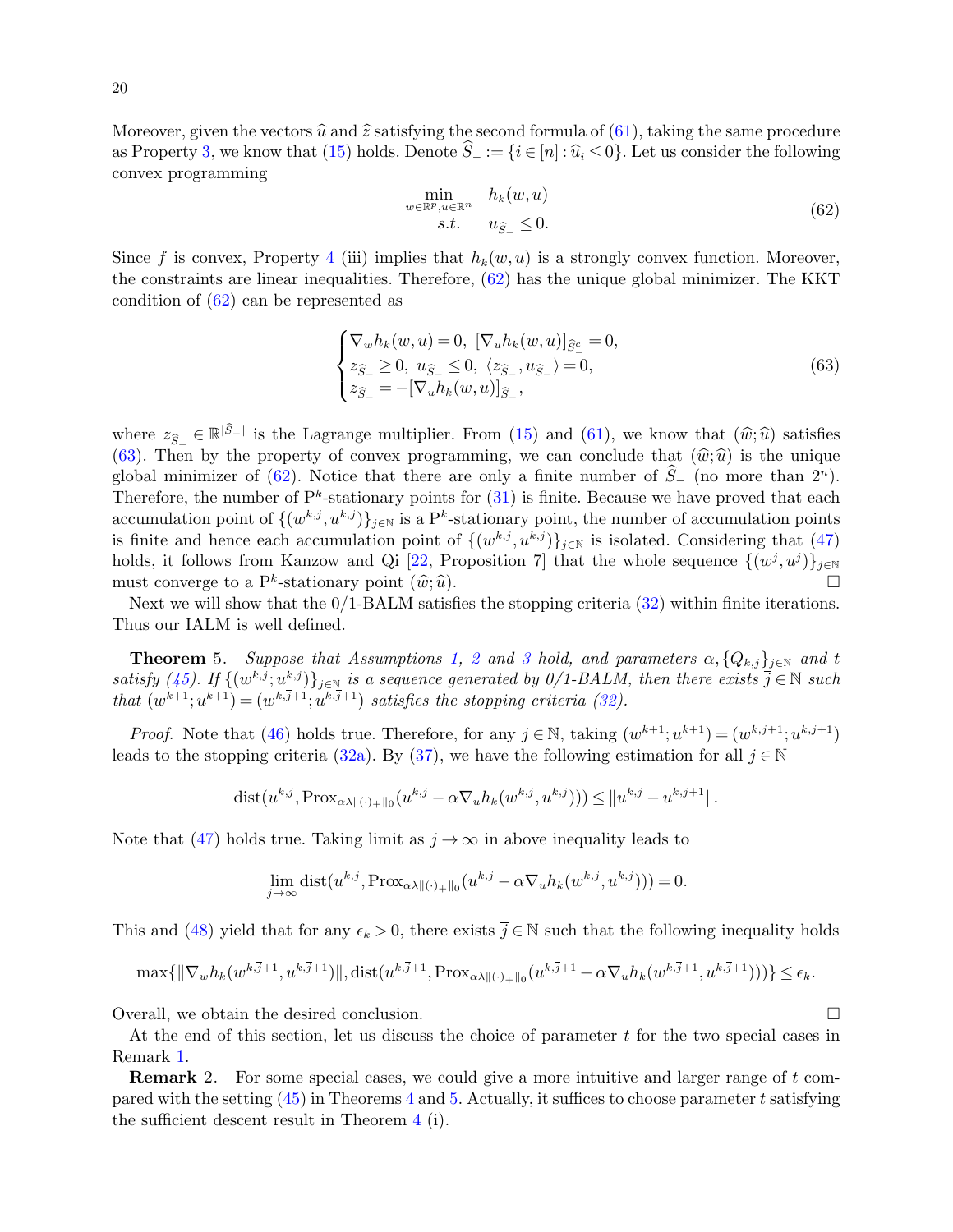For the case of  $Q_{k,j} = \rho A^\top A$  and  $g(w) = f(w)$ , we can choose  $t > (l_f + \rho ||A||^2 - \mu)/2$ . Note that in this setting,  $\varphi_{k,j}$  is a quadratic function. Then we have the following estimation by the Taylor expansion,

$$
\varphi_{k,j}(w^{k,j}) - \varphi_{k,j}(w^{k,j+1}) = \langle \nabla \varphi_{k,j}(w^{k,j+1}), w^{k,j} - w^{k,j+1} \rangle + \frac{t + \mu}{2} ||w^{k,j+1} - w^{k,j}||^2
$$
  

$$
\stackrel{\text{(38)}}{=} \frac{t + \mu}{2} ||w^{k,j+1} - w^{k,j}||^2.
$$

This and [\(51\)](#page-16-6) imply that

$$
\begin{split} & \mathcal{V}_{\rho,\mu}(w^{k,j},u^{k,j+1},z^k,v^k)-\mathcal{V}_{\rho,\mu}(w^{k,j+1},u^{k,j+1},z^k,v^k) \\ =&\frac{1}{2}\|w^{k,j+1}-w^{k,j}\|_{tI-\rho A^\top A}^2-\left(f(w^{k,j+1})-f(w^{k,j})-\langle \nabla f(w^{k,j}),w^{k,j+1}-w^{k,j}\rangle\right)+\frac{t+\mu}{2}\|w^{k,j+1}-w^{k,j}\|^2 \\ \geq& \frac{2t+\mu-l_f-\rho\|A\|^2}{2}\|w^{k,j+1}-w^{k,j}\|^2, \end{split}
$$

where  $(2t + \mu - l_f - \rho ||A||^2)/2 > 0$  and hence Theorem [4](#page-15-5) (i) holds.

For the case of  $Q_{k,j} = \rho A_{T_{k,j}^c}^{\top} A_{T_{k,j}^c}$ ,  $g(w) = 0$  and  $f(w) = ||w||^2/2$ , we can choose  $t > (\rho ||A||^2 - \mu - \rho)$ 1)/2. In this setting,  $\phi_{k,j}$  is a quadratic function and its Taylor expansion can be represented as

$$
\varphi_{k,j}(w^{k,j}) - \varphi_{k,j}(w^{k,j+1}) = \langle \nabla \varphi_{k,j}(w^{k,j+1}), w^{k,j} - w^{k,j+1} \rangle + \frac{1}{2} ||w^{k,j+1} - w^{k,j}||_{(t+\mu+1)I + \rho A_{T_{k,j}}^T A_{T_{k,j}}^T A_{T_{k,j}}}
$$

$$
\stackrel{\text{(38)}}{=} \frac{1}{2} ||w^{k,j+1} - w^{k,j}||_{(t+\mu+1)I + \rho A_{T_{k,j}}^T A_{T_{k,j}}}^2.
$$

This together with [\(51\)](#page-16-6) imply that

$$
\begin{split} & \mathcal{V}_{\rho,\mu}(w^{k,j},u^{k,j+1},z^k,v^k)-\mathcal{V}_{\rho,\mu}(w^{k,j+1},u^{k,j+1},z^k,v^k) \\ =&\frac{1}{2}\|w^{k,j+1}-w^{k,j}\|_{tI-\rho A_{T_{k,j}^c}^{\top}A_{T_{k,j}^c}}^2+\frac{1}{2}\|w^{k,j+1}-w^{k,j}\|_{(t+\mu+1)I+\rho A_{T_{k,j}^c}^{\top}A_{T_{k,j}^c}}^2\\ \geq& \frac{2t+\mu+1-\rho\|A\|^2}{2}\|w^{k,j+1}-w^{k,j}\|^2, \end{split}
$$

where  $(2t + \mu + 1 - \rho ||A||^2)/2 > 0$  and hence Theorem [4](#page-15-5) (i) holds.

<span id="page-20-0"></span>6. Convergence Analysis of IALM. In this section, we will establish the global convergence of IALM. Before this, let us present the setting of parameters and give a basic assumption.

Given parameter  $\mu > 0$ , the setting of parameters  $\alpha$ ,  $\rho$ ,  $\beta$  and  $\eta$  are as follows:

$$
\rho > \max\left\{\frac{16(c_1^2 + c_2^2)}{\mu}, \frac{6l_f}{\gamma^2}\right\}, \ \alpha = \frac{1}{\rho}, \ \beta := \frac{8c_2^2}{\rho}, \ \eta > \frac{4}{\rho\gamma^2},\tag{64}
$$

where  $c_1 := (\mu + l_f)/\gamma$ ,  $c_2 := \mu/\gamma$ . Moreover, the sequence  $\{\epsilon_k\}_{k \in \mathbb{N}}$  satisfies

<span id="page-20-3"></span><span id="page-20-2"></span><span id="page-20-1"></span>
$$
\epsilon_{k+1}/\epsilon_k \le \sqrt{(\rho \gamma^2 \eta - 4)/(\rho \gamma^2 \eta + 4)}.
$$
\n(65)

For convenience, we denote  $\mathcal{V}_k := \mathcal{V}_{\rho,\beta}(w^k, u^k, z^k, v^{k-1})$  for all  $k \in \mathbb{N}^+$ . Note that we adopt the penalty parameter  $\beta$  here instead of the  $\mu$  in Algorithm [1.](#page-12-7) Moreover, we take the Lyapunov variable as  $v^{k-1}$ . Let us give the sufficient decrease property of sequence  $\{\mathcal{V}_k + \eta \epsilon_{k-1}^2\}_{k \in \mathbb{N}^+}$ .

Lemma 4 (Descent Property). Suppose that Assumptions [1,](#page-12-1) [2](#page-15-2) and [3](#page-15-3) hold, and parameters are chosen as [\(64\)](#page-20-1) and [\(65\)](#page-20-2). Let  $\{(w^k, u^k, z^k, v^k)\}_{k\in\mathbb{N}}$  be a sequence generated by algorithm IALM satisfying stopping criteria [\(32\)](#page-12-5). Then we have

<span id="page-20-4"></span>
$$
(\mathcal{V}_k + \eta \epsilon_{k-1}^2) - (\mathcal{V}_{k+1} + \eta \epsilon_k^2) \ge \tau \|w^{k+1} - w^k\|^2,
$$
\n(66)

where  $\tau := \mu/4$ .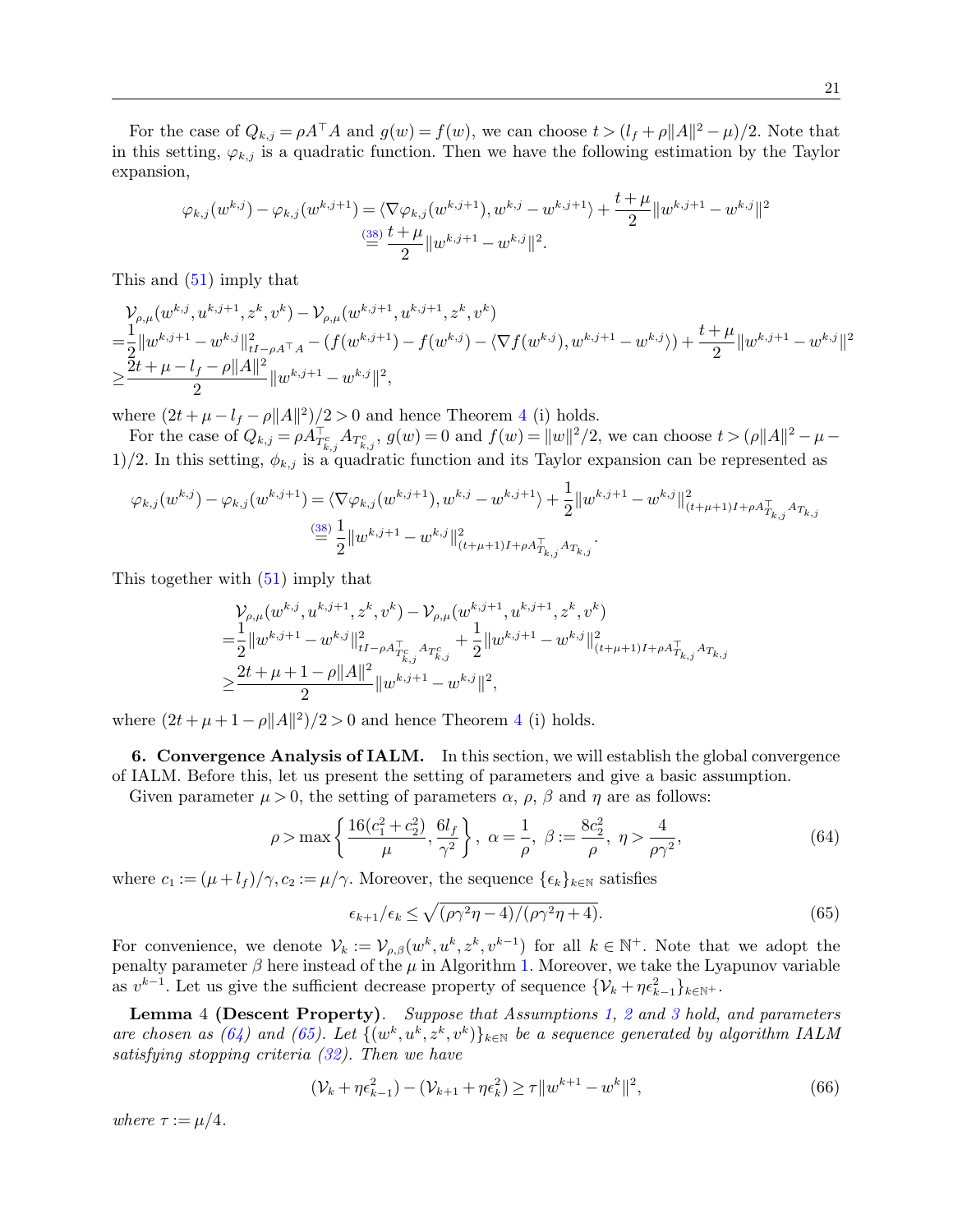*Proof.* From [\(33\)](#page-12-8), [\(34\)](#page-12-2) and  $v^k = w^k$ , we have

$$
\nabla_w h_k(w^{k+1}, u^{k+1}) - \nabla_w h_{k-1}(w^k, u^k) \n= \nabla f(w^{k+1}) - \nabla f(w^k) + \mu(w^{k+1} - w^k) - \mu(w^k - w^{k-1}) + A^{\top}(z^{k+1} - z^k).
$$

From above equality, [\(32b\)](#page-12-9) and Assumption [2,](#page-15-2) we can deduce

$$
\gamma \|z^{k+1} - z^k\| \le \|A^\top (z^{k+1} - z^k)\|
$$
  
\n
$$
\le (\mu + l_f) \|w^{k+1} - w^k\| + \mu \|w^k - w^{k-1}\| + \|\nabla_w h_{k-1}(w^k, u^k)\| + \|\nabla_w h_k(w^{k+1}, u^{k+1})\|
$$
  
\n
$$
\le (\mu + l_f) \|w^{k+1} - w^k\| + \mu \|w^k - w^{k-1}\| + \epsilon_{k-1} + \epsilon_k,
$$

which directly leads to

<span id="page-21-0"></span>
$$
||z^{k+1} - z^k|| \le c_1 ||w^{k+1} - w^k|| + c_2 ||w^k - w^{k-1}|| + \epsilon_{k-1} / \gamma + \epsilon_k / \gamma.
$$
 (67)

Furthermore, using the fact  $(\sum_{i=1}^{4} t_i)^2 \leq 4 \sum_{i=1}^{4} t_i^2$ , we can estimate from [\(67\)](#page-21-0) that

<span id="page-21-2"></span>
$$
||z^{k+1} - z^k||^2 \le 4c_1^2 ||w^{k+1} - w^k||^2 + 4c_2^2 ||w^k - w^{k-1}||^2 + \frac{4}{\gamma^2} \epsilon_{k-1}^2 + \frac{4}{\gamma^2} \epsilon_k^2.
$$
 (68)

From [\(6\)](#page-4-2),  $v^{k-1} = w^{k-1}$  and  $v^k = w^k$ , [\(32a\)](#page-12-6) yields that

<span id="page-21-1"></span>
$$
\mathcal{L}_{\rho}(w^k, u^k, z^k) - \mathcal{L}_{\rho}(w^{k+1}, u^{k+1}, z^k) \ge \frac{\mu}{2} \|w^{k+1} - w^k\|^2. \tag{69}
$$

Then we have the following estimation

$$
\mathcal{L}_{\rho}(w^{k}, u^{k}, z^{k}) - \mathcal{L}_{\rho}(w^{k+1}, u^{k+1}, z^{k+1})
$$
\n
$$
= \mathcal{L}_{\rho}(w^{k}, u^{k}, z^{k}) - \mathcal{L}_{\rho}(w^{k+1}, u^{k+1}, z^{k}) + \mathcal{L}_{\rho}(w^{k+1}, u^{k+1}, z^{k}) - \mathcal{L}_{\rho}(w^{k+1}, u^{k+1}, z^{k+1})
$$
\n
$$
\stackrel{(69)}{\geq} \frac{\mu}{2} ||w^{k+1} - w^{k}||^{2} + \langle z^{k} - z^{k+1}, Aw^{k+1} + b - u^{k+1} \rangle
$$
\n
$$
\stackrel{(33)}{\geq} \frac{\mu}{2} ||w^{k+1} - w^{k}||^{2} - \frac{1}{\rho} ||z^{k+1} - z^{k}||^{2}
$$
\n
$$
\stackrel{(68)}{\geq} (\frac{\mu}{2} - \frac{4c_{1}^{2}}{\rho}) ||w^{k+1} - w^{k}||^{2} - \frac{4c_{2}^{2}}{\rho} ||w^{k} - w^{k-1}||^{2} - \frac{4}{\rho \gamma^{2}} \epsilon_{k-1}^{2} - \frac{4}{\rho \gamma^{2}} \epsilon_{k}^{2}.
$$
\n(70)

From [\(6\)](#page-4-2) and  $v^k = w^k$ , we can obtain

<span id="page-21-5"></span>
$$
\mathcal{V}_{k} + \eta \epsilon_{k-1}^{2} - (\mathcal{V}_{k+1} + \eta \epsilon_{k}^{2})
$$
\n
$$
= \mathcal{L}_{\rho}(w^{k}, u^{k}, z^{k}) - \mathcal{L}_{\rho}(w^{k+1}, u^{k+1}, z^{k+1}) + \frac{\beta}{2} (\|w^{k} - w^{k-1}\|^{2} - \|w^{k+1} - w^{k}\|^{2}) + \eta \epsilon_{k-1}^{2} - \eta \epsilon_{k}^{2}
$$
\n
$$
\geq (\frac{\mu}{2} - \frac{4c_{1}^{2}}{\rho} - \frac{\beta}{2}) \|w^{k+1} - w^{k}\|^{2} + (\frac{\beta}{2} - \frac{4c_{2}^{2}}{\rho}) \|w^{k} - w^{k-1}\|^{2} + [(\eta - \frac{4}{\rho\gamma^{2}})\epsilon_{k-1}^{2} - (\eta + \frac{4}{\rho\gamma^{2}})\epsilon_{k}^{2}]
$$
\n
$$
\geq \tau \|w^{k+1} - w^{k}\|^{2},
$$

which means that the descent property of sequence  $\{\mathcal{V}_k + \eta \epsilon_{k-1}^2\}_{k \in \mathbb{N}^+}$  holds.

<span id="page-21-3"></span>

To ensure the boundedness of the sequence, we need the following assumption.

<span id="page-21-4"></span>Assumption 4. The function f is coercive.

Actually, for the smooth function  $f$ , Assumption [4](#page-21-4) is stronger than Assumption [3.](#page-15-3) The next lemma shows that the sequence generated by IALM is bounded.

<span id="page-21-6"></span>**Lemma** 5 (Sequence Boundedness). Suppose that Assumptions [1,](#page-12-1) [2](#page-15-2) and [4](#page-21-4) hold, and parameters are selected satisfied [\(64\)](#page-20-1) and [\(65\)](#page-20-2). Let  $\{(w^k; u^k; z^k; v^k)\}_{k\in\mathbb{N}}$  be a sequence generated by IALM satisfying stopping criteria [\(32\)](#page-12-5). Then  $\{(w^k; u^k; z^k; v^k)\}_{k\in \mathbb{N}}$  is bounded.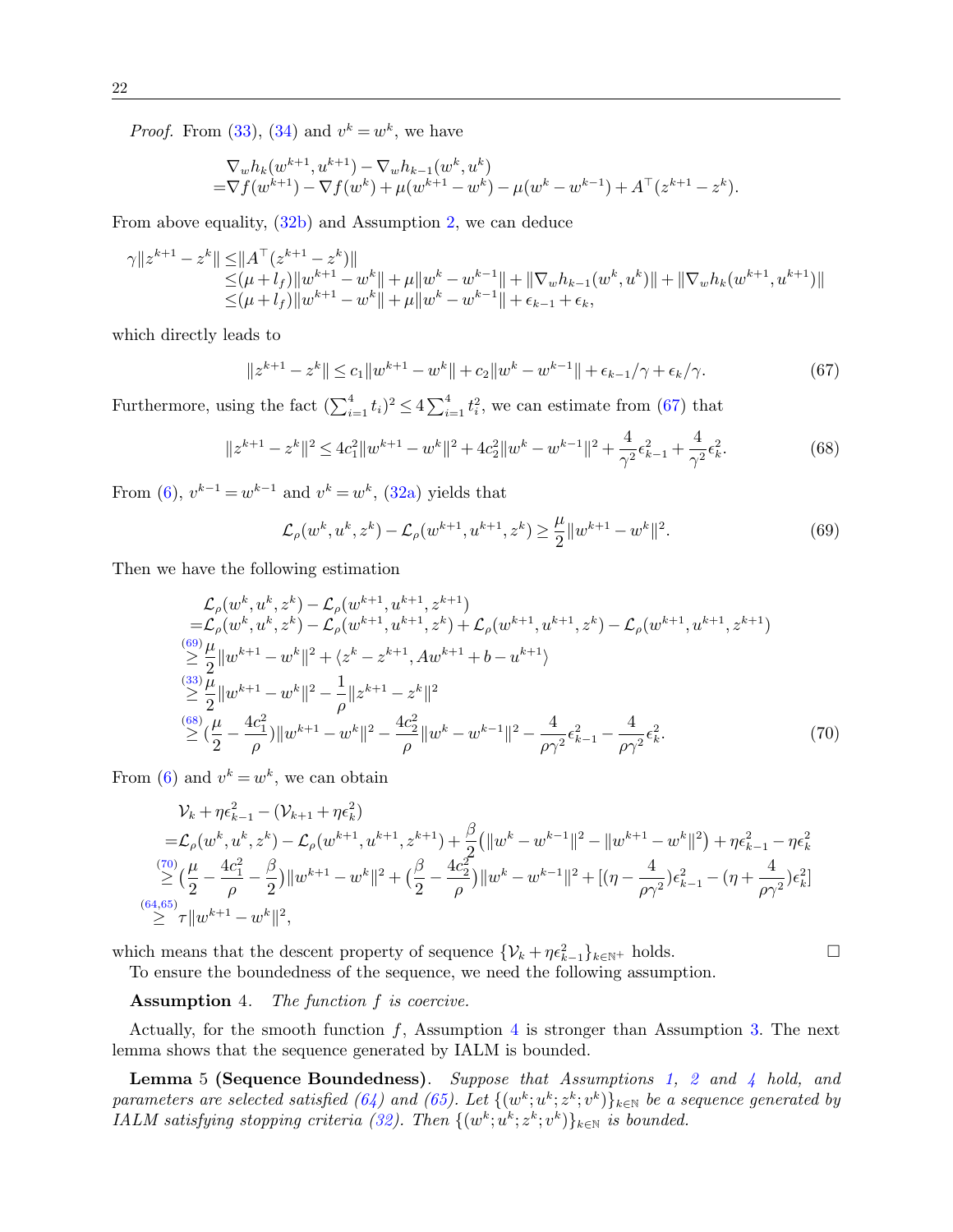*Proof.* From [\(32b\)](#page-12-9), [\(33\)](#page-12-8),  $v^k = w^k$  and Assumption [2,](#page-15-2) we can estimate an upper bound for  $\{z^k\}_{k \in \mathbb{N}}$ 

$$
\gamma ||z^{k+1}|| \le ||A^\top z^{k+1}|| \le ||\nabla f(w^{k+1})|| + \mu ||w^{k+1} - w^k|| + \epsilon_k,
$$

which means that

$$
||z^{k+1}|| \leq \frac{1}{\gamma} ||\nabla f(w^{k+1})|| + \frac{\mu}{\gamma} ||w^{k+1} - w^k|| + \frac{\epsilon_k}{\gamma}.
$$
\n(71)

Then using the fact  $(\sum_{i=1}^3 t_i)^2 \leq 3 \sum_{i=1}^3 t_i^2$  for real number  $t_i, i = 1, 2, 3$ , we can obtain

<span id="page-22-1"></span><span id="page-22-0"></span>
$$
||z^{k+1}||^2 \le \frac{3}{\gamma^2} ||\nabla f(w^{k+1})||^2 + \frac{3\mu^2}{\gamma^2} ||w^{k+1} - w^k||^2 + \frac{3\epsilon_k^2}{\gamma^2}.
$$
 (72)

Since f is  $l_f$ -smooth, we can give the following estimation by Lemma [1](#page-4-7)

$$
f(w^{k+1} - \frac{1}{l_f} \nabla f(w^{k+1}))
$$
  
\n
$$
\leq f(w^{k+1}) + \langle \nabla f(w^{k+1}), w^{k+1} - \frac{1}{l_f} \nabla f(w^{k+1}) - w^{k+1} \rangle + \frac{l_f}{2} ||w^{k+1} - \frac{1}{l_f} \nabla f(w^{k+1}) - w^{k+1}||^2
$$
  
\n
$$
= f(w^{k+1}) - \frac{1}{2l_f} ||\nabla f(w^{k+1})||^2.
$$
\n(73)

Noting that  $f$  is smooth and coercive, we know that  $f$  is bounded below. Considering the conclusion of Lemma [4,](#page-20-3) we have the following inequalities for any  $k \in \mathbb{N}^+$ ,

$$
\nu_{1} + \eta \epsilon_{0}^{2} \geq (\nu_{k+1} + \eta \epsilon_{k}^{2}) + (\nu_{k} + \eta \epsilon_{k-1}^{2}) - (\nu_{k+1} + \eta \epsilon_{k}^{2}) \geq \nu_{k+1} + \eta \epsilon_{k}^{2} + \tau ||w^{k+1} - w^{k}||^{2}
$$
\n
$$
= f(w^{k+1}) + \lambda ||u_{+}^{k+1}||_{0} + \frac{\rho}{2} ||Aw^{k+1} + b - u^{k+1} + \frac{1}{\rho} z^{k+1}||^{2}
$$
\n
$$
+ (\tau + \frac{\beta}{2}) ||w^{k+1} - w^{k}||^{2} + \eta \epsilon_{k}^{2} - \frac{1}{2\rho} ||z^{k+1}||^{2}
$$
\n
$$
\geq \lambda ||u_{+}^{k+1}||_{0} + \frac{\rho}{2} ||Aw^{k+1} + b - u^{k+1} + \frac{1}{\rho} z^{k+1}||^{2} + \frac{1}{2} f(w^{k+1})
$$
\n
$$
+ \frac{1}{2} f(w^{k+1}) - \frac{3}{2\rho \gamma^{2}} ||\nabla f(w^{k+1})||^{2} + (\tau + \frac{\beta}{2} - \frac{3\mu^{2}}{2\rho \gamma^{2}}) ||w^{k+1} - w^{k}||^{2} + (\eta - \frac{3}{2\rho \gamma^{2}}) \epsilon_{k}^{2}
$$
\n
$$
= \lambda ||u_{+}^{k+1}||_{0} + \frac{\rho}{2} ||Aw^{k+1} + b - u^{k+1} + \frac{1}{\rho} z^{k+1}||^{2} + \frac{1}{2} f(w^{k+1}) + (\frac{1}{4l_{f}} - \frac{3}{2\rho \gamma^{2}}) ||\nabla f(w^{k+1})||^{2}
$$
\n
$$
+ \frac{1}{2} f(w^{k+1}) - \frac{1}{4l_{f}} ||\nabla f(w^{k+1})||^{2} + (\tau + \frac{\beta}{2} - \frac{3\mu^{2}}{2\rho \gamma^{2}}) ||w^{k+1} - w^{k}||^{2} + (\eta - \frac{3}{2\rho \gamma^{2}}) \epsilon_{k}^{2}
$$
\n
$$
\geq \lambda ||u_{+}^{k+1}||_{0} + \frac{\rho}{2} ||Aw
$$

Then we have

<span id="page-22-2"></span>
$$
\mathcal{V}_{1} + \eta \epsilon_{0}^{2} - \frac{1}{2} \inf_{w \in \mathbb{R}^{p}} f(w)
$$
\n
$$
\geq \lambda \| u_{+}^{k+1} \|_{0} + \frac{\rho}{2} \| A w^{k+1} + b - u^{k+1} + \frac{1}{\rho} z^{k+1} \|^{2} + (\eta - \frac{3}{2\rho \gamma^{2}}) \epsilon_{k}^{2} + \frac{1}{2} f(w^{k+1})
$$
\n
$$
+ (\tau + \frac{\beta}{2} - \frac{3\mu^{2}}{2\rho \gamma^{2}}) \| w^{k+1} - w^{k} \|^{2} + (\frac{1}{4l_{f}} - \frac{3}{2\rho \gamma^{2}}) \| \nabla f(w^{k+1}) \|^{2}.
$$
\n(75)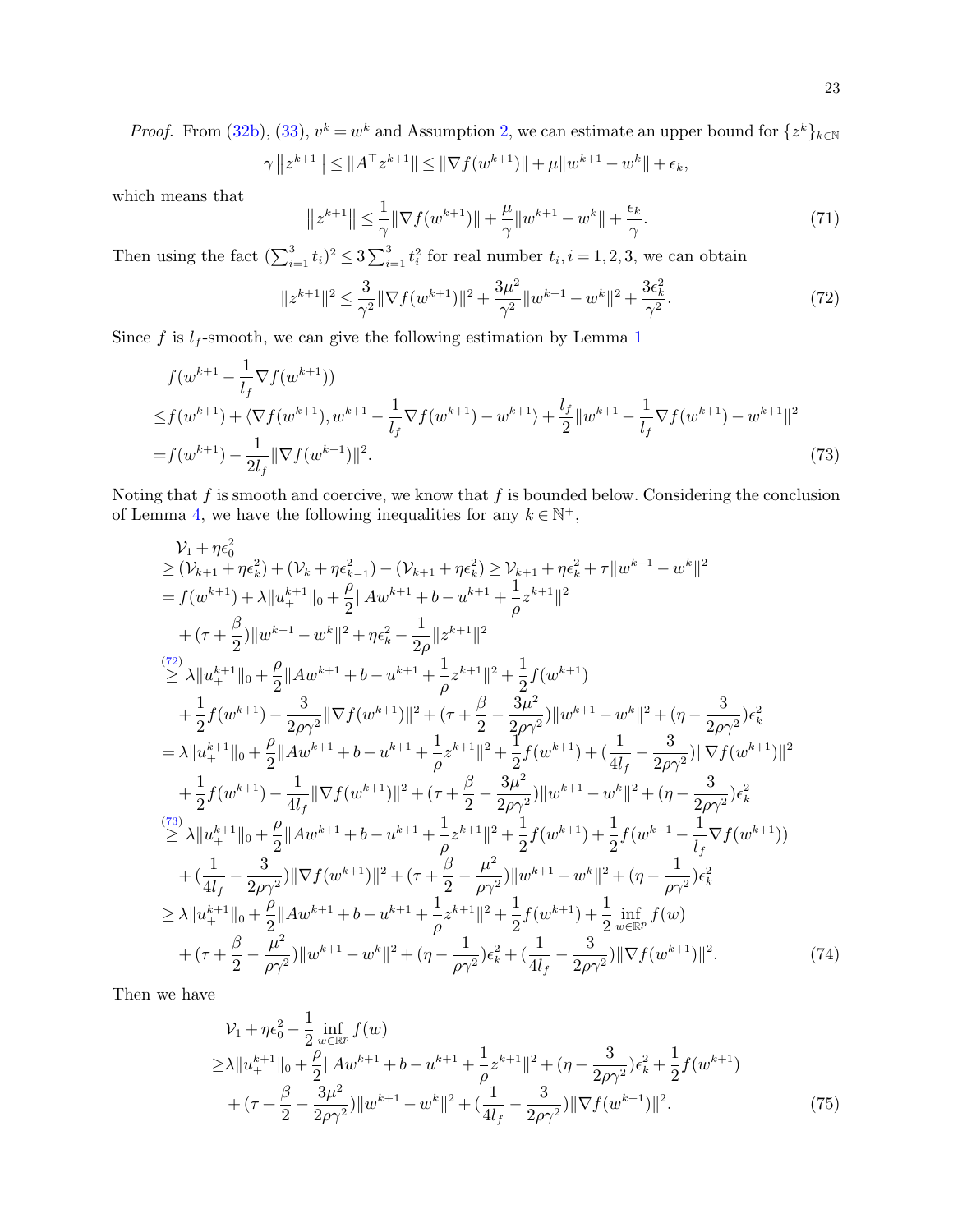From  $(64)$ , we can justify

$$
\eta - \frac{3}{2\rho\gamma^2} > 0, \quad \tau + \frac{\beta}{2} - \frac{3\mu^2}{2\rho\gamma^2} > 0, \quad \frac{1}{4l_f} - \frac{3}{2\rho\gamma^2} > 0.
$$

By the coercivity of f and [\(75\)](#page-22-2), we know that  $\{w^k\}_{k\in\mathbb{N}}$  is bounded. Since  $v^k = w^k$ , we know that  ${v_k}_{k\in\mathbb{N}}$  is bounded. It follows from [\(71\)](#page-21-5) and  $\epsilon_k < \epsilon_0$  that

$$
||z^{k+1}|| \leq \frac{1}{\gamma} ||\nabla f(w^{k+1})|| + \frac{\mu}{\gamma} (||w^{k+1}|| + ||w^k||) + \frac{\epsilon_0}{\gamma},
$$
\n(76)

Since  $\{w^k\}_{k\in\mathbb{N}}$  is bounded and f is continuously differentiable,  $\{\|\nabla f(w^{k+1})\|\}_{k\in\mathbb{N}}$  is bounded and hence  $\{z^k\}_{k\in\mathbb{N}}$  is bounded. From [\(33\)](#page-12-8), we have

<span id="page-23-2"></span>
$$
||u^{k+1}|| \le ||A|| ||w^{k+1}|| + ||b|| + \frac{1}{\rho} (||z^{k+1}|| + ||z^k||).
$$

This implies that  $\{u^k\}_{k\in\mathbb{N}}$  is bounded. Overall, the sequence  $\{(w^k, u^k, z^k, v^k)\}_{k\in\mathbb{N}}$  generated by IALM is bounded.

The following lemma can be immediately deduced from Lemmas [4](#page-20-3) and [5.](#page-21-6)

**Lemma** 6. Under the premises of Lemma  $\frac{1}{4}$ , we have

$$
\lim_{k \to \infty} \|w^{k+1} - w^k\| = 0, \quad \lim_{k \to \infty} \|w^{k+1} - w^k\| = 0, \quad \lim_{k \to \infty} \|z^{k+1} - z^k\| = 0, \quad \lim_{k \to \infty} \|v^{k+1} - v^k\| = 0. \tag{77}
$$

*Proof.* The Lemma [4](#page-20-3) indicates that  $\{V_k + \eta \epsilon_{k-1}^2\}_{k \in \mathbb{N}^+}$  is a decreasing sequence. According to the definition of Lyapunov function, we have

$$
\mathcal{V}_k + \eta \epsilon_{k-1}^2 = f(w^k) + \lambda \|u^k_+\|_0 + \frac{\rho}{2} \|Aw^k + b - u^k + \frac{1}{\rho}z^k\|^2 + \frac{\beta}{2} \|w^k - v^{k-1}\|^2 + \eta \epsilon_{k-1}^2 - \frac{1}{2\rho} \|z^k\|^2.
$$

Notice that f is bounded below and  $\{z^k\}_{k\in\mathbb{N}}$  is bounded. We can conclude that  $\{\mathcal{V}_k + \eta \epsilon_{k-1}^2\}_{k\in\mathbb{N}}$ + is bounded below. Then  $\{\mathcal{V}_k + \eta \epsilon_{k-1}^2\}_{k \in \mathbb{N}^+}$  is a decreasing and bounded sequence. Hence, it converges to a finite limit, say  $\mathcal{V}_{*}$ ,

<span id="page-23-1"></span>
$$
\lim_{k\to\infty} \mathcal{V}_k + \eta \epsilon_{k-1}^2 = \mathcal{V}_*.
$$

Taking limit on both sides of [\(66\)](#page-20-4) implies

$$
\lim_{k \to \infty} \|w^{k+1} - w^k\| = 0.
$$

Then  $\lim_{k\to\infty}||v^{k+1}-v^k||=\lim_{k\to\infty}||w^{k+1}-w^k||=0$ . Moreover, taking limit as  $k\to\infty$  in [\(67\)](#page-21-0), we have  $\lim_{k \to \infty} ||z^{k+1} - z^k|| = 0$ . From [\(33\)](#page-12-8), we have

$$
u^{k+1}-u^k=\frac{1}{\rho}(z^k-z^{k-1})-\frac{1}{\rho}(z^{k+1}-z^k)+A(w^{k+1}-w^k),
$$

which means that

<span id="page-23-0"></span>
$$
||u^{k+1} - u^k|| \le \frac{1}{\rho} ||z^k - z^{k-1}|| + \frac{1}{\rho} ||z^{k+1} - z^k|| + ||A|| ||w^{k+1} - w^k||. \tag{78}
$$

Then passing to limit as  $k \to \infty$  in [\(78\)](#page-23-1) verifies that  $\lim_{k \to \infty} ||u^{k+1} - u^k|| = 0$  and we complete the  $\Box$ 

Now we are ready to show our first convergence result.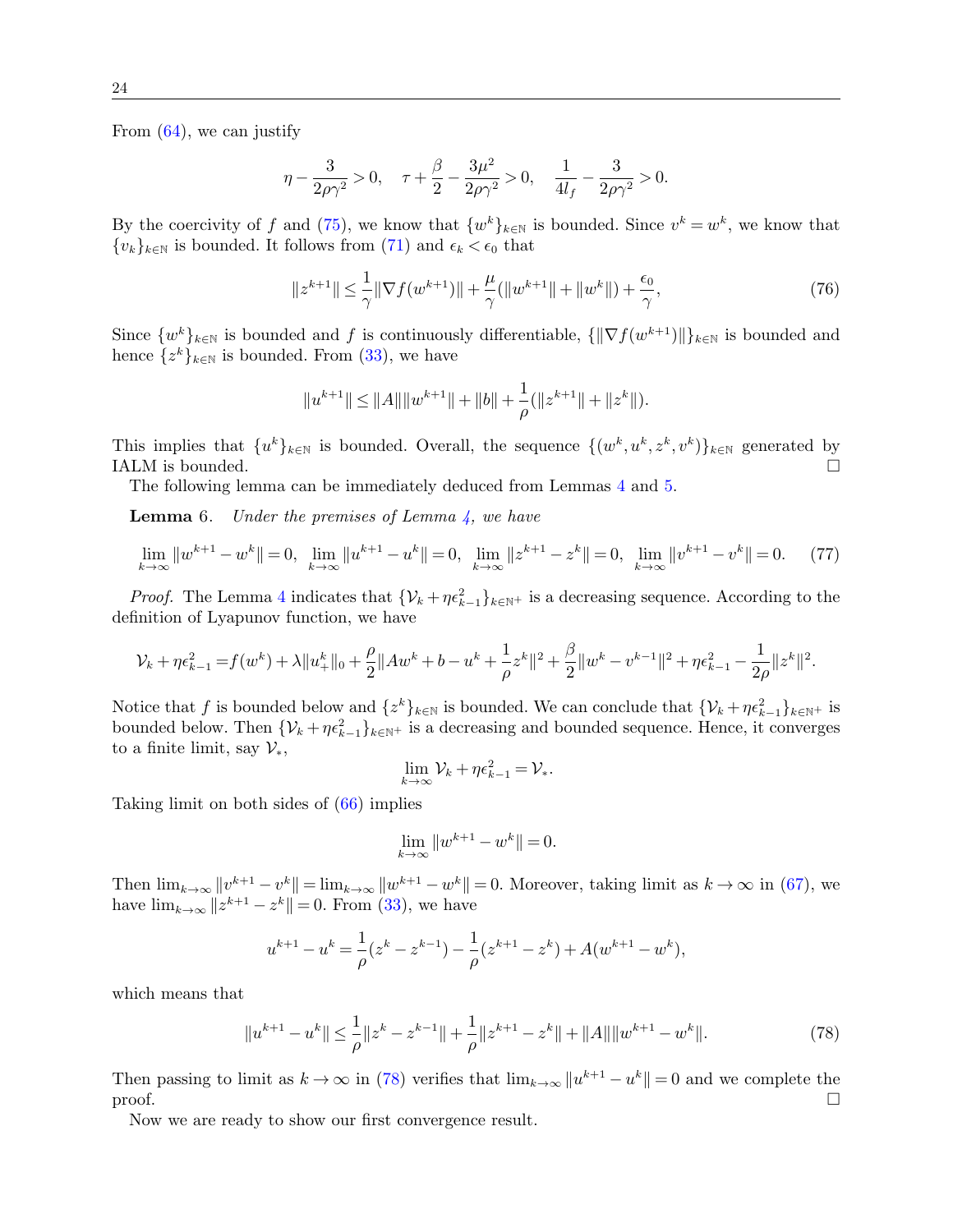Theorem 6 (Subsequence Convergence). Suppose that Assumptions [1,](#page-12-1) [2](#page-15-2) and [4](#page-21-4) hold and parameters are chosen as  $(64)$  and  $(65)$ . If  $\{(w^k; u^k; z^k; v^k)\}_{k\in\mathbb{N}}$  is a sequence generated by IALM satisfying stopping criteria [\(32\)](#page-12-5) and  $(w^*; u^*; z^*; v^*)$  is an accumulation point of  $\{(w^k; u^k; z^k; v^k)\}_{k\in\mathbb{N}}$ . Then  $v^* = w^*$  and  $(w^*; u^*; z^*)$  is a P-stationary triplet of [\(2\)](#page-0-1).

*Proof.* The sequence  $\{(w^k; u^k; z^k)\}_{k \in \mathbb{N}}$  is bounded and therefore there exists a subsequence  $\{(w^k; u^k; z^k)\}_{k\in\mathcal{K}}$  converges to  $(w^*, u^*, z^*)$ . Moreover,  $\lim_{k\to\infty, k\in\mathcal{K}} v^k = \lim_{k\to\infty, k\in\mathcal{K}} w^k = w^*$ . From  $(32b)$ ,  $(34)$  and  $(33)$ , we can obtain

$$
dist(u^k, \text{Prox}_{\alpha\lambda\parallel(\cdot)_{+}\parallel_0}(u^k + \alpha z^k)) \le \epsilon_k. \tag{79}
$$

According to the proximal behavior in Rockafellar and Wets [\[33,](#page-29-14) Theorem 1.25], we know that  ${\rm Prox}_{\alpha\lambda\|(\cdot)_+\|_0}(u^k + \alpha z^k)$  is a nonempty compact set. Then taking  $(32b)$  into account, there exists a point  $\overline{u}^k \in \text{Prox}_{\alpha \lambda \|(\cdot)_{+}\|_{0}}(u^k + \alpha z^k)$  such that

<span id="page-24-3"></span>
$$
||u^k - \overline{u}^k|| \le \epsilon_{k-1}, \quad \forall k = 1, 2, \cdots.
$$

Since  $\lim_{k\to\infty} \epsilon_k = 0$ , we have  $\lim_{k\to\infty} u^k - \overline{u}^k = 0$ , which implies that

$$
\lim_{k \in \mathcal{K}, k \to \infty} \overline{u}^k = \lim_{k \in \mathcal{K}, k \to \infty} u^k - (u^k - \overline{u}^k) = u^*.
$$

It follows from the proximal behavior (see Rockafellar and Wets [\[33,](#page-29-14) Theorem 1.25]) that

<span id="page-24-2"></span><span id="page-24-1"></span>
$$
u^* \in \text{Prox}_{\alpha\lambda \|(\cdot)_{+}\|_{0}}(u^* + \alpha z^*). \tag{80}
$$

From  $(32b)$  and  $(33)$ , we have

$$
\|\nabla f(w^k) + \mu(w^k - v^{k-1}) + A^\top z^k\| = \|\nabla_w h_{k-1}(w^k, u^k)\| \le \epsilon_{k-1},
$$
\n(81)\n
$$
z^k - z^{k-1} = \rho(Aw^k + b - u^k).
$$
\n(82)

Notice that  $v^{k-1} = w^{k-1}$  and [\(77\)](#page-23-2) holds. Taking  $k \in \mathcal{K}$ ,  $k \to \infty$  on both side of [\(81\)](#page-24-1) and [\(82\)](#page-24-2), we have

<span id="page-24-5"></span>
$$
\nabla f(w^*) + A^\top z^* = 0, \quad Aw^* + b = u^*.
$$

Combining with [\(80\)](#page-24-3), we can conclude that  $(w^*, u^*, z^*)$  is a P-stationary triplet of [\(2\)](#page-0-1).

Remark 3. It is noteworthy that the optimality conditions of [\(2\)](#page-0-1) and [\(7\)](#page-4-3) are established by proximal-type stationary points and the stopping criteria [\(32b\)](#page-12-9) is defined based on a proximal operator. From the proof of Theorem  $4$  (iv) and Theorem  $6$ , we can see that the proximal behavior is essential to the subsequence convergence.

We establish the whole sequence convergence under the following assumption, which is stronger than Assumption [4.](#page-21-4)

<span id="page-24-4"></span>Assumption 5. The function f is strongly convex.

<span id="page-24-0"></span>Theorem 7 (Whole Sequence Convergence). Suppose that Assumptions [1,](#page-12-1) [2](#page-15-2) and [5](#page-24-4) hold, and parameters are chosen as  $(64)$  and  $(65)$ . If  $\{(w^k; u^k; z^k; v^k)\}_{k\in\mathbb{N}}$  is a sequence generated by IALM satisfying stopping criteria [\(32\)](#page-12-5), then  $\lim_{k\to\infty}(w^k; u^k; z^k; v^k) = (w^*; u^*; z^*; w^*)$ ,  $(w^*; u^*; z^*)$  is a P-stationary triplet of [\(2\)](#page-0-1) and  $(w^*; u^*)$  is a local minimizer of (2).

Proof. Let us first prove that the number of P-stationary triplet of [\(2\)](#page-0-1) is finite. Suppose that  $(w^*, u^*, z^*)$  is a P-stationary triplet of [\(2\)](#page-0-1), then it satisfies [\(27\)](#page-10-3). Since the given  $u^*$  and  $z^*$  satisfy the second formula in  $(27)$ , similar to the analysis in Property [3,](#page-7-2) we can deduce that  $u^*$  and  $z^*$ satisfy ( √

$$
\begin{cases} z_i^* = 0, & u_i^* \in (-\infty, 0] \cup [\sqrt{2\lambda\alpha}, \infty), \quad \forall i \in [n].\\ u_i^* = 0, & z_i^* \in [0, \sqrt{2\lambda/\alpha}], \end{cases} \tag{83}
$$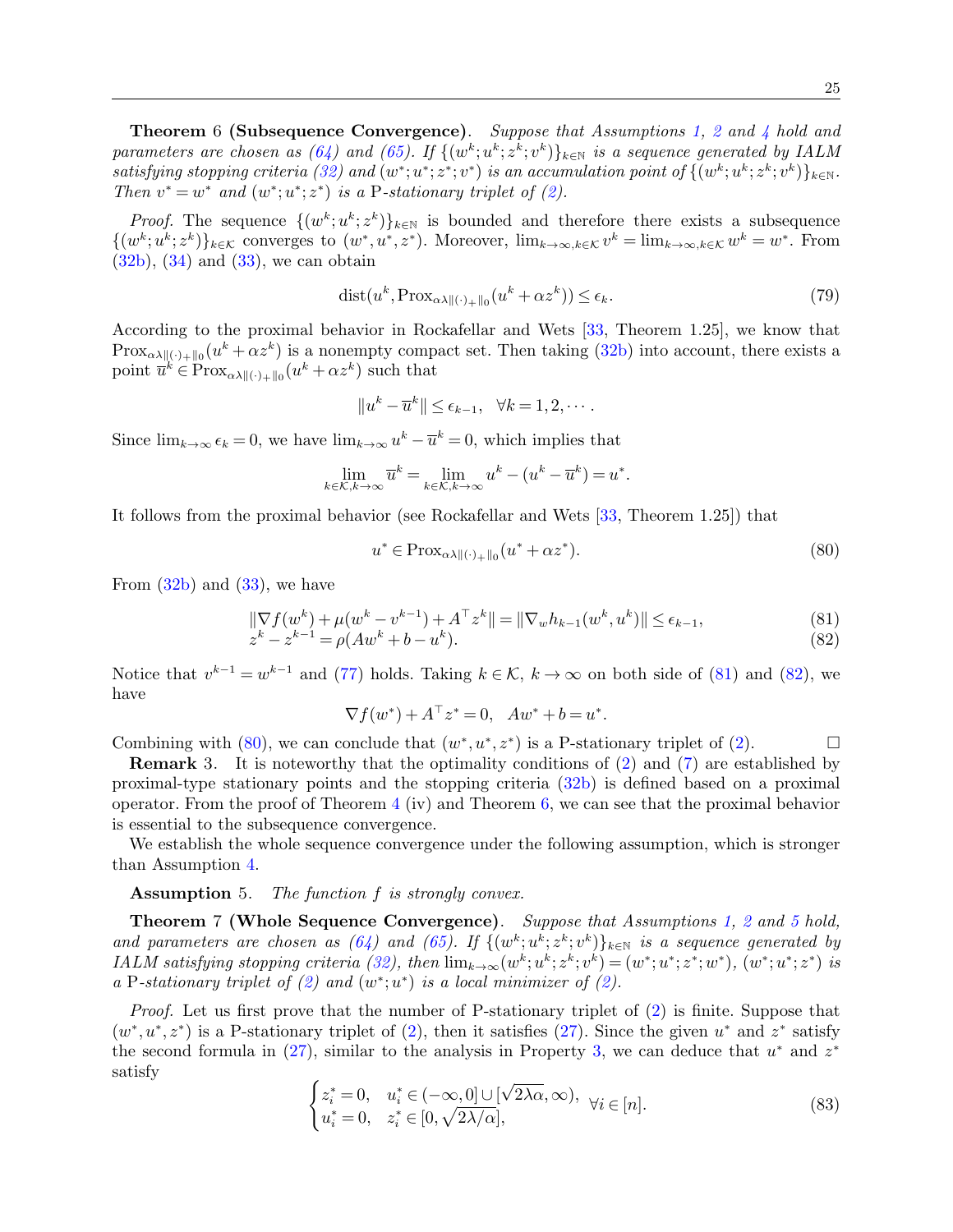Denote  $S_{-}^* := \{i \in [n] : (Aw^* + b)_i \leq 0\}$ . Let us consider the following convex programming:

<span id="page-25-1"></span>
$$
\min_{\substack{w \in \mathbb{R}^p \\ \text{s.t.} \quad (Aw + b)_{S^*_{-}} \le 0.}} f(w)
$$
\n(84)

Note that the objective function  $f(w)$  is strongly convex and the constrains are linear inequalities. Therefore, [\(84\)](#page-25-1) has unique global minimizer. Moreover, the KKT condition of [\(84\)](#page-25-1) can be written  $\overline{\phantom{a}}$  as

<span id="page-25-2"></span>
$$
\begin{cases} \nabla f(w) + A_{S^*}^T z_{S^*} = 0, \\ z_{S^*} \ge 0, \ u_{S^*} \le 0, \ \langle z_{S^*} \rangle, \ u_{S^*} \ge 0, \\ (Aw + b - u)_{S^*} = 0, \end{cases}
$$
\n(85)

where  $z_{S_{-}^*} \in \mathbb{R}^{|S_{-}^*|}$  is the Lagrange multiplier. It follows from [\(27\)](#page-10-3) and [\(83\)](#page-24-5) that  $(w^*, u^*, z^*)$  satisfies [\(85\)](#page-25-2) and hence w<sup>\*</sup> is the unique global minimizer of [\(84\)](#page-25-1). Moreover,  $u^* = Aw^* + b$  and  $z^* =$  $-(AA^{\top})^{-1}\nabla f(w^*)$  yields that  $u^*$  and  $z^*$  can be identified if  $w^*$  is fixed. Notice that there are only a finite number of  $S^*$  (no more than  $2^n$ ). Therefore, the number of P-stationary triplet for  $(2)$  is finite.

From the conclusion of Theorem [6,](#page-23-0) we know that each accumulation point of sequence  $\{(w^k; u^k; z^k)\}_{k\in\mathbb{N}}$  is a P-stationary triplet of [\(2\)](#page-0-1). Hence, there is a finite number of accumulation points for  $\{(w^k; u^k; z^k)\}_{k\in\mathbb{N}}$ , which means that each accumulation point of  $\{(w^k; u^k; z^k)\}_{k\in\mathbb{N}}$  is isolated. Considering that  $(77)$  holds true, it follows from Kanzow and Qi  $[22]$  that  $\{(w^k; u^k; z^k)\}_{k \in \mathbb{N}}$ must converges to a P-stationary triplet  $(w^*; u^*; z^*)$ . Moreover,  $\lim_{k\to\infty} v^k = \lim_{k\to\infty} w^k = w^*$ . Finally, Lemma [3](#page-10-1) (ii) implies that  $(w^*, u^*)$  is a local minimizer of [\(2\)](#page-0-1).

<span id="page-25-0"></span>**7. Applications.** In this section, we will show some examples of  $0/1$ -COP which can be solved by our IALM with global convergence.

7.1. Support Vector Machine. The classical support vector machine (SVM) proposed by Cortes and Vapnik [\[12\]](#page-28-17) is a useful tool for binary classification. It aims to construct two parallel support hyperplanes separating two classes meanwhile the width between the two parallel hyperplanes is maximized. Given a training set  $\{(x_i, y_i) : i \in [n]\}$  with the *i*<sup>th</sup> sample  $x_i \in \mathbb{R}^p$ , where  $x_{ip} = 1$ , and the *i*th class label  $y_i \in \{-1, 1\}$ , we denote  $y := (y_1, \dots, y_n)^\top \in \mathbb{R}^n$  and  $X := (x_1, x_2, \dots, x_n)^\top \in \mathbb{R}^{n \times p}$ . Referring to the zero-one loss term in Wang et al. [\[39\]](#page-29-13) and the structural risk term in Lee and Mangasarian [\[24\]](#page-29-17), Mangasarian and Musicant [\[28\]](#page-29-18), we proposed the following 0/1-COP for SVM:

<span id="page-25-4"></span>
$$
\min_{w \in \mathbb{R}^p} \frac{1}{2} \|w\|^2 + \lambda \|\left[ -((y \cdot \mathbf{1}_p^\top) \odot X)w + \mathbf{1}_n \right]_+\|_0. \tag{86}
$$

The above problem can be recovered from [\(1\)](#page-0-0) by taking

<span id="page-25-3"></span>
$$
f(w) := \frac{1}{2} ||w||^2, \ A := -(y \cdot \mathbf{1}_p^\top) \odot X, \ b := \mathbf{1}_n, \ \lambda > 0. \tag{87}
$$

In the setting of  $(87)$ , f is a strongly convex function, if we further assume that A is full row rank and choose parameters satisfying [\(64\)](#page-20-1) and [\(65\)](#page-20-2), then the whole sequence generated by our IALM converges to a local minimizer of [\(86\)](#page-25-4).

7.2. Twin Support Vector Machine. Differing with the classical SVM, the twin support vector machine (TSVM) proposed by Jayadeva et al. [\[19\]](#page-28-18) seeks two nonparallel hyperplanes such that each one is closest to one class of data samples meanwhile far away from the other class. It is implemented by solving two smaller composite optimization problem instead of a single large one, which promotes learning speed compared with classical SVM.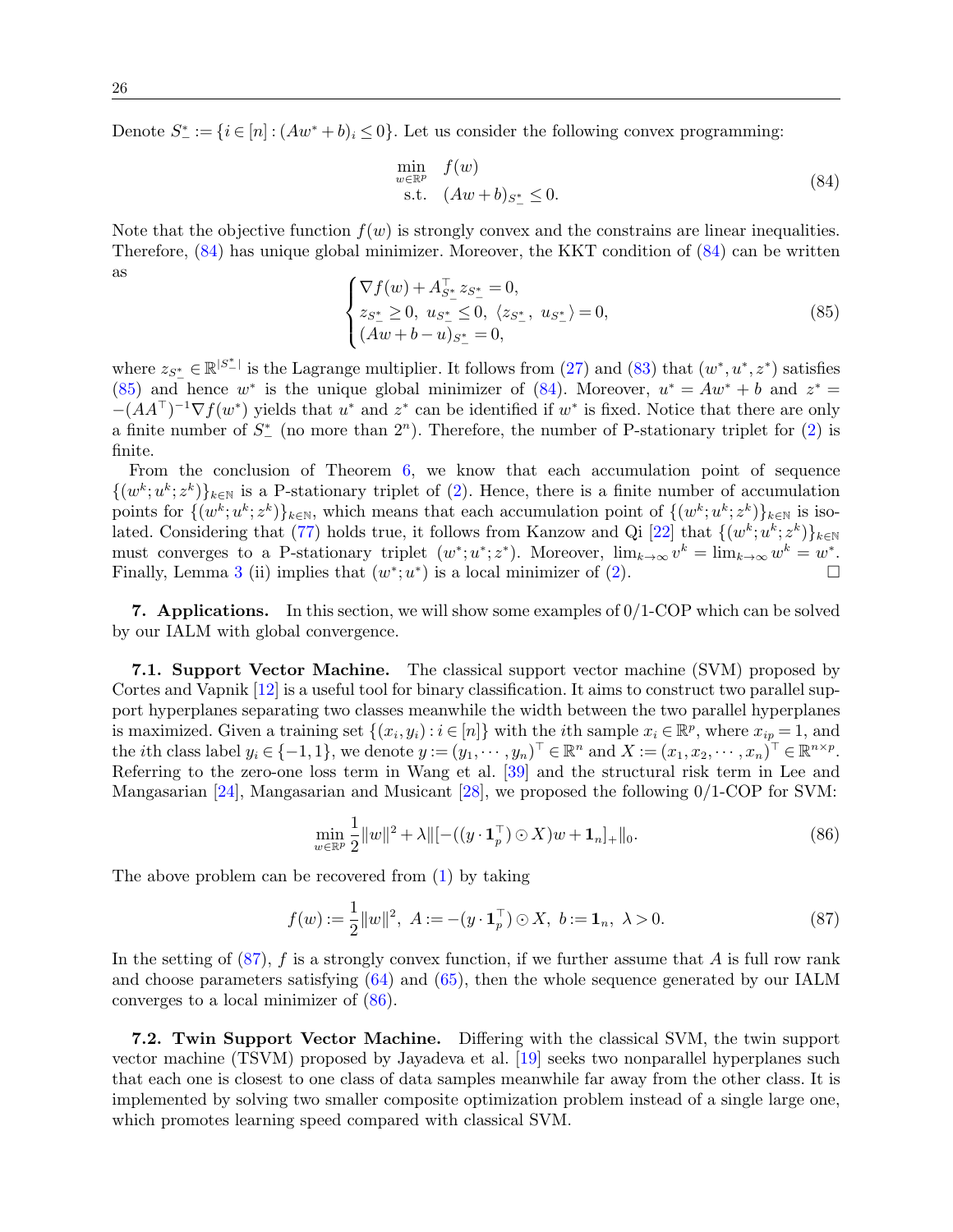Given the positive training instances  $\{x_i^{(1)} \in \mathbb{R}^p : x_{i,p}^{(1)} = 1, i \in [n_1]\}$  and negative training instances  ${x_i^{(-1)} \in \mathbb{R}^p : x_{ip}^{(-1)} = 1, i \in [n-1]}$ , we denote matrices  $X^{(1)} := (x_1^{(1)}, \dots, x_{n_1}^{(1)})^\top \in \mathbb{R}^{n_1 \times p}$  and  $X^{(-1)} :=$  $(x_1^{(-1)}, \dots, x_{n-1}^{(-1)})^{\top} \in \mathbb{R}^{n-1 \times p}$ . In particular, the TSVM with  $\ell_2$  regularization (see e.g. Shao et al. [\[34\]](#page-29-19)) can be represented as the following 0/1-COP:

$$
\min_{w^{(1)} \in \mathbb{R}^p} \frac{1}{2} \|w^{(1)}\|^2 + \frac{\lambda_1}{2} \|X^{(1)}w^{(1)}\|^2 + \lambda_2 \|(1_{n_{-1}} + X^{(-1)}w^{(1)})_+\|_0, \ \lambda_1, \lambda_2 > 0,\tag{88}
$$

$$
\min_{w^{(-1)} \in \mathbb{R}^p} \frac{1}{2} \|w^{(-1)}\|^2 + \frac{\lambda_3}{2} \|X^{(-1)}w^{(-1)}\|^2 + \lambda_4 \|(1_{n_1} - X^{(1)}w^{(-1)})_+\|_0, \ \lambda_3, \lambda_4 > 0. \tag{89}
$$

Obviously, [\(88\)](#page-26-0) is covered by [\(1\)](#page-0-0) with

<span id="page-26-2"></span><span id="page-26-1"></span><span id="page-26-0"></span>
$$
f(w) := \frac{1}{2} ||w||^2 + \frac{\lambda_1}{2} ||X^{(1)}w||^2, \ A := X^{(-1)}, \ b := \mathbf{1}_{n-1}, \ \lambda := \lambda_2 > 0.
$$

Similarly,  $(89)$  can be recovered from  $(1)$  with

$$
f(w) := \frac{1}{2} ||w||^2 + \frac{\lambda_3}{2} ||X^{(-1)}w||^2, \ A := -X^{(1)}, \ b := \mathbf{1}_{n_1}, \ \lambda := \lambda_4 > 0.
$$

For each of  $(88)$  and  $(89)$ , f is a strongly convex function. If we assume that A is full row rank and the parameters are set as [\(64\)](#page-20-1) and [\(65\)](#page-20-2), then the whole sequence generated by our IALM converges to a local minimizer of the corresponding problems.

7.3. Multi-label Classification. In multi-label classification (MLC), each instance is associated with a subset of class labels instead of a single class label as in traditional classification (see e.g. Zhang and Zhou [\[43\]](#page-29-20)). Particularly, the hamming loss is an important metric for evaluating a multi-label classifier. Now let us consider a MLC problem with  $m$  classes. Given the training instances  $x_i \in \mathbb{R}^p$  with  $x_{i,p} = 1$  for all  $i \in [n]$  and the class labels  $y_i \in \{1, -1\}^m$  for all  $i \in [n]$  with the relevant (resp. irrelevant) classes being 1 (resp. -1), we denote  $X := (x_1, \dots, x_n)^\top \in \mathbb{R}^{n \times p}$  and  $Y := (y_1, \dots, y_n)^\top \in \mathbb{R}^{n \times m}$ . For a multi-label classifier  $\mathcal{C}(\cdot) : \mathbb{R}^p \to \mathbb{R}^m$ , the empirical hamming loss could be represented as

$$
\ell_H(C, X, Y) := \frac{1}{2nm} \sum_{i=1}^n ||C(x_i) - y_i||_1.
$$

The linear binary relevance method (see Boutell et al. [\[7\]](#page-28-19)), which has been attracted considerable attention in MLC field, assumes that the multi-label classifier has the intuitive form  $\mathcal{C}(x)$  $(\text{sgn}(w^{(1)^\top}x), \cdots, \text{sgn}(w^{(m)^\top}x)),$  where  $w^{(k)} \in \mathbb{R}^p$ ,  $\forall k \in [m]$  and the function sgn:  $\mathbb{R} \to \mathbb{R}$  is defined as

$$
sgn(t) := \begin{cases} 1, & t > 0, \\ -1, & t \le 0. \end{cases}
$$

Under this assumption, minimizing the hamming loss could be decomposed into the following optimization problems:

$$
\min_{w^{(k)} \in \mathbb{R}^p} \frac{1}{2} \|w^{(k)}\|^2 + \lambda \|\left[ -((y^{(k)} \cdot \mathbf{1}_p^{\top}) \odot X) w^{(k)} + \mathbf{1}_n\right]_+\|_0, \ k \in [m],\tag{90}
$$

where  $y^{(k)} \in \mathbb{R}^n$  is the kth column of Y. The kth optimization problem of [\(90\)](#page-26-2) could be seen as a special case of [\(1\)](#page-0-0) with

$$
f(w) := \frac{1}{2} ||w||^2, \ A := -(y^{(k)} \cdot \mathbf{1}_p^{\top}) \odot X, \ b := \mathbf{1}_n, \ \lambda > 0.
$$

Since f is strongly convex, if A is full row rank and parameters are set as  $(64)$  and  $(65)$ , then the whole sequence generated by our IALM converges to a local minimizer of the corresponding problems.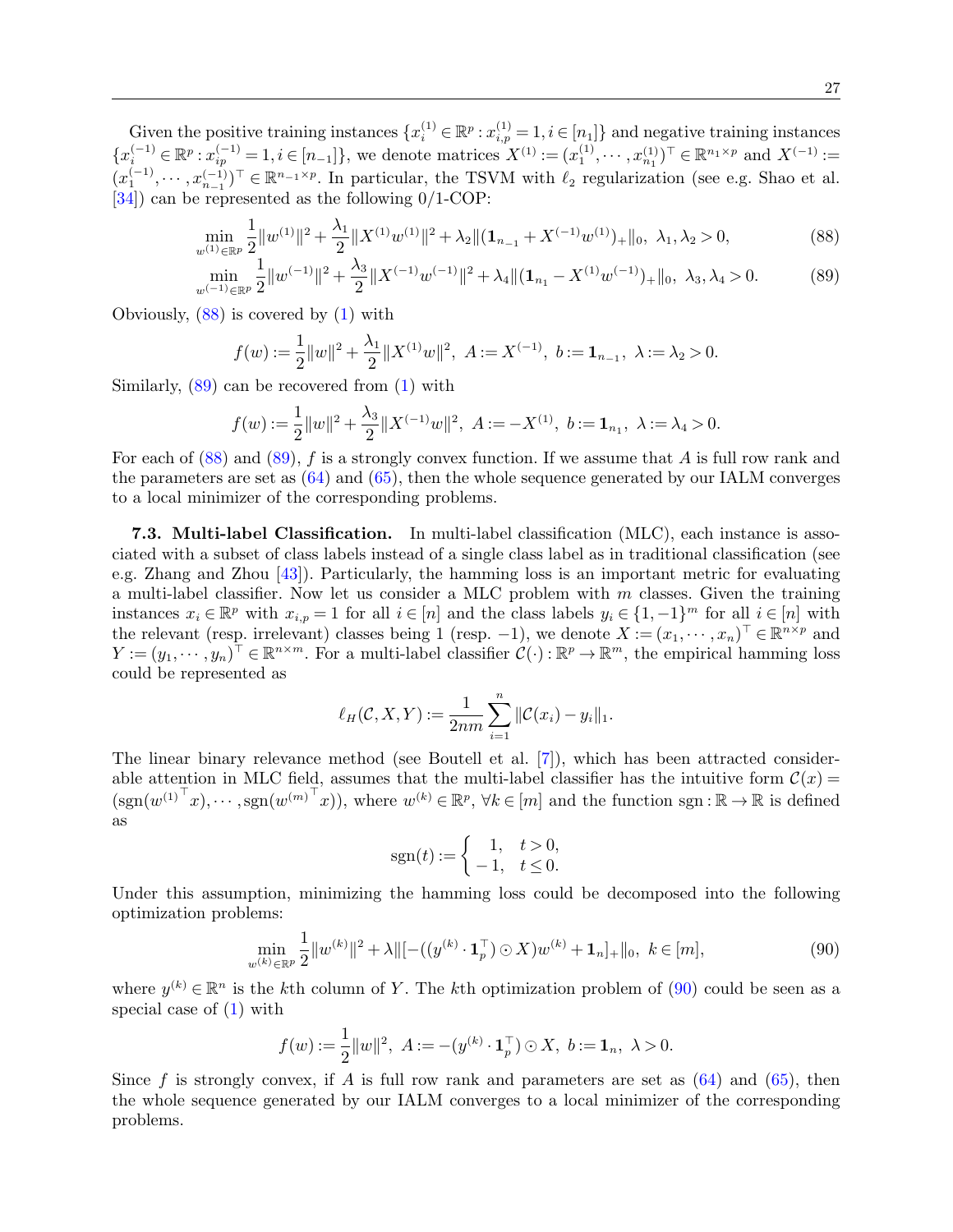7.4. Ridge Regression with Maximum Rank Correlation. Han [\[15\]](#page-28-20) proposed the maximum rank correlation (MRC) to estimate the coefficients of generalized regression model. The MRC estimator is asymptotically normal (see e.g. Fan et al. [\[13\]](#page-28-21)) and robust to heavy tailed error distribution (see e.g. Li et al. [\[27\]](#page-29-21)). Given observations  $x_i \in \mathbb{R}^p$  and  $y_i \in \mathbb{R}$  for  $i \in [n]$ , the MRC method aims to maximize the following measure

$$
\mathcal{S}(w) := \frac{1}{n(n-1)} \sum_{i \neq j} \mathbb{I}(y_i < y_j) \mathbb{I}(w^\top x_i < w^\top x_j),
$$

where  $\mathbb{I}(\cdot)$  is an indicator function,

$$
\mathbb{I}(\cdot) := \begin{cases} 1, & \text{if } (\cdot) \text{ is true,} \\ 0, & \text{otherwise.} \end{cases} \tag{91}
$$

It is not hard to see that  $S(w) \in [0,1]$ . Without loss of generality, suppose that the *n* observations of response variables could be ranked as  $y_1 \leq y_3 \leq \cdots \leq y_n$ . Then  $w^{\top} x_1 < w^{\top} x_2 < \cdots < w^{\top} x_n$  ensures  $S(w) = 1$ . Therefore, to achieve MRC estimation, we only need to consider minimizing the following term

<span id="page-27-0"></span>
$$
\mathcal{R}(w) := \| (\mathbf{1}_{n-1} \cdot \xi + BXw)_+ \|_0,\tag{92}
$$

where

$$
X := (x_1, \dots, x_n)^\top \in \mathbb{R}^{n \times p}, \ B := \begin{bmatrix} 1 & -1 & & \\ & 1 & -1 & \\ & & \ddots & \ddots \\ & & & 1 & -1 \end{bmatrix} \in \mathbb{R}^{(n-1)\times n}, \ \xi > 0.
$$

Based on this idea, to make a trade-off between the data fitting and MRC, we give the following optimization for the ridge regression with MRC:

$$
\min_{w \in \mathbb{R}^p} \frac{1}{2} \|Xw - y\|^2 + \frac{\lambda_1}{2} \|w\|^2 + \lambda_2 \mathcal{R}(w), \ \lambda_1, \lambda_2 > 0,
$$
\n(93)

where  $y := (y_1, \dots, y_n)^\top \in \mathbb{R}^n$ . Obviously, it is a special case of [\(1\)](#page-0-0) with

$$
f(w) := \frac{1}{2} ||Xw - y||^2 + \frac{\lambda_1}{2} ||w||^2, \ A = BX, \ b := \mathbf{1}_{n-1} \cdot \xi, \ \lambda := \lambda_2 > 0.
$$

Since f is strongly convex, if A is full row rank and parameters are set as  $(64)$  and  $(65)$ , then the whole sequence generated by our IALM converges to a local minimizer of  $(93)$ .

8. Conclusion. In this paper, we studied the property of Lyapunov function and proposed an inexact augmented Lagrangian method (IALM) with global convergence for solving 0/1-COP. We first utilized a proximal-type stationarity to derive the minimum and the (strongly) exact penalty property of the Lyapunov function with a fixed Lagrange multiplier. Then we design an IALM for solving 0/1-COP and the subproblems generated by IALM are solved by a zero-one Bregman alternating linearized minimization (0/1-BALM) method. We proved the global convergence of our IALM equipped with 0/1-BALM under some suitable assumptions. Finally, we applied our IALM for solving SVM, MLC and MRC, and showed global convergence of IALM with the full row rank of data matrix in these cases. A issue that needs further consideration is how to derive the local convergence rate of our IALM. We leave this issue to be explored in future research.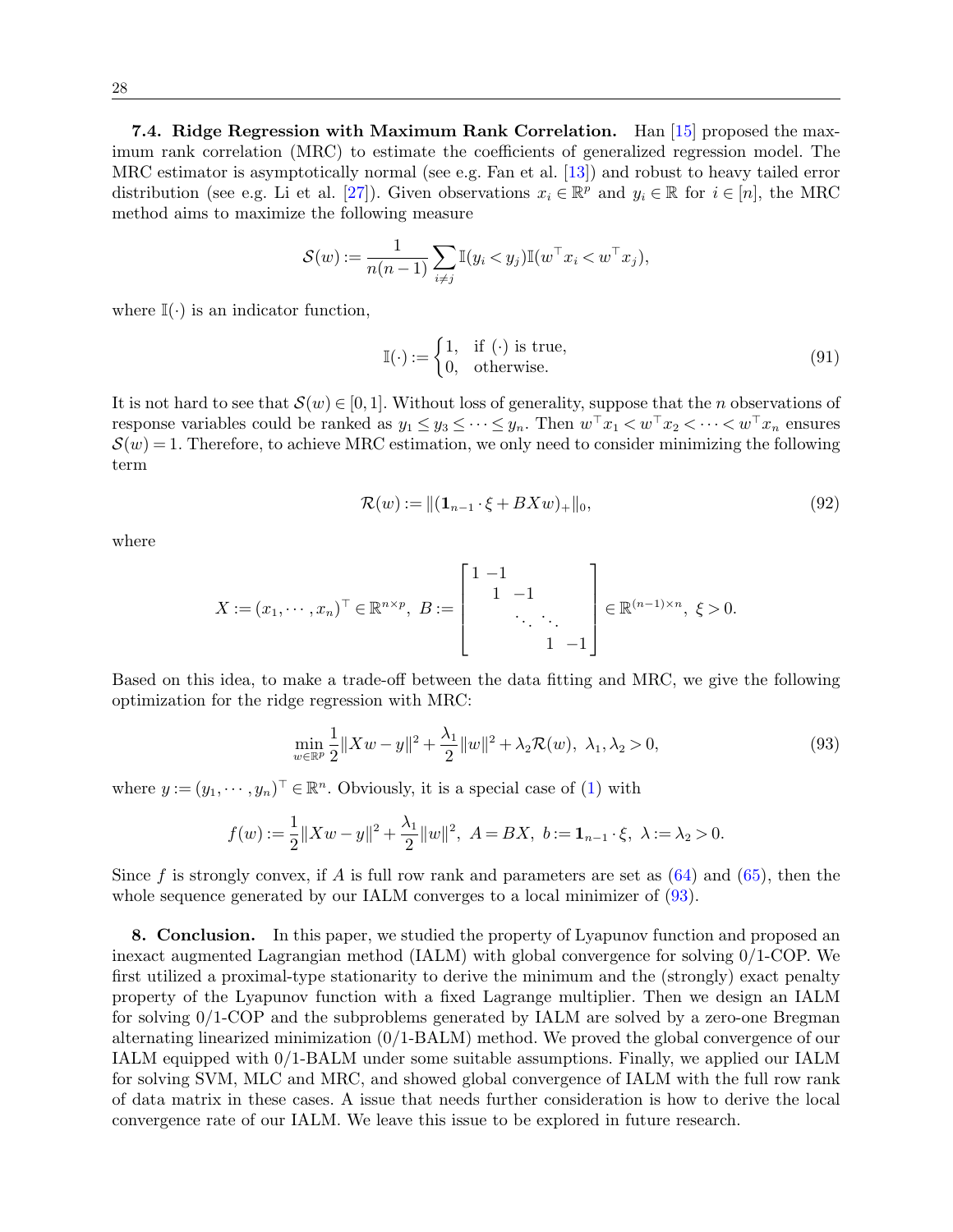Acknowledgments. This work was supported by the National Natural Science Foundation of China (12131004, 11971052) and Beijing Natural Science Foundation (Z190002).

## References

- <span id="page-28-15"></span>[1] Beck A (2017) First-Order Methods in Optimization. MOS-SIAM Series on Optimization (Society for Industrial and Applied Mathematics, Philadelphia).
- <span id="page-28-1"></span>[2] Bertsekas DP (1996) Constrained Optimization and Lagrange Multiplier Methods. Athena scientific optimization and computation series (Athena Scientific, Nashua).
- <span id="page-28-14"></span>[3] Bolte J, Sabach S, Teboulle M (2014) Proximal alternating linearized minimization for nonconvex and nonsmooth problems. Math. Programming 146(1):459–494.
- <span id="page-28-12"></span>[4] Bolte J, Sabach S, Teboulle M (2018) Nonconvex Lagrangian-based optimization: monitoring schemes and global convergence. Math. Oper. Res. 43(4):1210–1232.
- <span id="page-28-9"></span>[5] Bot¸ RI, Csetnek ER, Nguyen DK (2019) A proximal minimization algorithm for structured nonconvex and nonsmooth problems. SIAM J. Optim. 29(2):1300–1328.
- <span id="page-28-8"></span>[6] Bot¸ RI, Nguyen DK (2020) The proximal alternating direction method of multipliers in the nonconvex setting: convergence analysis and rates. *Math. Oper. Res.* 45(2):682–712.
- <span id="page-28-19"></span>[7] Boutell MR, Luo J, Shen X, Brown CM (2004) Learning multi-label scene classification. Pattern Recogn. 37(9):1757–1771.
- <span id="page-28-7"></span>[8] Boyd S, Parikh N, Chu E, Peleato B, Eckstein J (2011) Distributed optimization and statistical learning via the alternating direction method of multipliers. Found. Trends Mach. Learn. 3(1):1–122.
- <span id="page-28-2"></span>[9] Chen C, Liu YJ, Sun D, Toh KC (2016) A semismooth Newton-CG based dual PPA for matrix spectral norm approximation problems. Math. Programming 155(1-2):435–470.
- <span id="page-28-3"></span>[10] Chen X, Guo L, Lu Z, Ye JJ (2017) An augmented Lagrangian method for non-Lipschitz nonconvex programming. SIAM J. Numer. Anal. 55(1):168–193.
- <span id="page-28-4"></span>[11] Cordova M, Oliveira Wd, Sagastiz´abal C (2021) Revisiting augmented Lagrangian duals. Math. Programming 1–43, URL <http://dx.doi.org/https://doi.org/10.1007/s10107-021-01703-5>, advance online publication.
- <span id="page-28-17"></span>[12] Cortes C, Vapnik V (1995) Support-vector networks. Mach. Learn. 20(3):273–297.
- <span id="page-28-21"></span>[13] Fan Y, Han F, Li W, Zhou XH (2020) On rank estimators in increasing dimensions. J. Econom. 214(2):379–412.
- <span id="page-28-11"></span>[14] Gao W, Goldfarb D, Curtis FE (2020) ADMM for multiaffine constrained optimization. Optim. Methods Softw. 35(2):257–303.
- <span id="page-28-20"></span>[15] Han AK (1987) Non-parametric analysis of a generalized regression model: the maximum rank correlation estimator. J. Econom. 35(2-3):303–316.
- <span id="page-28-6"></span>[16] Han D, Sun D, Zhang L (2018) Linear rate convergence of the alternating direction method of multipliers for convex composite programming. Math. Oper. Res. 43(2):622–637.
- <span id="page-28-0"></span>[17] Hestenes MR (1969) Multiplier and gradient methods. J. Optim. Theory Appl. 4(5):303–320.
- <span id="page-28-13"></span>[18] Hong M, Luo ZQ, Razaviyayn M (2016) Convergence analysis of alternating direction method of multipliers for a family of nonconvex problems. SIAM J. Optim. 26(1):337–364.
- <span id="page-28-18"></span>[19] Jayadeva, Khemchandani R, Chandra S (2007) Twin support vector machines for pattern classification. IEEE Trans. Pattern Anal. Mach. Intell. 29(5):905–910.
- <span id="page-28-5"></span>[20] Jia X, Kanzow C, Mehlitz P, Wachsmuth G (2021) An augmented Lagrangian method for optimization problems with structured geometric constraints. arXiv preprint arXiv:2105.08317 .
- <span id="page-28-10"></span>[21] Jia Z, Huang J, Wu Z (2021) An incremental aggregated proximal ADMM for linearly constrained nonconvex optimization with application to sparse logistic regression problems. J. Comput. Appl. Math. 390:113384.
- <span id="page-28-16"></span>[22] Kanzow C, Qi HD (1999) A QP-free constrained Newton-type method for variational inequality problems. Math. Programming 85(1):81–106.